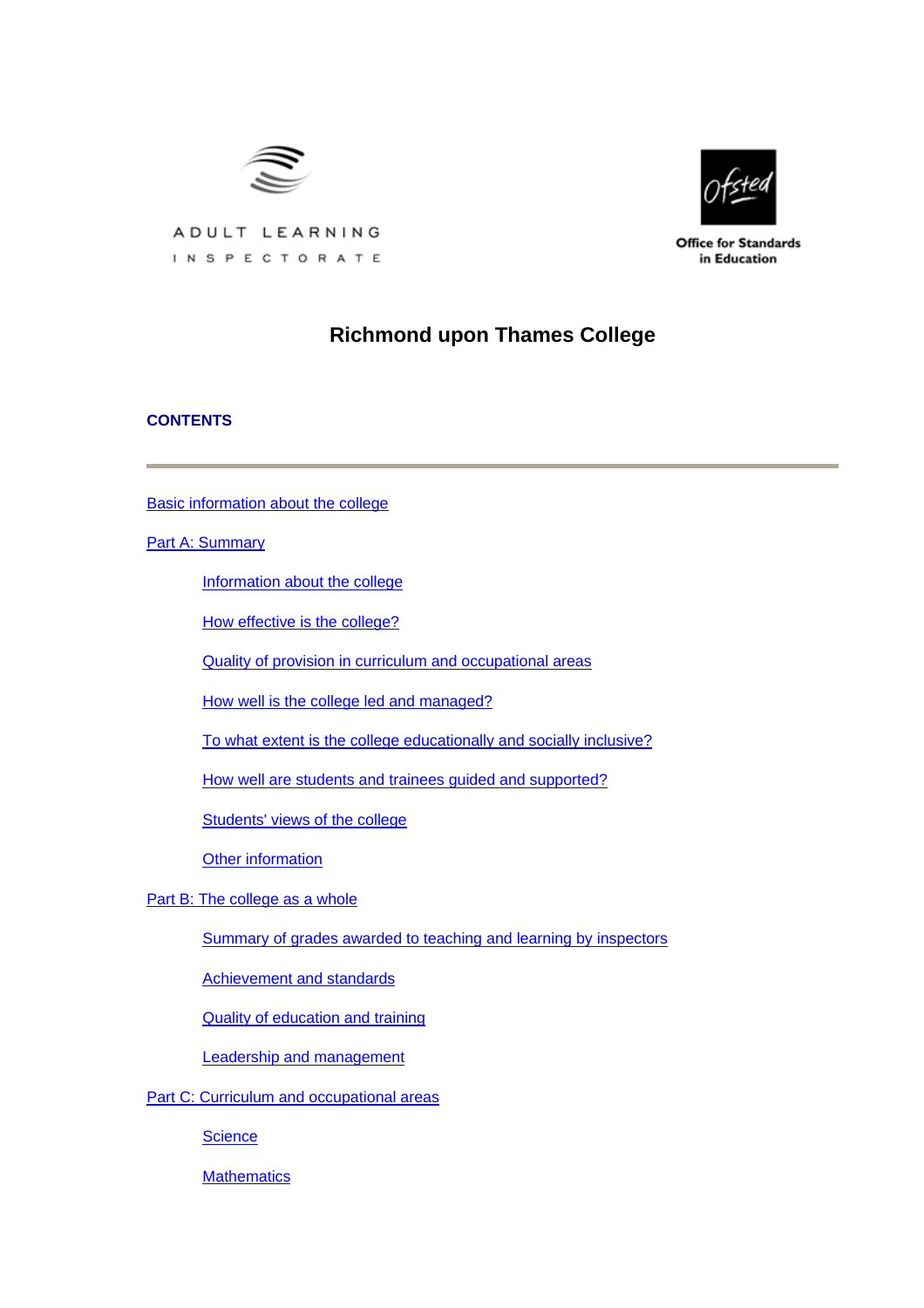<span id="page-1-0"></span>[Business studies](#page-24-0)

[Information and communications technology](#page-27-0)

[Sport, leisure and tourism](#page-31-0)

[Health and social care](#page-35-0)

**[Engineering](#page-38-0)** 

**[Construction](#page-41-0)** 

[Performing arts and media](#page-44-0)

[Visual arts](#page-48-0)

[Psychology and sociology](#page-51-0)

**[Humanities](#page-54-0)** 

**English** 

[Modern foreign languages](#page-61-0)

[Provision for students with learning difficulties and/or disabilities](#page-64-0)

[Part D: College data](#page-66-0)

[Table 1: Enrolments by level of study and age](#page-67-0)

[Table 2: Enrolments by curriculum area and age](#page-67-0) 

[Table 3: Retention and achievement](#page-68-0)

[Table 4: Quality of teaching observed during the inspection by level](#page-69-0)

## **Basic information about the college**

 $\overline{4}$ 

| Name of college:    | Richmond upon Thames College |  |  |
|---------------------|------------------------------|--|--|
| Type of college:    | <b>Tertiary College</b>      |  |  |
| Principal:          | Eric Kirby                   |  |  |
| Address of college: | Egerton Road                 |  |  |
|                     | Twickenham                   |  |  |
|                     | <b>TW2 7SJ</b>               |  |  |
| Telephone number:   | 020 8607 8418                |  |  |
| Fax number:         | 020 8891 5998                |  |  |
| Chair of governors: | <b>Bill Treble</b>           |  |  |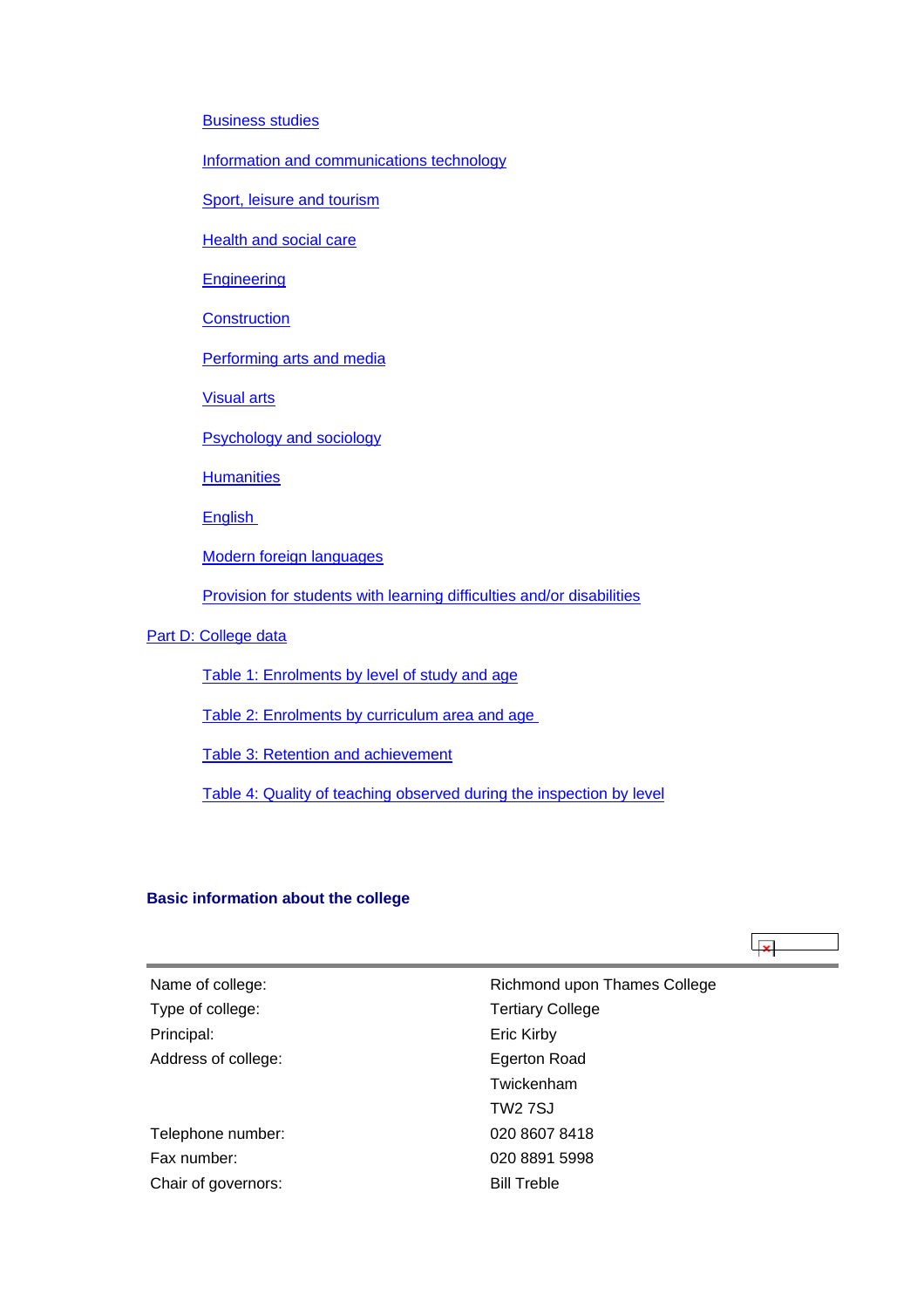<span id="page-2-0"></span>Unique reference number: 130454 Name of reporting inspector: Anne Keelan Towner HMI Dates of inspection: 3-7 February 2003

## **Part A: Summary**

#### **Information about the college**



The college was established as a tertiary institution in 1977 to provide courses for students aged 16 to 18 in the borough of Richmond. Currently, 47% of the college's students are from Richmond with the remainder coming from other London boroughs and beyond. There are 3,700 full-time students aged 16 to 18 and 400 full-time equivalent adult students. The college offers a broad range of courses at level 3, mainly General Certificate of Education Advance-level (GCE A-level) subjects. Over 80% of students are engaged in level 3 work and many progress to higher education (HE). The college is one of the largest tertiary colleges in the country. The college's declared mission is `to provide high quality education and training programmes to all students who enrol in the college and to encourage individuals and groups from within the community to use the college as a resource for their lifelong learning.'

**How effective is the college?**

Inspectors judged the provision to be outstanding in modern foreign languages, sport, leisure and tourism, and English. Provision was good in mathematics, humanities, social science, business studies and science, satisfactory in information and communications technology (ICT), engineering, art and design, performing arts and media, health and social care and provision for students with learning difficulties and/or disabilities. It was unsatisfactory in construction.

#### *Key strengths*

- o very high pass rates on level 3 courses
- o safe and secure environment
- o broad range of provision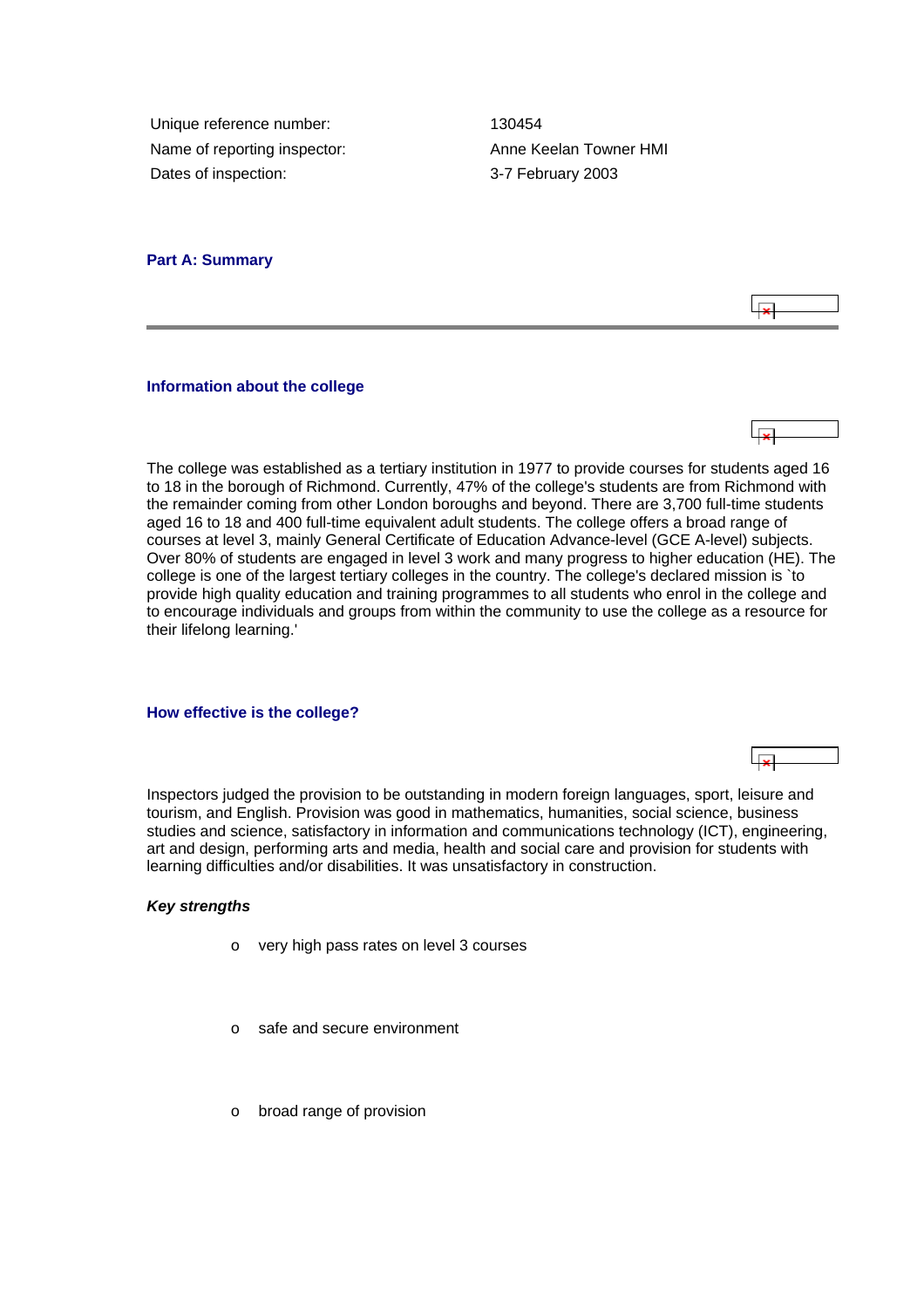- <span id="page-3-0"></span>o good strategic leadership
- o high progression rate to HE
- o effective support for students.

## *What should be improved*

- o students' timekeeping to prevent disruption of lessons
- o retention and pass rates of students aged over 19
- o students' achievement in key skills
- o unsuitable teaching and social accommodation
- o poor target setting in some areas.

Further aspects of provision requiring improvement are identified in the sections on individual subjects and courses in the full report.

#### **Quality of provision in curriculum and occupational areas**

ابجا

*The table below shows overall judgements about provision in subjects and courses that were inspected. Judgements are based primarily on the quality of teaching, training and learning and how*  well students achieve. Not all subjects and courses were inspected. Inspectors make overall *judgements on curriculum areas and on the effectiveness of leadership and management in the range: Outstanding (grade 1), Good (2), Satisfactory (3), Unsatisfactory (4), Very Poor (5)*

| Area    | Overall judgements about provision, and comment                 |  |  |  |
|---------|-----------------------------------------------------------------|--|--|--|
| Science | Good. Retention and pass rates are high. Practical work is well |  |  |  |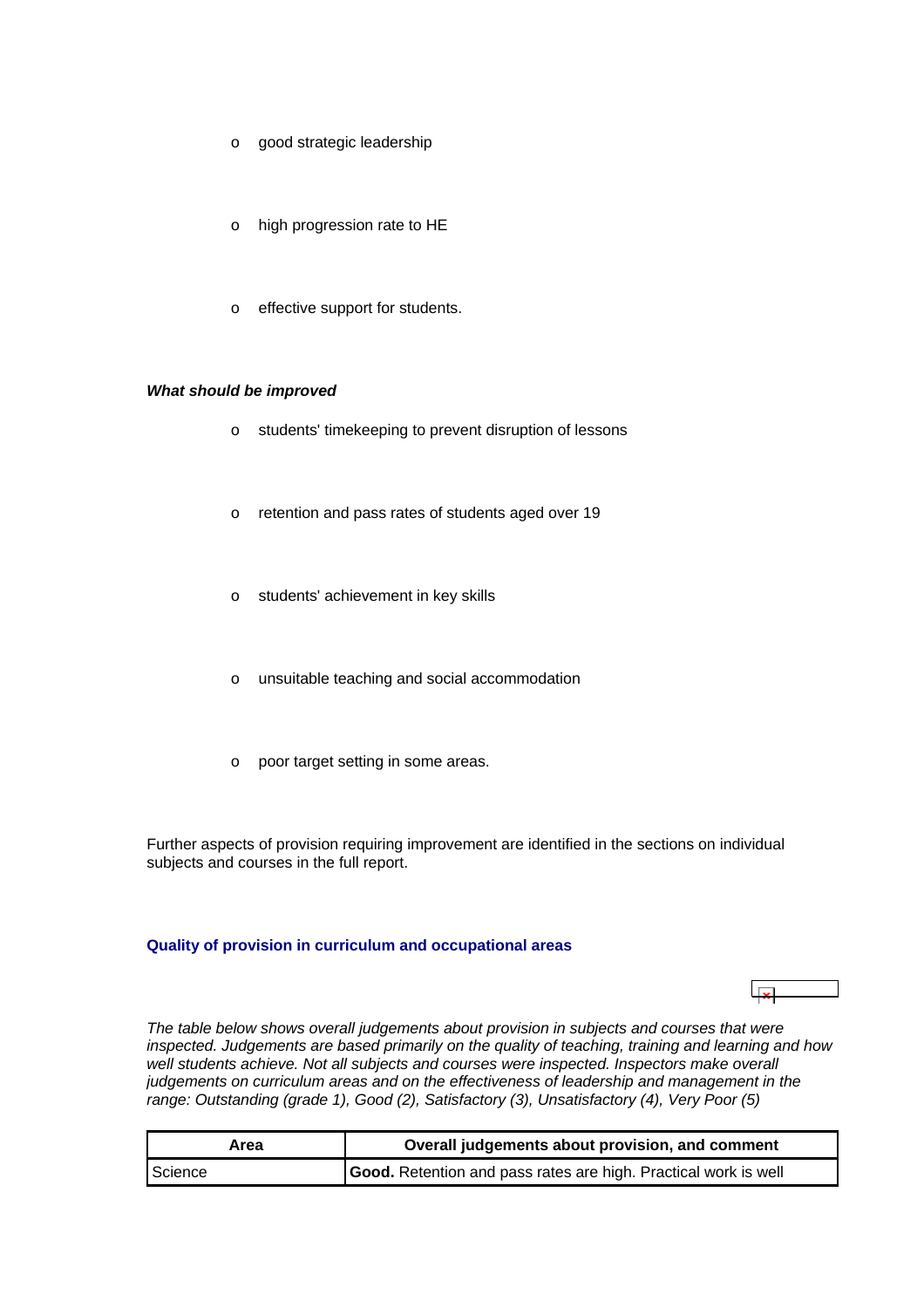|                                                 | organised and an integral part of courses. Students' progress is<br>monitored effectively. The level of resourcing is low. Some<br>accommodation is poor.                                                                                                                                                                                                                                                                                                                                                                                            |  |  |  |
|-------------------------------------------------|------------------------------------------------------------------------------------------------------------------------------------------------------------------------------------------------------------------------------------------------------------------------------------------------------------------------------------------------------------------------------------------------------------------------------------------------------------------------------------------------------------------------------------------------------|--|--|--|
| <b>Mathematics</b>                              | Good. There is much good or better teaching and students learn<br>effectively. Staff make every effort to help their students succeed.<br>Courses and teaching are well organised. Assessment and internal<br>verification are carried out well. There is very little use of ICT in<br>lessons.                                                                                                                                                                                                                                                      |  |  |  |
| <b>Business studies</b>                         | Good. There is much very good and sparkling teaching. The standard<br>of students' work in lessons is high. Students' work is rigorously<br>assessed and there is very good curriculum management. There is,<br>however, some unimaginative teaching which fails to meet the needs<br>of all students and students have insufficient opportunities for real<br>business experience.                                                                                                                                                                  |  |  |  |
| Information and<br>communications<br>technology | <b>Satisfactory.</b> The range of courses is wide and provides good<br>progression for both full-time and part-time students. Students make<br>good use of practical ICT facilities to produce good work. Pass rates<br>are high on most advanced full-time courses, but are low on some<br>part-time ICT courses. Overall, retention rates are high. Some<br>students do not attend regularly or are late for lessons. Much of the<br>teaching makes insufficient demands on students.                                                              |  |  |  |
| Sport, leisure and tourism                      | <b>Outstanding.</b> Management of this successful area of learning is<br>outstanding. Teams of very good teachers and well-qualified staff,<br>who are a mix of experienced and recently appointed staff, provide<br>exciting and challenging lessons for their students. The curriculum is<br>innovative and provides both internal and external progression for<br>students whose academic and practical achievements are excellent.<br>Some students are occasionally late for lessons. Some<br>accommodation in the sports area needs attention. |  |  |  |
| Health and social care                          | Satisfactory. There is a very well-qualified staff team providing good<br>tutorial support. Courses are organised flexibly to enable students to<br>work towards GCE subjects. Agenda 21 courses meet the interests<br>and further the personal development of adult students. Retention<br>rates on some courses are low. There are difficulties in securing<br>accurate performance data about students on National Vocational<br>Qualification (NVQ) courses. Attendance is poor on many courses.                                                 |  |  |  |
| Engineering                                     | <b>Satisfactory.</b> Most pass rates are above the national average, but the<br>corresponding retention rate is often low. In the areas of electronics<br>and computer-aided design and drafting (CADD), staff are<br>exceptionally well qualified and some resources are excellent. There<br>is insufficient use of formative assessment and learning targets. Little<br>provision is made at level 1 and for part-time students.                                                                                                                   |  |  |  |
| Construction                                    | <b>Unsatisfactory.</b> Practical craft training resources are inadequate.<br>Leadership and management of construction are poor. Learners on<br>NVQ programmes make slow progress. Many students progress to<br>technician courses. There are some gaps in the provision.                                                                                                                                                                                                                                                                            |  |  |  |
| Performing arts and media                       | Satisfactory. There are high pass rates on GCE A-level and<br>Advanced Subsidiary (AS) courses. A significant number of students,<br>however, fail to achieve their potential. Lessons in performing arts are<br>good, but a significant number of other lessons, especially in media,<br>are dull. During lessons, teachers do not check students' learning<br>adequately or challenge their thinking. Music technology is well<br>resourced, but many classrooms are drab. Quality assurance<br>procedures are ineffective.                        |  |  |  |
| Visual arts                                     | Satisfactory. There are high pass and retention rates on many                                                                                                                                                                                                                                                                                                                                                                                                                                                                                        |  |  |  |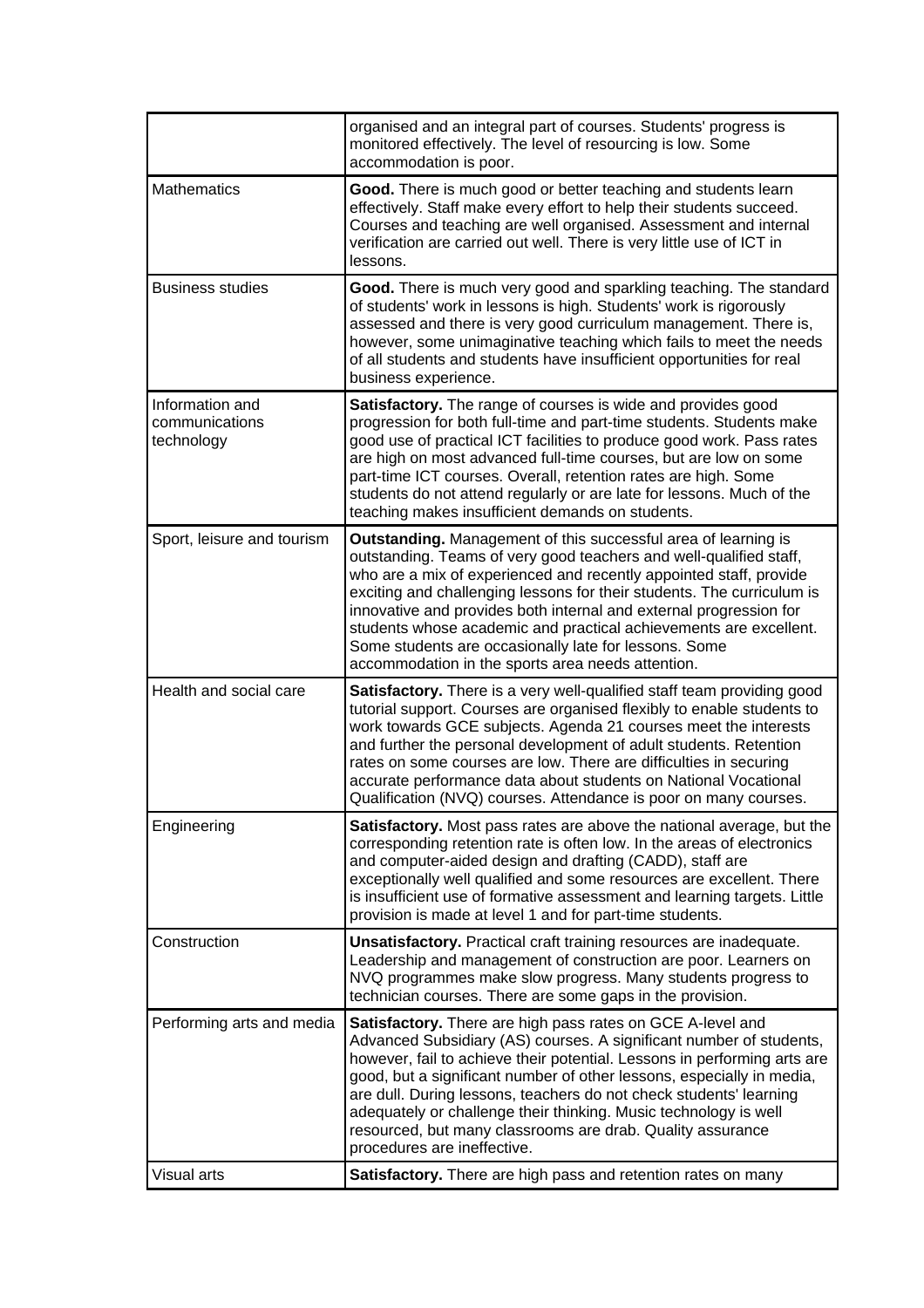<span id="page-5-0"></span>

|                                                                             | courses. Students benefit from effective tutorial support and a varied<br>programme of enrichment activities. Some students do not attend<br>regularly. Lessons are disrupted by the late arrival of students.<br>Students are not set demanding targets. There is much unsuitable<br>accommodation.                                                                                                                                                                                                                                           |
|-----------------------------------------------------------------------------|------------------------------------------------------------------------------------------------------------------------------------------------------------------------------------------------------------------------------------------------------------------------------------------------------------------------------------------------------------------------------------------------------------------------------------------------------------------------------------------------------------------------------------------------|
| Psychology and sociology                                                    | Good. There are high retention and pass rates on psychology and<br>sociology courses. Some students' underachievement in psychology<br>is now being addressed. Teachers are well qualified and teaching is<br>good. Leadership and management of the area are effective.                                                                                                                                                                                                                                                                       |
| <b>Humanities</b>                                                           | Good. Teaching overall is very effective at meeting the needs of<br>students at all levels of attainment across a large range of courses.<br>Students learn well, and make good or very good progress in lessons.<br>Teachers assess students' work thoroughly. Leadership and<br>management are good.                                                                                                                                                                                                                                         |
| English                                                                     | Outstanding. The programme area is extremely well managed and<br>recruitment, retention and pass rates in all courses have improved<br>over the past three years. There is much good teaching on all courses<br>and staff ensure the inclusiveness of provision. Relationships between<br>staff and students are good. Lessons are disrupted by some students'<br>lack of punctuality. Some schemes of work are insufficiently detailed.<br>The new system whereby staff watch one another teach is working<br>effectively.                    |
| Modern foreign languages                                                    | <b>Outstanding.</b> There are many strengths across the provision.<br>Teaching is very good. Students use the language being learnt well in<br>lessons. Resources are outstanding. Assessment and monitoring of<br>students' progress are meticulous. Student support is highly effective.                                                                                                                                                                                                                                                     |
| Provision for students with<br>learning difficulties and/or<br>disabilities | <b>Satisfactory.</b> There is much good teaching for students with<br>disabilities or learning difficulties. Students benefit from very good<br>support from tutors, learning support assistants and volunteers. There<br>is insufficient diagnostic assessment and target setting in individual<br>learning plans to enable students' progress and achievement to be<br>monitored effectively. There are few opportunities for students with<br>learning difficulties to progress on to entry level or level 1 courses<br>across the college. |

#### **How well is the college led and managed?**

Leadership and management are good. The senior management team provides a clear strategic focus for the college, based firmly on the principles of tertiary education. In response to the changing nature of the student body, and the development of its vocational provision, the college has redefined its mission and placed a stronger emphasis on the distinctive features of its curriculum. The senior staff roles have been re-established in order to reflect the changes. The college has three components; a sixth form centre, a skills centre, and a continuing and HE centre. The staff, governing body and external partners have all been consulted and involved in the planning and development of a coherent strategic plan. The quality assurance systems have proved effective in some parts of the college, but in others, they have yet to have a significant impact.

العطا

**To what extent is the college educationally and socially inclusive?**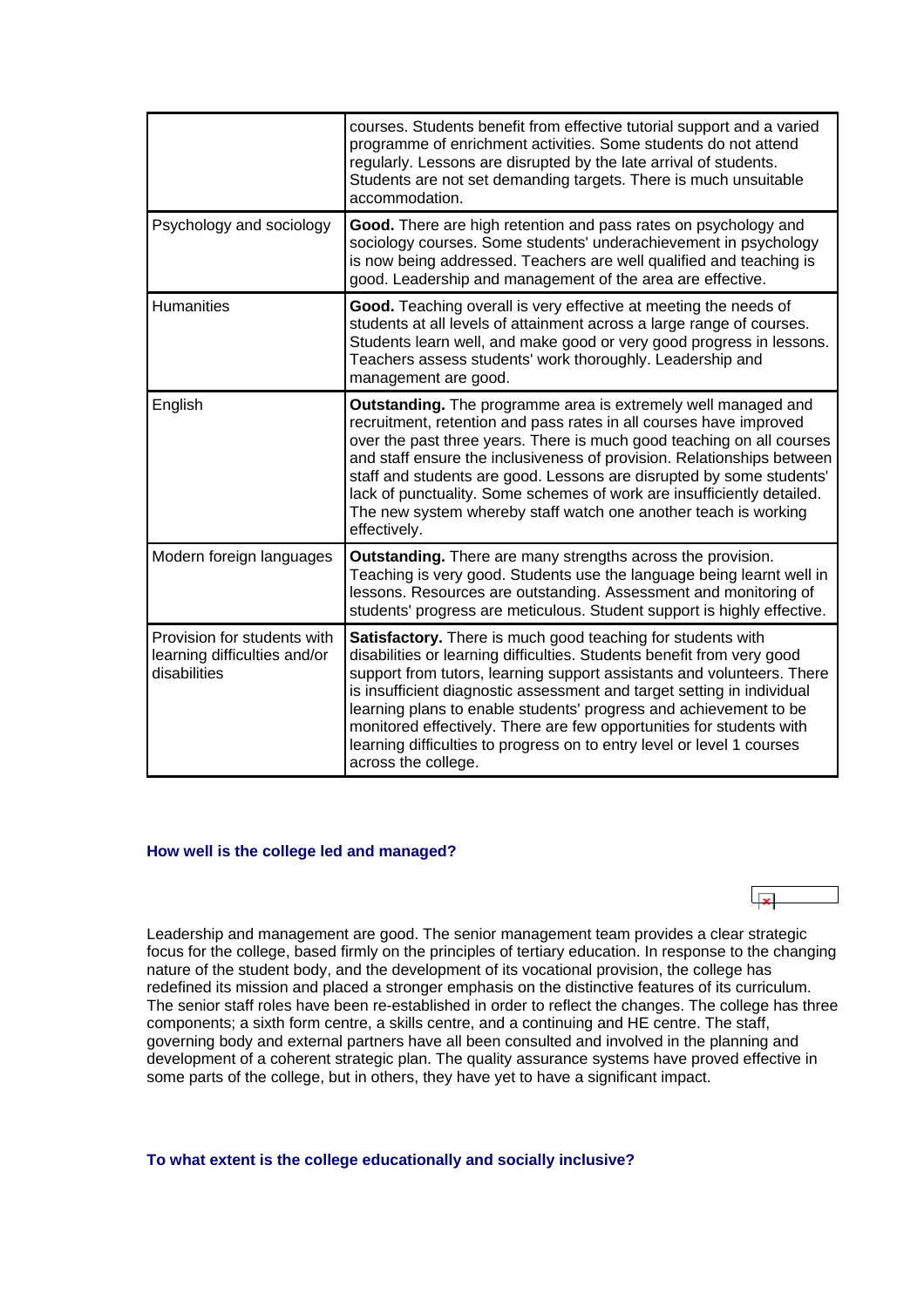<span id="page-6-0"></span>

| The college is aware of the need to widen participation and ensure provision meets the needs of a      |
|--------------------------------------------------------------------------------------------------------|
| diversity of students. It offers effective opportunities for students to make good progress in some of |
| the practical areas. For example, in the catering department a young student attended provision on a   |
| school link course. He then moved through entry level and levels 1 and 2 before undertaking a level    |
| 3 course in food preparation and he is now a successful caterer. The college has much potential to     |
| provide a rich variety of progression opportunities.                                                   |
|                                                                                                        |

 $\overline{1}$ 

Similar opportunities for participation and progression are offered to students on the adult provision, where some of the franchised work is undertaken with disadvantaged groups. On a well-attended community-based course, adult students gained practical skills in health care and some progressed to college-based provision.

Over 40% of the student cohort are from minority ethnic communities. Students travel from across London and beyond to attend the college and to compete for places on the popular courses. Many do well at level 3 and go on to HE.

## **How well are students and trainees guided and supported?**



#### **Students' views of the college**

Students' views about the college were taken into account and a summary of their main comments is presented below.

#### *What students like about the college*

- o wide choice of GCE A2/AS provision
- o good tutorial support
- o diverse cultural mix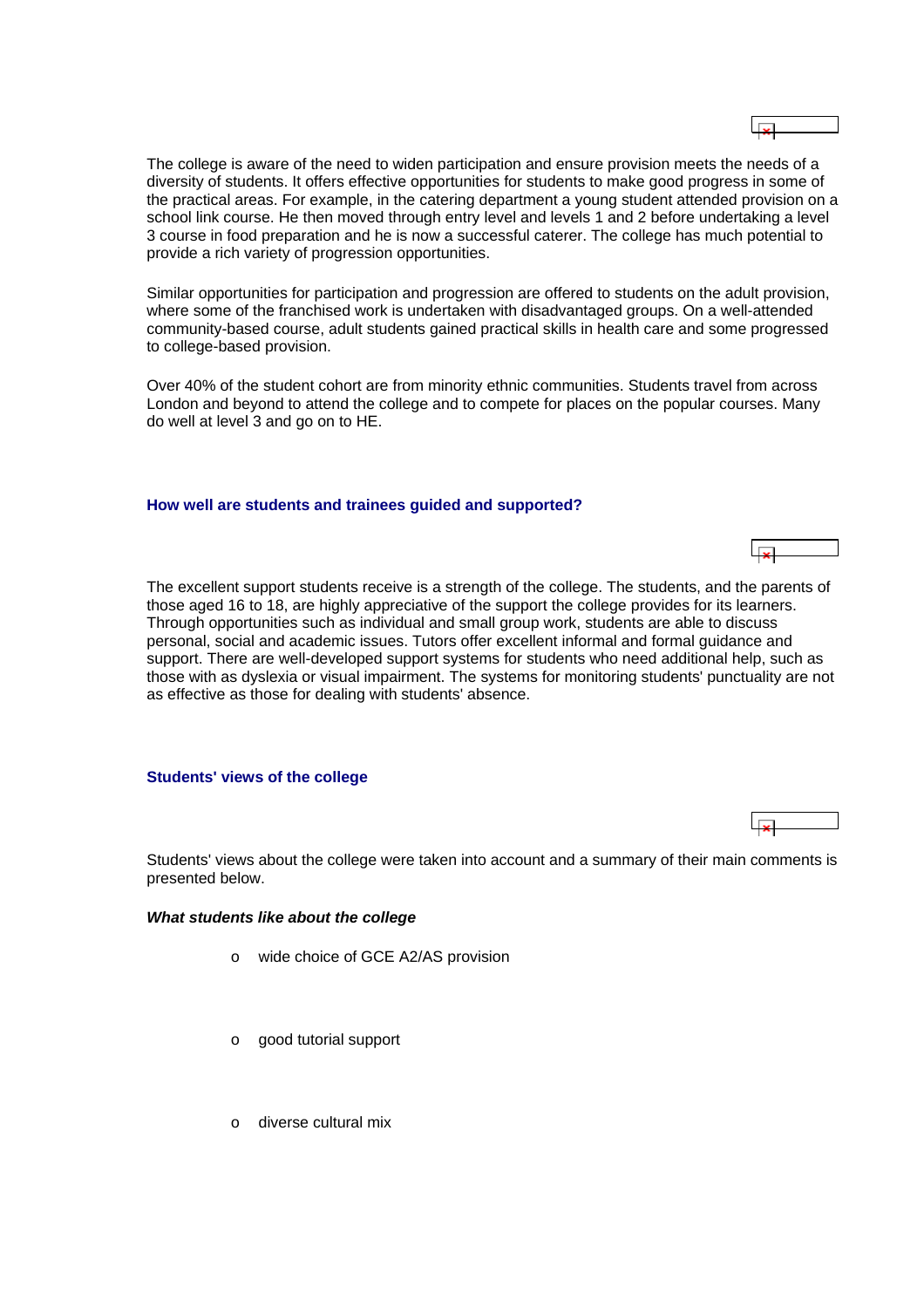- <span id="page-7-0"></span>o expertise of teaching staff
- o availability of financial support.

#### *What they feel could be improved*

- o poor teaching accommodation
- o other students' timekeeping
- o timetabling to avoid sudden cancellation of classes
- o faster service at food outlets to reduce long queues.

#### **Other information**

The college inspection report will normally be published 12 working weeks after the formal feedback of the inspection findings to the college. Once published, the college has two months in which to prepare its post-inspection action plan and submit it to the local Learning and Skills Council (LSC). The college's action plan must show what action the college will take to bring about improvements in response to issues raised in the report. The governors should agree it before it is submitted to the local LSC. The local LSC is responsible for ensuring that, where inspectors have judged there to be unsatisfactory or poor provision in a curriculum area or in leadership and management, the Office for Standards in Education (Ofsted) receives the college's post-inspection action plan within the stipulated two months.

**Part B: The college as a whole**

**Summary of grades awarded to teaching and learning by inspectors**

⊩یجا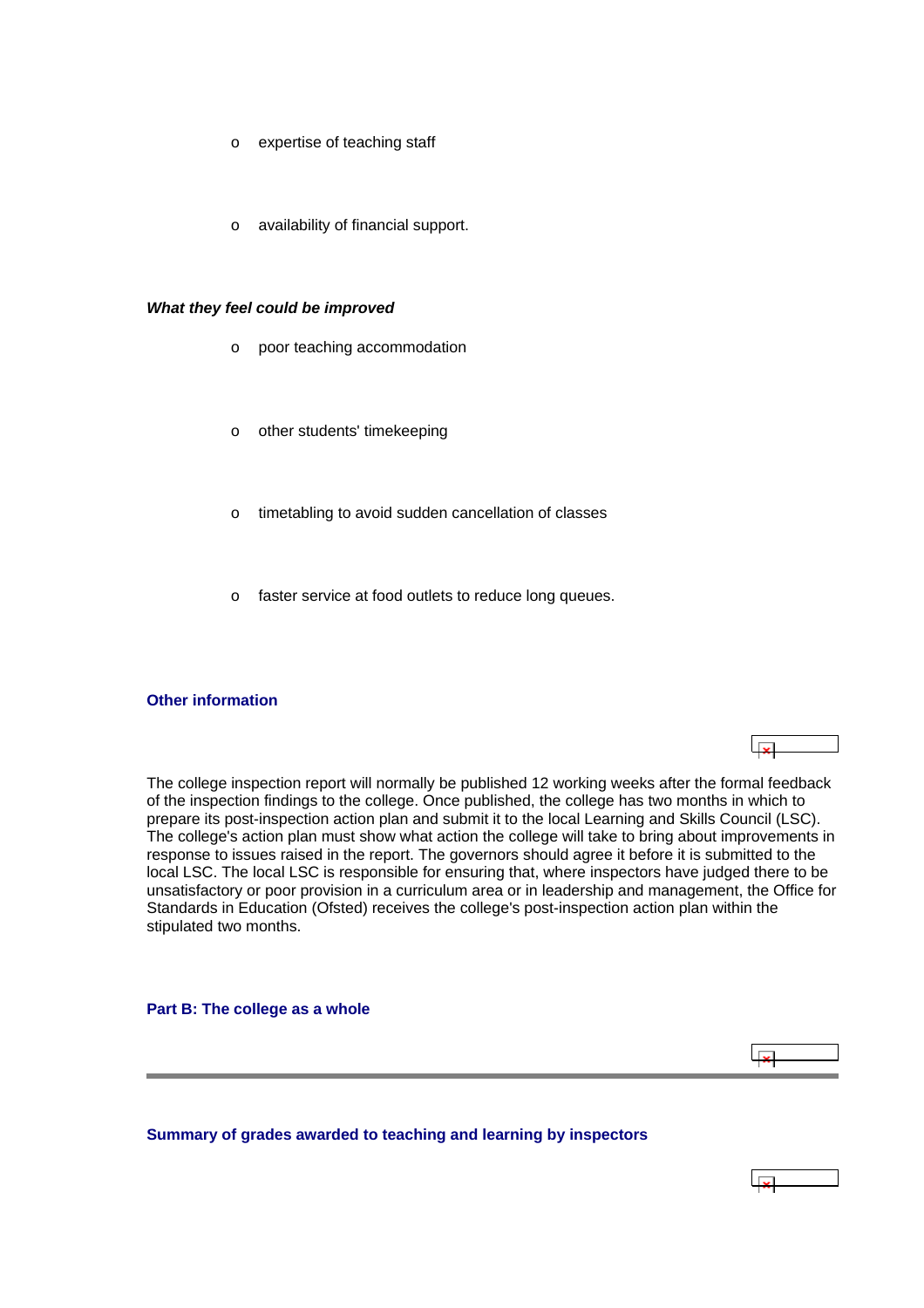<span id="page-8-0"></span>

| Aspect & learner<br>type | Graded good or better<br>(Grades 1 to 3) % | Graded<br>satisfactory<br>(Grade 4) % | <b>Graded less than</b><br>satisfactory<br>(Grades 5 to 7) % |
|--------------------------|--------------------------------------------|---------------------------------------|--------------------------------------------------------------|
| Teaching 16-18           | 64                                         | 28                                    |                                                              |
| 19+ and WBL*             | 74                                         | 23                                    |                                                              |
| Learning 16-18           | 60                                         | 33                                    |                                                              |
| 19+ and WBL $*$          | 69                                         | 25                                    |                                                              |

*Key: The range of grades includes: Excellent (Grade 1), Very Good (Grade 2), Good (Grade 3), Satisfactory (Grade 4), Unsatisfactory (Grade 5), Poor (Grade 6) and Very Poor (Grade 7).*

*\*work-based learning*

#### **Achievement and standards**

1. The majority of full-time students are aged 16 to 18. Most are on GCE A-level courses. Students achieve high pass rates on most courses. At levels 2 and 3, pass rates are significantly above the national average and place the college in the top 25% of colleges of the same type. Over the past three years pass and retention rates on level 3 courses have been consistently high and rising and these place the college in the top quartile when compared with similar colleges nationally. Results are particularly good on the GCE A-level programme, with entries in the hundreds; pass rates have averaged 94% over the past three years. Pass rates for the small proportion of students who study at level 1 are not as high, and were particularly low in 2000. Retention rates at all levels have been at or above national averages for the last three years.

2. Student progression to HE is very good, with over 900 students progressing to HE institutions in 2002.

3. However, the pass rates on post-19 and part-time provision continue to be low, with particularly poor results on franchised work. In the main provider, pass rates in 2002 were 37%. The college has taken steps to address the poor achievements by changing the nature of the provision it funds with that provider, and there are early signs of improvement. On modern apprenticeship programmes, outcomes vary, but there have been good results in information technology (IT), with 86% of those retained completing the framework. In NVQ 2 training in IT installation, retention and pass rates were 92% in 2001.

4. The standard of students' work is high. Most students are articulate and demonstrate a good understanding of their subject. In English, students apply critical and evaluative skills effectively in textual analysis. They produce excellent coursework, involving extensive writing and investigation. In modern foreign languages, students speak the foreign language quite naturally to ask questions of the teacher and when they work well together in pairs and small groups. In dance, students show flair, imagination and good technical control. Students on humanities courses debate topical issues with confidence and enthusiasm. They can apply their knowledge and skills to analysis of current affairs. History, geography and archaeology students demonstrate effective primary research skills. In chemistry, students develop good practical skills. ICT students produce good coursework. Students on the foundation childcare course show good understanding of the role of games in child development. Adult students are confident in their contributions, particularly in lessons on herbal medicine and holistic massage. In some areas, however, students perform less well. Students make slow progress in the key skills of communications and application of number at levels 1 and 2. In visual and performing arts, many students are insufficiently reflective. Some find it difficult to work well on their own and others do not work effectively in groups. Students make slow progress in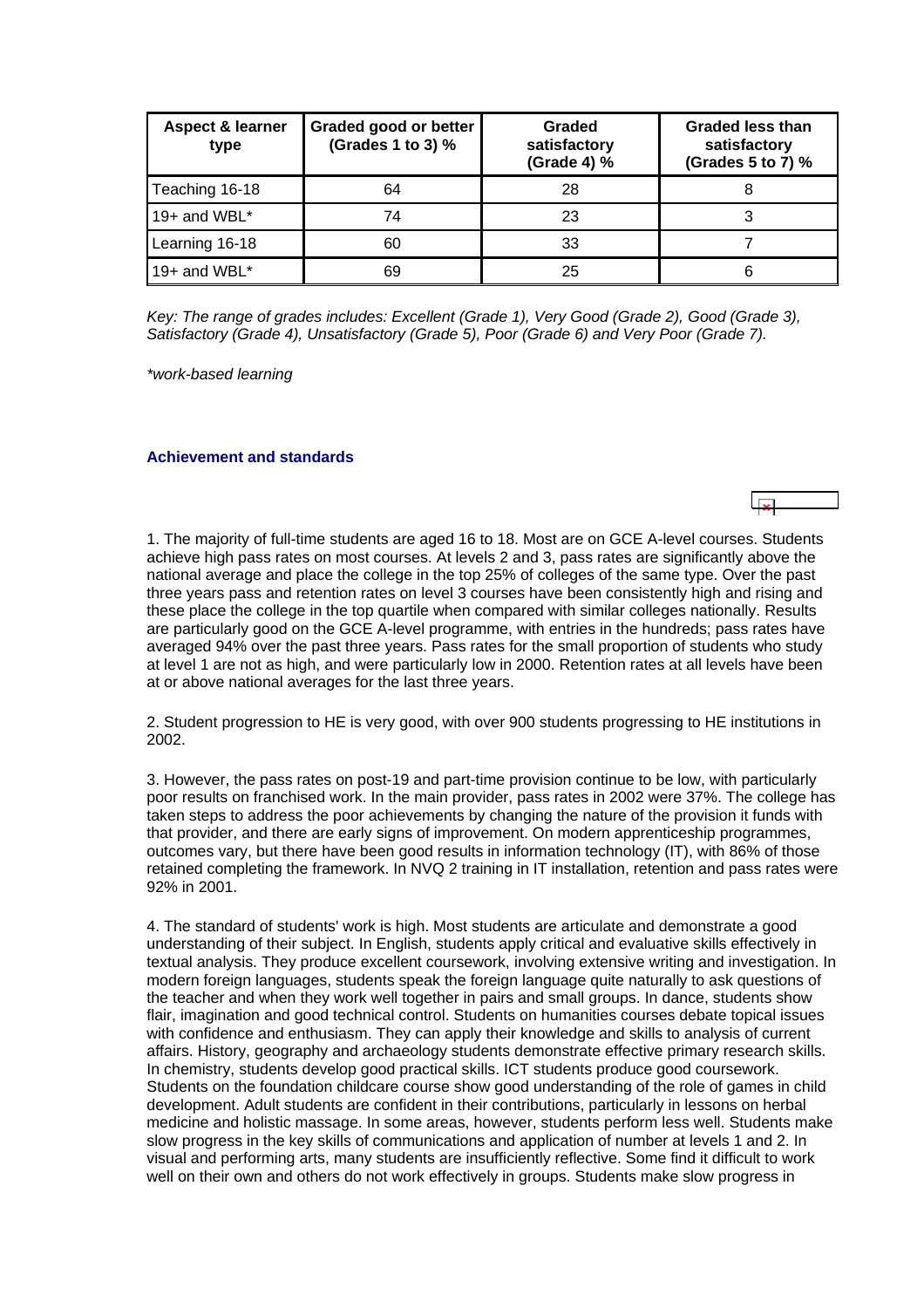construction crafts, often taking too long to obtain their qualifications.

5. The college's data for key skills overall contain anomalies, and cannot be used to identify performance trends. Data for 2000/01 are more reliable. Pass rates overall for key skills are low, ranging from 33% for communication at level 2 to 45% for application of number at level 1. Pass rates on vocational courses vary widely, ranging from 0% for application of number on the GNVQ health and social care intermediate programme, to 65% for communication on the GNVQ leisure and tourism foundation programme. Many students who receive additional learning support do not achieve their key skills qualifications. In 2000/01, the college made it possible for entry level 3 students to work towards external qualifications in adult literacy and numeracy. Students undertake the assessments for these when their tutors judge they are ready. Many students have been successful in achieving an award.

#### *16 to 18 year olds*

6. Pass rates are consistently high on GCE A2 courses. In 2002, 95% of students passed their GCE A2 examinations. All students in business studies, dance, design and technology, economics, economics and business, geography, performance studies and religious studies courses were successful. In a further nine subjects, pass rates were higher than 97%. Pass rates on GCE A-level courses have risen over the past three years, from 90% in 2000. For example, on GCE A-level courses, pass rates have averaged 94% over the past three years. In 2002, however, the proportion of students who achieved grade A was below the national average. The pass rates on GCE AS courses are satisfactory, and in 2002 the overall pass rate was 85%.

7. The overall pass rates in Advanced Vocational Certificate of Education (AVCE) and national diploma courses are high, at 93%, and above the national average. In health and social care and in science, all students passed the AVCE. On the General National Vocational Qualification (GNVQ) courses at foundation level, the overall pass rate rose from 91.5% to 97%, but the retention rate declined. On GNVQ courses at intermediate level, the overall pass rate declined from 80% in 2001 to 75% in 2002. Pass rates for GNVQ media and communications at intermediate level were particularly low. In 2002, all students on the first diploma courses in sport and performing arts were successful.

8. In 2002, there were approximately 700 General Certificate of Secondary Education (GCSE) entries and most of these were in English and mathematics. In English, pass rates have risen over the last three years and in 2002 they were satisfactory, with just over half the students gaining high grades. In 2002, less than 30% of students who sat GCSE mathematics achieved grade C or above.

9. Each full-time GCE A-level student is set a minimum target grade, calculated on the basis of their GCSE grades, at the beginning of their course. Analysis of the GCE AS results in 2002 shows that students on most courses are achieving the grades predicted for them. In some subjects, for example, media, art and design, computing, and English language, students' results are well below their target grades. Only in critical thinking and accounting did students achieve significantly above their expected grades. Analysis of the students' performance on GCE A2 courses in 2002 indicates that students are broadly achieving at the level expected. However, there is considerable variation in students' performance across subject areas. In English language, drama and theatre, psychology, media and art and design, many students are not progressing as well as their GCSE grades suggest. In mathematics, business, accounting and finance, religious studies and French and philosophy, students are achieving higher grades than those predicted for them on the basis of their GCSE results. Overall, the proportion of students achieving grades A to B in 2002 was 38%, in line with the national average.

10. A high proportion of students progress from level 3 courses to HE. In 2002, approximately 80% of 16 to 18 year-old leavers progressed to HE institutions. Over half of these students went on to arts-related degree courses. A destination survey in 2001 suggests that, of those students who progressed directly to employment, the majority went into service industries, commerce or administration.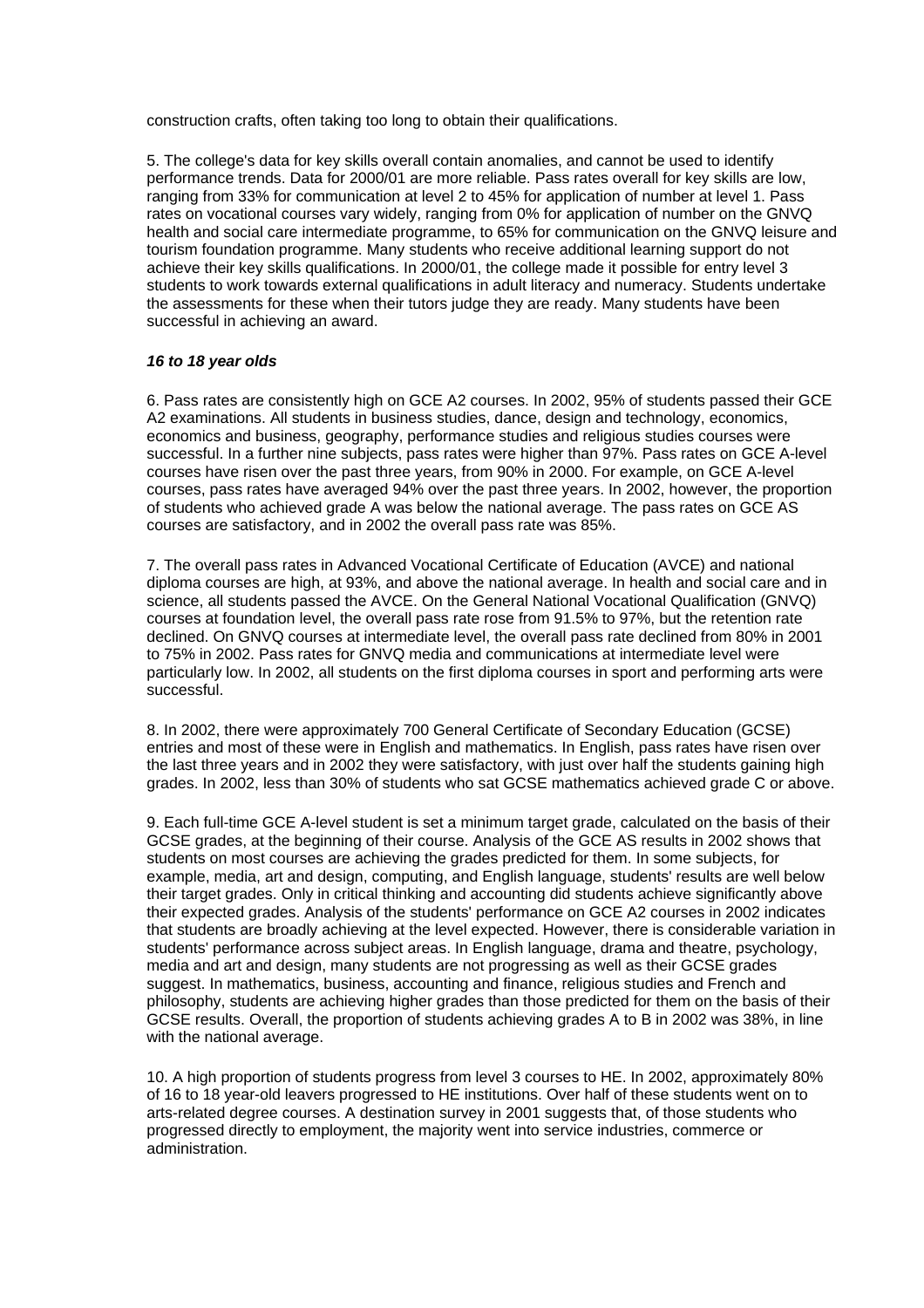#### <span id="page-10-0"></span>*Adult learners*

11. About 22% of the college's full-time equivalent students are adults. Most take part-time courses in IT or in `Agenda 21', which involves a range of personal development programmes, such as those on counselling and holistic therapies. Retention rates on courses at levels 2 and 3 are very high. Although many adults are successful in achieving IT qualifications, the overall pass rates for adult students are low, particularly on construction NVQ courses and franchised IT provision. The overall pass rate for franchised courses for TBG Learning West London for 2001/02, involving over 600 students, was 37%. The college has taken action to raise this low pass rate by changing the nature of the franchised provision. Through partnerships with local National Health Service (NHS) trusts and a local childminding group, approximately 80 adult learners are enrolled on courses leading to an NVQ in care and early years. Retention and pass rates on these courses are extremely variable. The performance of work-based learners varies considerably. The pass rates for work-based learners on IT programmes have risen in the past two years and are high. Of the modern apprentices on IT programmes, 86% have met all the requirements of their apprenticeship framework. In 2001, retention and pass rates for work-based learners on NVQ level 2 programmes in IT installation averaged 92%.

#### **Quality of education and training**

12. Teaching, learning and attainment were graded by inspectors in 250 sessions. Teaching was good or better in 67% and unsatisfactory in 7% of the sessions observed. In the best lessons, staff used their professional knowledge and expertise to inspire the students and challenge them to use their skills to the full. Students enjoyed learning and were eager to put in the extra effort, to work hard and to make progress.

13. Some rooms were unsuitable for the activities taking place in them. For example, one computing lesson took place in a poorly decorated and unsuitably furnished room that was far too small for the group of students being taught. In some instances the resources available for teaching and learning are unsatisfactory. Computers are rarely used as a learning aid other than in designated computing lessons.

14. All students on vocational programmes at levels 1 and 2 study the key skills of communication and application of number. Some students also receive additional basic skills support within key skills lessons. Students usually study key skills at the same level as that of their main programme. Students with a GCSE in English or mathematics at grade D resit the GCSE as well as undertaking key skills at level 2. Thirteen students are receiving additional basic skills tuition in the college's learning skills workshop. These students have either referred themselves or been referred by a member of staff.

15. Most students who attend key skills lessons produce work of an appropriate standard. The work of some students is particularly good. For example, work in application of number is always well presented and students' files are well organised. Some business, leisure and tourism and visual arts students also produce work of a high standard, which is clearly relevant to the achievement of their primary learning goal. These students make good use of ICT in their work. The oral work of students on entry level 3 programmes is also good. Some key skills students, however, make slow progress. Absence from lessons is a persistent problem. In the lessons observed, the attendance rate was only 63%. Some students have little in their files to demonstrate their progress. Some students do not receive any teaching of key skills until late in their course.

16. In most key skills lessons, all students undertake the same activity, but students whose basic skills are weak have the help of an additional support teacher. Lessons meet the requirements of most students. Learning support teachers ensure that students understand the group task, remind students of previous learning and explain the skills needed for completion of the current assignment.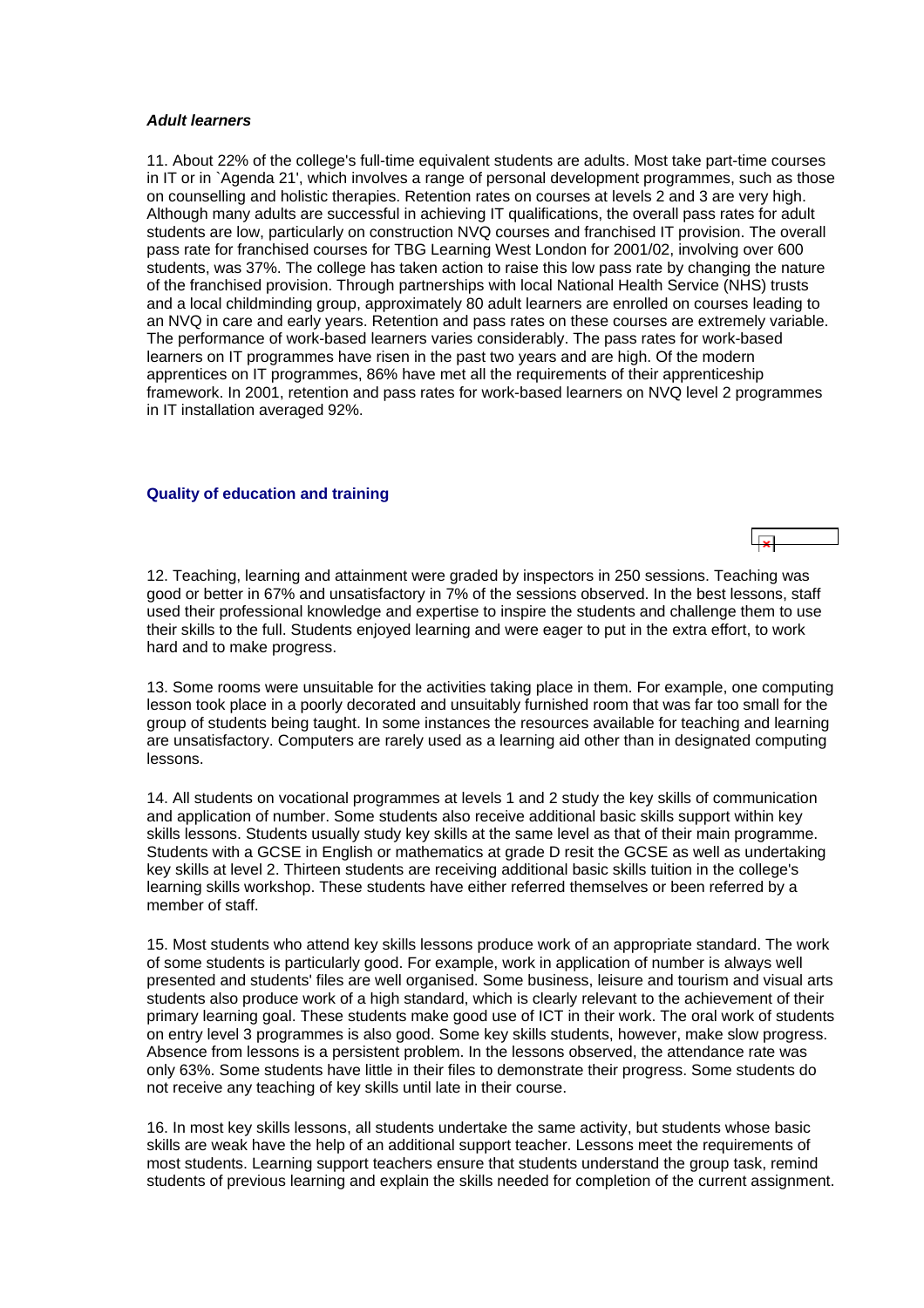Students are given little opportunity in lessons to develop the skills of working effectively on their own. Some more able students are not sufficiently challenged by the learning activities. In some lessons, where there is no learning support teacher, the needs of all students are not met. Rooms are not appropriately organised for some activities. For example, the arrangement of furniture in some rooms makes it difficult for students to engage in group work or activities for which they need space. Few rooms contain computers and the students have little access to IT equipment. When group numbers are small, and students receive a high level of personal support, the relationship between tutor and student is good. Teachers give clear explanations, and students grasp them quickly. Students value the help their teachers give them. Some good, vocationally relevant materials have been developed for some areas of the curriculum. These include communication assignments for business studies and leisure and tourism, application of number assignments for ICT and numeracy tasks for hospitality and catering. In other areas of learning, such as construction and media studies, key skills are not taught through vocational context. Some students said they did not find the key skills lessons relevant to their interests and felt they were repeating work they had done at school.

17. The college is aware of some, but not all, of the weaknesses in this area. A member of staff has been appointed to implement a basic skills action plan across the college. A key skills strategy group has been set up, which includes senior members of staff, and this has produced a key skills policy document for teachers. Consultancy advice on this area of learning has been obtained from an outside agency.

18. Tutors and support staff are well qualified and suitably experienced and provide very good pastoral and learning support for students. There are effective weekly group tutorials and formal and informal individual tutorials take place on a regular basis. Tutors know their students well and plan effective support for them. Students speak positively of the support they receive. There is an innovative and effective `partnership scheme' where students on courses at level 2 and 3 volunteer to work in class with students with learning difficulties. There were approximately 40 volunteers participating in the scheme at the time of inspection. Through the scheme, students with learning difficulties are encouraged to take part in the general life of the college, and they have contact with other students. Clear information on the courses available for students with learning difficulties is available. Staff liaise with external agencies. Link courses are provided for feeder schools and these serve as a clear and effective progression route to courses at the college.

19. Many students, and particularly those on English, computing and ICT, sports, leisure and tourism, psychology, sociology and science courses, arrive late for their lessons. By doing so, they disrupt the learning of those who have taken the trouble to be on time. The average attendance level in lessons was 79%, compared with 82% during the last inspection by the Further Education Funding Council in 1998.

20. Most teaching staff are well qualified in their subjects. Many have a wide range of teaching and industrial experience and bring a well-developed sense of purpose and enthusiasm to their teaching and work with students.

21. However, in some curriculum areas such as arts, media and performance, only 50% of staff have teaching qualifications and many have no specialist subject qualification.

22. The proportion of staff in the college with a teaching qualification is 76%. Between them, science technical staff have a good range of industrial experience. An experienced team of IT technicians maintains the college's IT resources effectively.

23. Staff development and training are well planned. The college regards staff training as a high priority and this is related to curriculum development. Management focuses on ensuring that teaching staff enhance their vocational and professional skills, can update their industrial experience, and receive training in IT and on Curriculum 2000. Staff activities, however, are not prioritised in terms of their relevance to the needs of students across all areas of the curriculum.

24. Managers place importance on ensuring that staff can go out on work placements. Through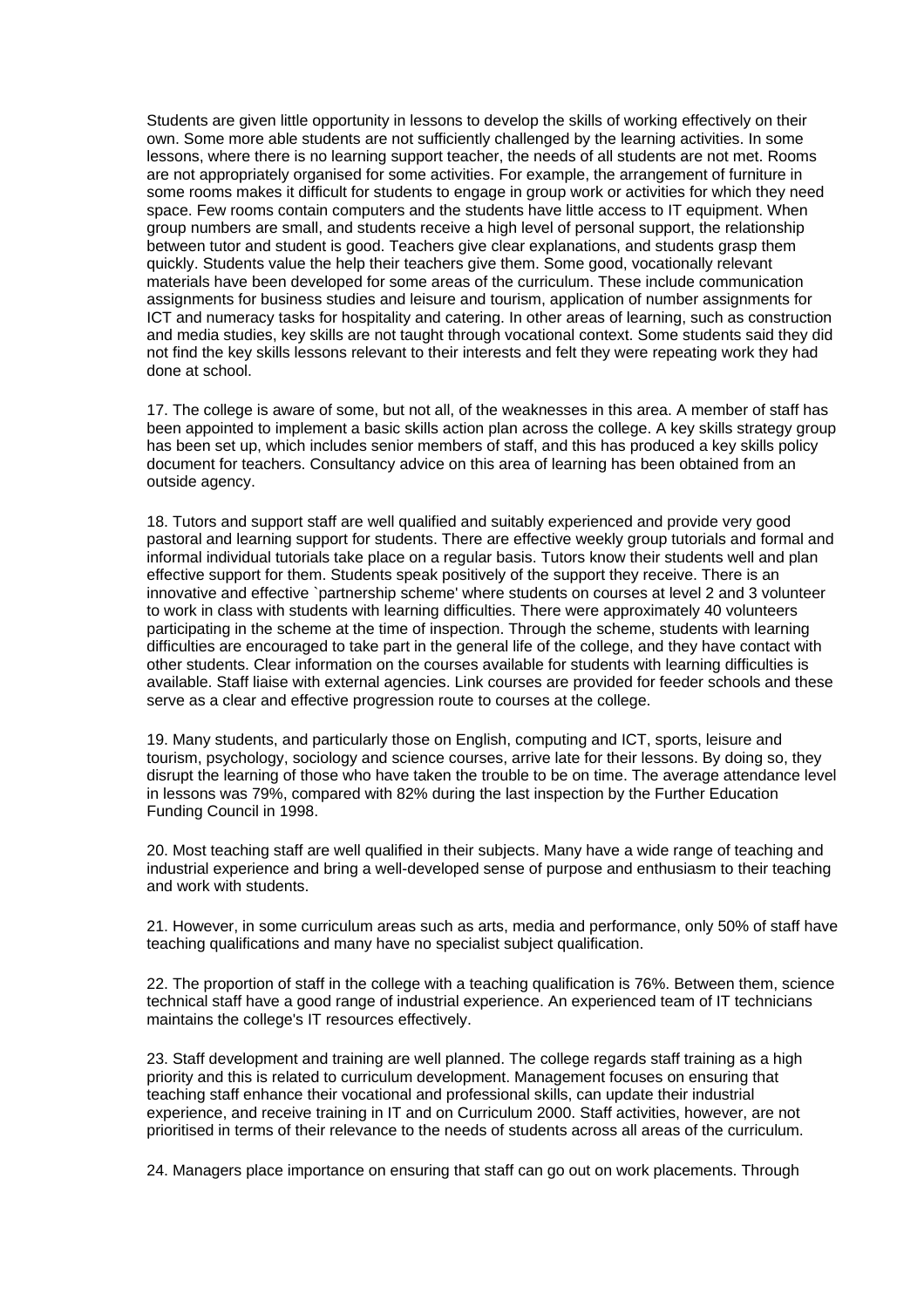participating in placements, teaching staff are expected to improve their professional and teaching skills and learning materials for their students. Curriculum area managers monitor the effectiveness of sending staff on placements.

25. Newly qualified teachers have a comprehensive induction programme in the form of a mentoring scheme which provides them with good support, especially during their first year of teaching.

26. Managers are fully aware that the suitability and quality of accommodation have a direct bearing on the students' attitudes and the well being and motivation of both staff and students. The poor quality and very limited capacity of much of the college's accommodation represent a significant barrier to the college's successful strategic development. Many teaching rooms present a bleak and dull learning environment, and many lack any subject identity.

27. Since the last inspection in 1998, there have been few major improvements to the college's buildings. An extensive condition code survey of the accommodation was carried out in 2002 and findings from this show that there is a significant maintenance backlog, partly the result of under investment in previous years.

28. Many teaching rooms are unsatisfactory, and most lack a subject identity. Although many rooms contain television and video equipment, furnishings are not comfortable. Many rooms lack good learning resources, are not well ordered or kept clean and tidy.

29. Some rooms are too small for the groups timetabled to use them. In the cramped conditions of some of the poor teaching rooms and studios, it is difficult for teachers to provide students with stimulating and exciting learning activities such as group activities requiring space, properly organised discussion and debate, and role play exercises.

30. Much of the accommodation, including the upper floors of the learning resource centre and many teaching rooms across the college, is not easily accessible to students with restricted mobility.

31. The learning resource centre is well stocked with up-to-date and relevant books, videos, CD-ROMs and other learning materials. It is on a single site, with a library of 56,000 books, 200 journals, 30,000 slides, electronic resources, 46 computers giving access to the Internet, and 180 study spaces. The video library is one of the largest in any educational establishment in the United Kingdom and includes 30,000 videos recorded since 1989. The learning resource centre is highly valued by the students and offers them an excellent learning facility. The centre is heavily used and is sometimes overcrowded. At busy times, noise levels are high. At other times, however, students are able to find quiet areas for private study.

32. Good use is made throughout the college of the intranet-based information warehouse. The college has invested heavily in industrial-standard IT equipment, and spends a high proportion of its capital funding on hardware and software. Managers have not yet carried out any systematic evaluation of the impact of this investment in IT resources on teaching and learning. Many priority bids for IT resources have not been funded. In many lessons, there is little use of IT as a learning aid. For example, there is little use of the IT room on mathematics courses.

33. The college has established clear systems for assessing and recording students' progress. Most assessment is thorough and effective and carried out regularly. Students have regular meetings with their personal tutors, receive formal reviews of their progress throughout the year, and also have individual interviews with tutors. The tutorial process is effective and thorough.

34. Assessment is carried out more rigorously in some curriculum areas than in others. For example, assessment is not always sufficiently thorough on humanities, visual arts and engineering courses. In English, there are good records of assessment, but there is insufficient use of formative assessment to help students rectify the weaknesses identified through homework and other learning activities. The results students obtain in the initial assessment of their literacy and numeracy skills are not taken into account sufficiently by staff when teaching key skills. There is insufficient initial diagnostic assessment of students to enable clear learning targets to be set for them. There is not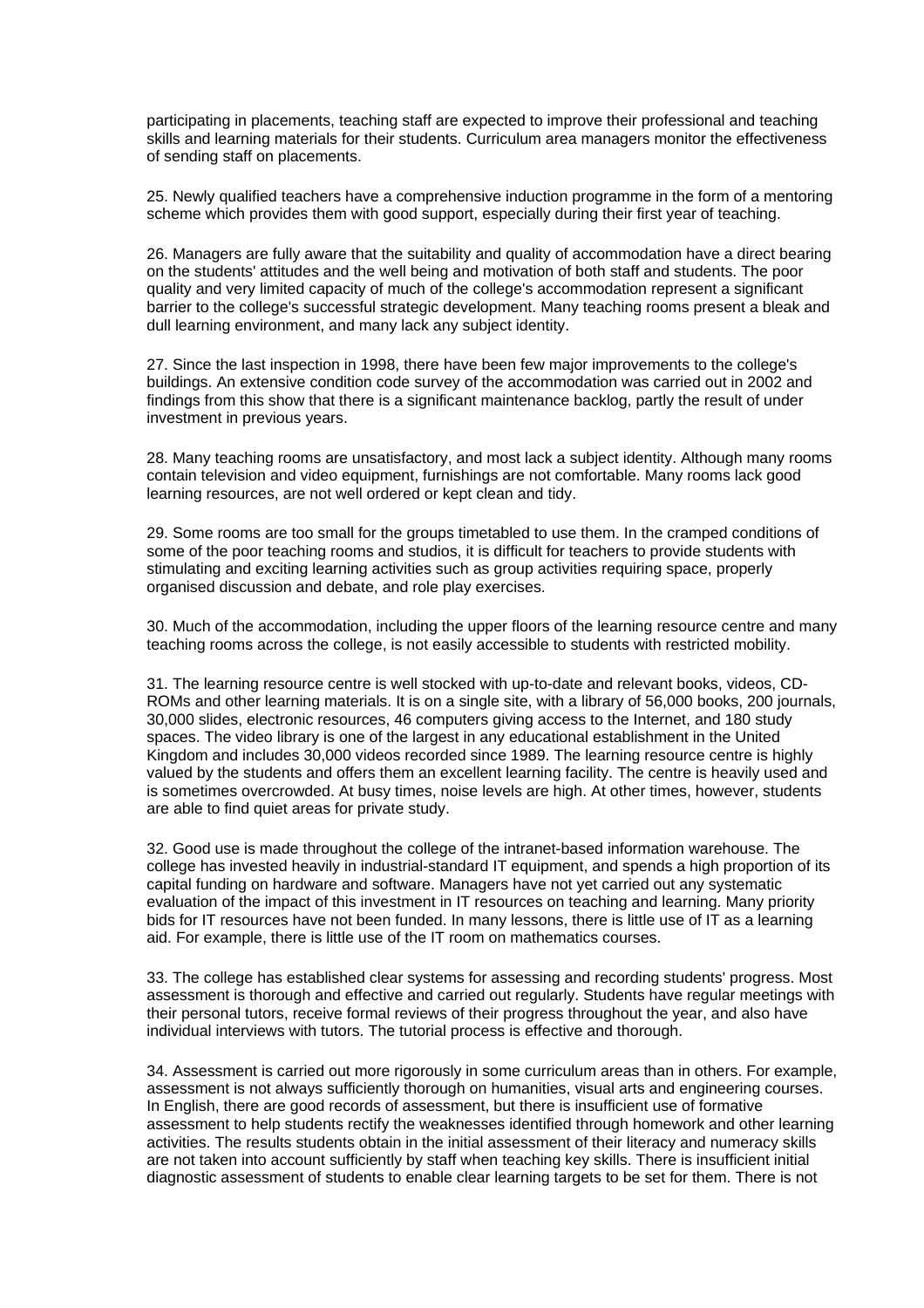enough NVQ assessment in the workplace.

35. The monitoring of written work in some areas is weak and insufficient use is made of target setting.

36. Work is marked according to the assessment objectives, and these are explained clearly and carefully to the students. In mathematics, homework is regularly set and marked. Students report that homework is normally returned by the next lesson and queries are effectively dealt with. Additionally, the progress of students is monitored regularly against targets and at departmental meetings at which staff identify those students who are under-achieving or under-performing.

37. Overall, much assessment and monitoring of students work is good and there is a significant amount of thoughtful and constructive marking of work in many subject areas. Assessment is fair, thorough and carried out on a regular basis. Most teachers give students clear and helpful feedback on their work, indicating how they may improve it.

38. However, not all work in the curriculum areas is marked with consistent thoroughness. Written work of students on some courses, such as psychology and sociology, is not always corrected and assessed with sufficient care. A common assessment policy has not been implemented across the college with the aim of ensuring that all students' work is marked with the same degree of thoroughness.

39. Effective internal verification systems are in place for vocational programmes and key skills.

40. The college makes adequate provision for students with learning difficulties and for those with disabilities, offering extra support, for example, for dyslexic students, and moving teaching locations to ensure they are accessible to those with mobility difficulties.

41. Absence enquiry letters are automatically generated when a student has eight hours or more of unexplained absence in a two-week period. However, the present reporting system does not address effectively the high incidence of student absence and many students' lateness for lessons across all curriculum areas. The failure of students to return promptly after mid-lesson breaks is a small, but significant problem which is not addressed in any action plans.

42. The college offers a very extensive range of courses at level 3 (GCE AS/A level) and has increased the range of vocational GCE A-level and intermediate courses since the last inspection. Many students cite this good range of courses as a reason for coming to the college. The college offers courses leading to NVQs or vocational awards in catering, childcare, construction, sport, recreation and leisure in response to identified local demand from the community and from employers. The college has established effective partnership working with the local NHS trust to rain assessors and jointly provide NVQ training for health care workers. Entry and foundation level courses represent a very small proportion of the provision. In 2002, out of the 2,583 students enrolling on first-year courses, 1,147 joined GCE A-level courses, 500 joined vocational GCE A-level or national diploma courses, 91 joined NVQ 3 or other level 3 programmes, 622 entered level 2 courses and 211 started level 1 courses. Over the last four years, around 54% of enrolments have been for GCE A-level courses, 23% for vocational A-level or national diploma courses, 15% for intermediate courses and 5% for foundation level courses.

43. In a number of curriculum areas, the inclusivity of provision is demonstrated by the number of courses at entry level. In engineering and arts and humanities, however, there is little provision for students with low attainment. There are no NVQ courses in business studies. There is good provision, which includes work experience, for students with learning difficulties and/or disabilities at entry level and level 1, but there are few vocational options and progression opportunities for them. Many students across the college progress from entry and foundation, to intermediate and advanced level courses. Students are well supported for progression to further education (FE), employment, training or HE.

44. There is an extensive range of enrichment activities including sports, performance, student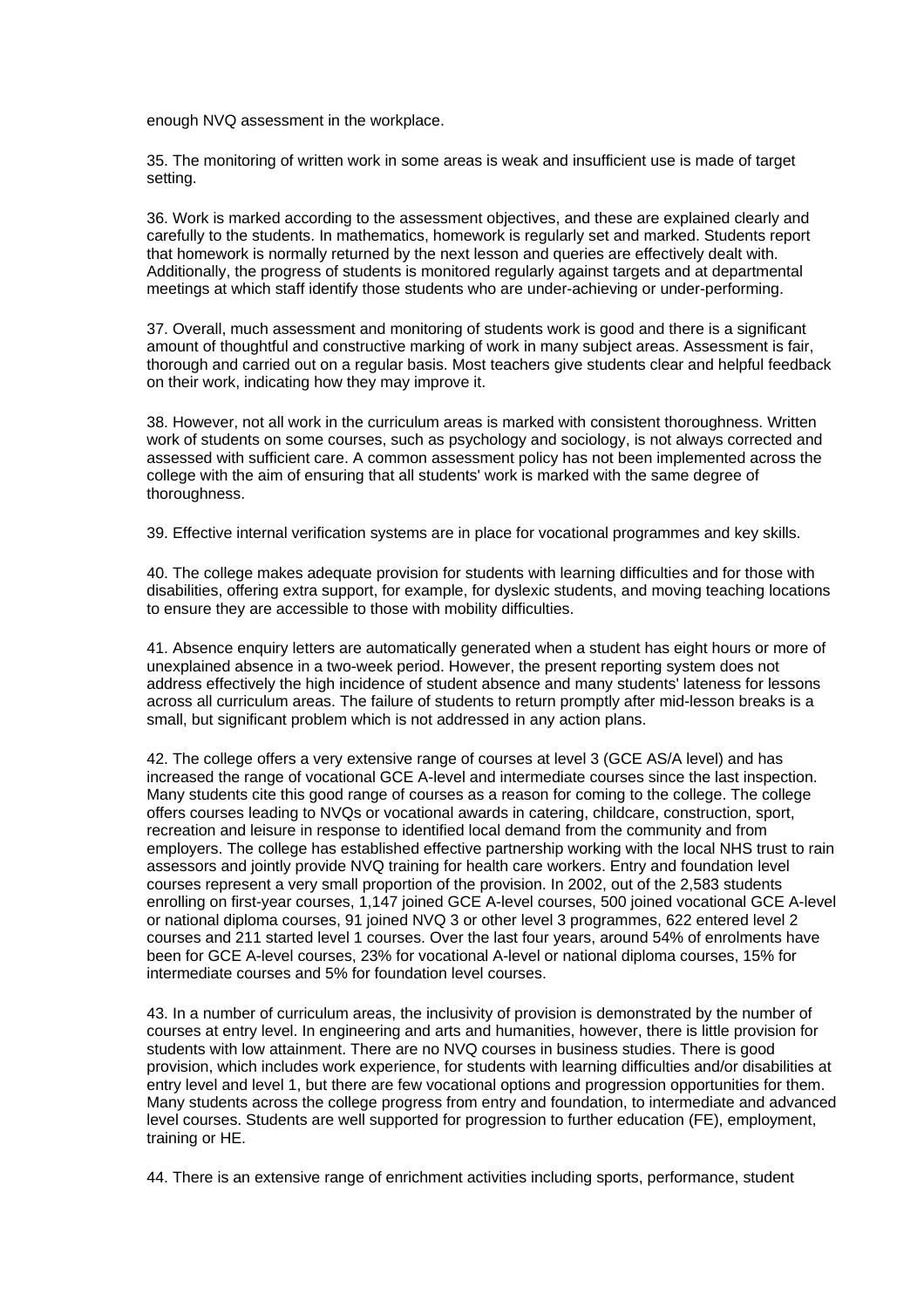union, youth project, clubs and societies. Sports activities run throughout the day. The college has more than 10 sports teams throughout the year, which are successful regionally and nationally. There is also an extensive range of music, drama and dance activities, and a wide range of curriculum and learning support workshops, which are well attended. Students value these activities very highly. The majority of students engage in some of these, but in some curriculum areas, such as English, few students take part in recreational activities. In business, there are no work placements and no partnerships with business to strengthen the curriculum. In many subject areas, students undertake a wide range of visits to broaden their experience. For example, students of modern foreign languages go on visits abroad, sometimes partly financed by the college.

45. The college guarantees a place for students from the partner schools. High proportions of Year 11 students transfer from the partner schools to the college. For example, 89% of the Year 11 cohort at Grey Court School have applied to the college this year, as have 83% from Orleans school, and 76% from Waldergrave school. Most students joining level 3 programmes have high prior attainment. For example, around 30% have A or A\* grades in seven or more GCSE subjects. Around one-third of the students come from the London borough of Richmond, two-thirds from nine other boroughs to the south and west of London, or from Surrey.

46. More than 800 students go on to universities and HE institutions to study for degrees or Higher National Diplomas (HND). About 20 students gain places at Oxford or Cambridge each year.

47. The college provides students with a good and comprehensive range of guidance and support services. There are excellent links with the partner schools to ensure pupils are well informed about their post-16 choices, backed by effective admissions and enrolment procedures. Good induction programmes enable new students to settle into the college community easily. Tutors provide effective academic and personal support, and set targets for their students. Students make good progress and value the very wide range of cultural and social activities. Careers education and guidance are provided for all students to help them to progress to further courses, employment, training or HE. In many areas, such as English, sciences and modern foreign languages, learning plans are detailed and target setting is good. In some areas, however, including engineering and provision for students with learning difficulties and/or disabilities, some learning plans are not devised well and target setting is less satisfactory. Second-year GCE A-level students were not given challenging tasks in their group tutorials. Some students said they found these group tutorials boring, but they valued their one-to-one review tutorials very highly.

48. Year 10 and Year 11 pupils from the partner schools attend taster sessions at college to gain some experience of the college curriculum. All applicants for courses aged 16 to 18 are interviewed with their parents and are guaranteed a place subject to their meeting stated entry requirements. The college provides good pre-entry guidance at open evenings at schools, open days, and at applicants' interviews. There is a good prospectus, backed by detailed course leaflets to help students make the right choice of course. The enrolment process is efficient.

49. A substantial range of additional learning support is provided in class to help individual students, especially at entry and foundation levels. Students greatly value this support. Skill workshops are timetabled for communications and numeracy and students are required to attend these. Students can also refer themselves to these workshops. In many subject areas, the teachers provide additional support and revision workshops at lunchtime or in the early evening.

50. The college keeps good records of support students receive and of their attendance at the workshops. There are some detailed case studies of the beneficial results of individual learning support for students with particular learning difficulties, such as hearing impairment, visual impairment or dyslexia. The college has also provided evidence of how these support arrangements contribute to raising retention and pass rates across the college as a whole. For example, retention and pass rates for students receiving additional learning support on level 1 and level 2 programmes are higher than those for students who do not. Students with learning difficulties and/or disabilities benefit from an innovative, effective partnership scheme, whereby students from mainstream courses at levels 2 and 3 work alongside students with learning difficulties to help them during their lessons. There are also good link programmes with the schools to help these students make the transition from school to college easily.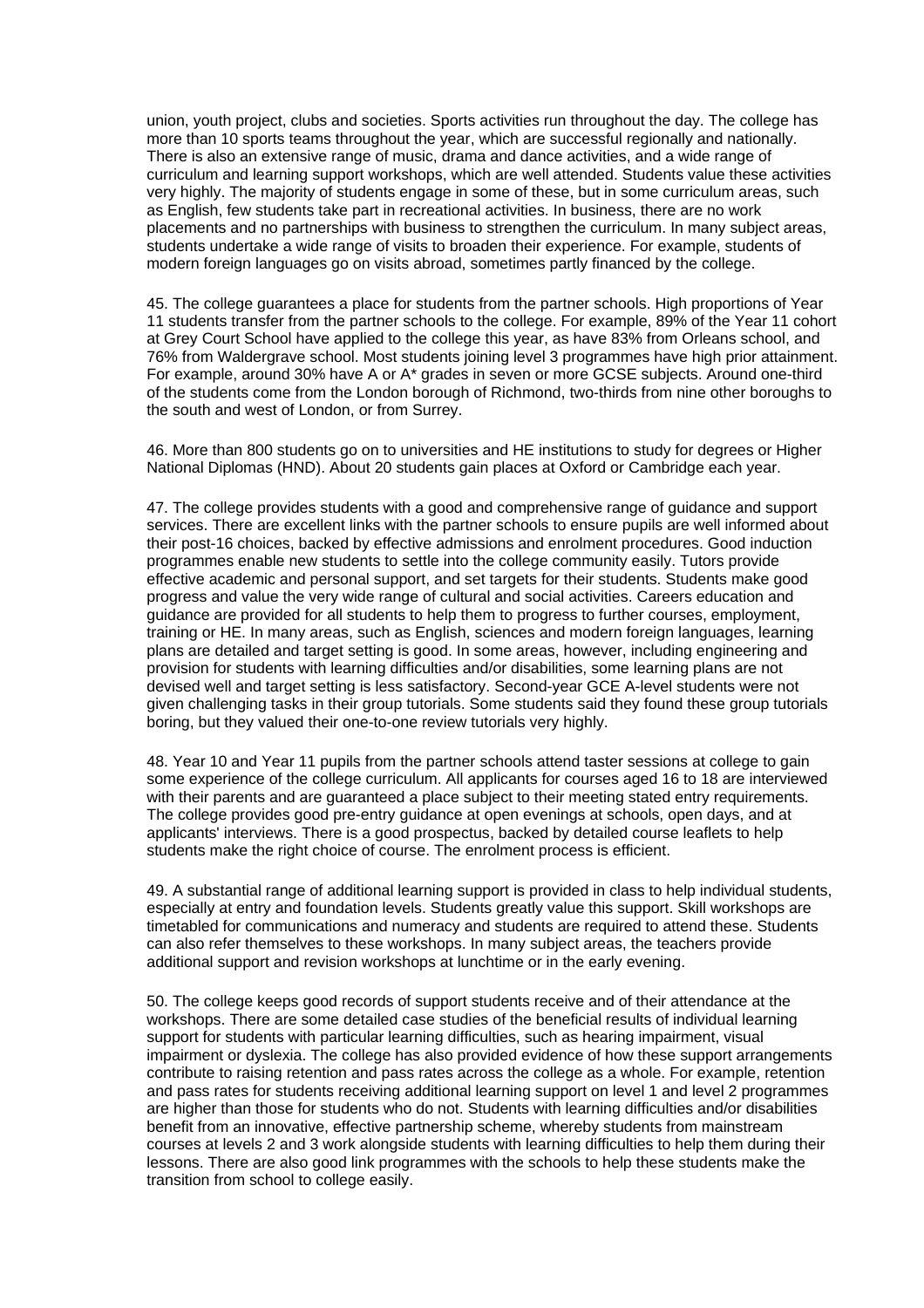<span id="page-15-0"></span>51. There is a well-planned programme of tutorials. During these, students develop study skills and receive pastoral guidance and careers advice. Senior tutors oversee this programme for all groups of students. Tutorials are timetabled for two hours each week. Tutors are given detailed guidance on how to conduct both group and individual tutorials.

52. All students value very highly the one-to-one review sessions with their tutors. Some of the group tutorial topics were boring and undemanding for second-year students and tutors spent too much time giving out notices. Each student has a personal tutor responsible for reviewing or monitoring his or her progress. Through individual progress reviews, students gain a clear view of their performance and whether they are meeting their target grades and the requirements of their action plans.

53. In science, students are set clear target minimum grades and their progress towards reaching these is monitored carefully. Students on modern foreign languages courses have their learning needs carefully identified and ways of meeting these are set out in excellent individual learning plans. These plans are constantly updated in the light of highly detailed assessment of students' work and careful monitoring of students' progress. In English, good use is made of the college intranet to monitor and record student programmes and performance. Learning plans are not effective. For example, students on engineering courses and students with learning difficulties and/or disabilities are not set clear targets and their individual learning plans are insufficiently detailed.

54. Parents of students aged 16 to 18 regularly receive reports on their child's progress and these cover progress reviews. They value this information highly, and also the opportunity to meet personal tutors and subject teachers at parents' evenings. Tutor groups are comprised mainly of students taking a similar course or range of subjects and are led by a tutor who usually teaches at least one of their subjects. There is a well-established procedure for monitoring attendance.

55. Parents value the fact that they are informed of any attendance failures on the part of their son or daughter and are thus included in helping to rectify these. Some students' lack of punctuality is a serious problem, not only in the morning when many students have difficulty with long journeys, but also after breaks.

56. There is a comprehensive programme of careers education and guidance. Personal tutors work in co-operation with the guidance and support staff, and the Connexions service in college, to provide students with firm guidance and support on progression. There is a well-organised and wellstocked career office. Students progressing to FE courses, to an apprenticeship or to employment are given well-timed and informed advice. Applicants to HE and to Oxford and Cambridge value the thorough support and guidance they receive. Second-year students on level 3 courses were well informed about their offers of places at universities.

57. The student services manager oversees a team of counselling, welfare, youth project, admissions, advice and support staff, which provides a comprehensive range of services. The youth workers manage a youth project in college at break times on befriending and leisure activities, and they also assist the student union which is active in holding elections to posts and in supporting a range of clubs, societies, fund raising and social events. Financial support is available for students through the access fund. Students value the range of welfare support available, which is often crucial to their survival at college. The Connexions service makes a substantial contribution to the range of careers advice and personal advice and mentoring available to students.

#### **Leadership and management**

58. Leadership and management are good. The senior management team provides a clear strategic focus for the college. The recent reorganisation into three areas of curriculum provision has been well implemented and reflects the direction the college is moving in.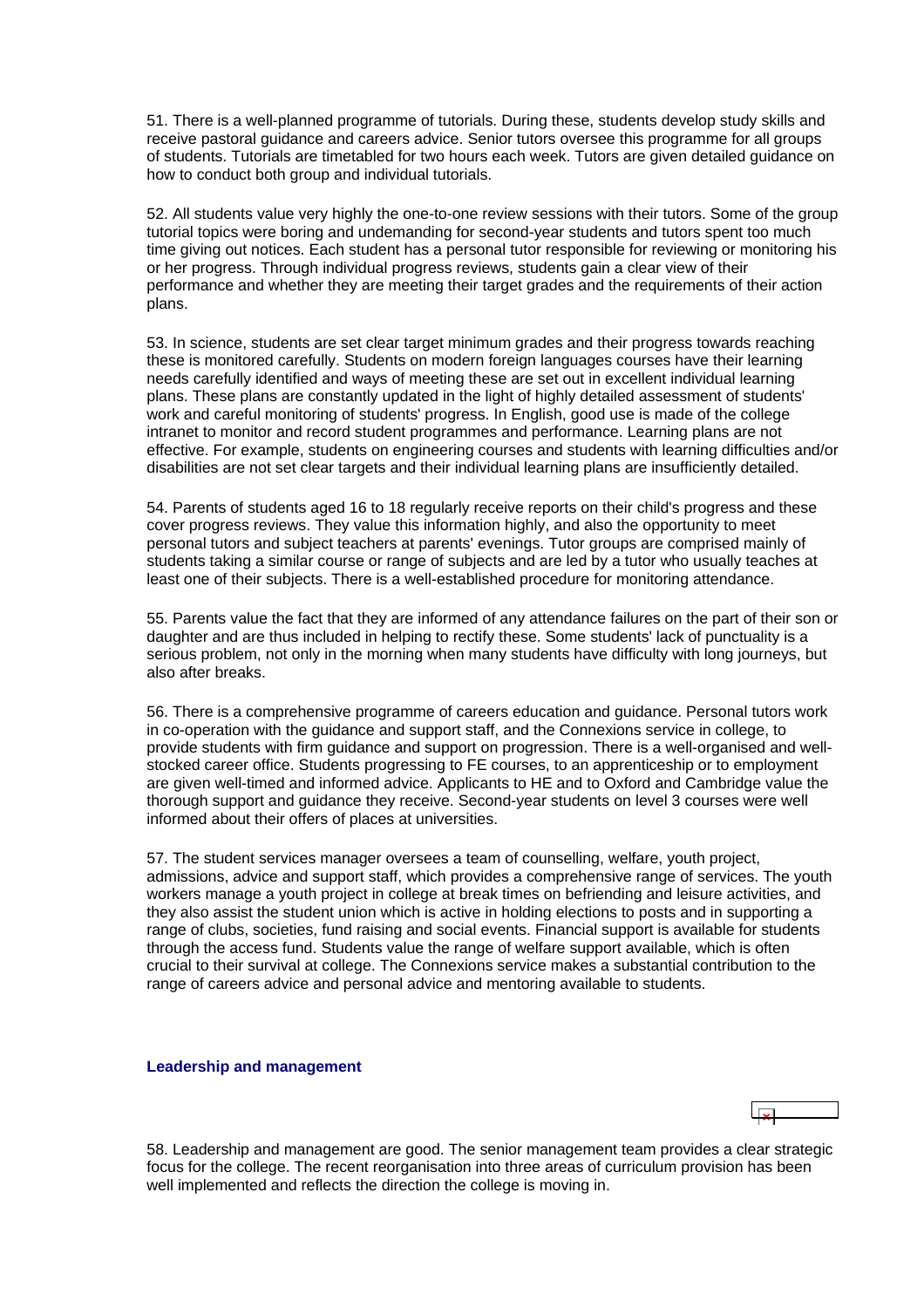59. Since the last inspection, the college has expanded its vocational provision and its provision below level 3. It has significantly increased its enrolments across all provision. Students travel considerable distances to attend the college, which offers a particularly high number of courses at level 3. Provision at levels 2 and 1 and at entry level is less extensive and in some areas is not sufficient to meet the needs of all students.

60. Curriculum management is particularly good in those areas of the curriculum where teaching, learning and attainment are good or better. In some areas, such as modern foreign languages and English, curriculum management is very good. In many other areas of the curriculum, however, there are management weaknesses. In some areas, staff changes and staff absence are not managed well and adversely affect the continuity of students' learning. Some staff do not make sufficient use of available individualised student records (ISR).

61. The quality assurance arrangements are comprehensive, and cover most of the college's work, including the work-based learning programmes and the franchised courses. Feedback from students and parents and comments from examination boards are responded to and, in the most effective areas of the curriculum, they are taken into account when planning improvements to provision.

62. The college has clearly defined improvement targets. General improvement targets are set for the college as a whole, and then translated into more specific targets for required curriculum areas. However, these targets are expressed more as predictions rather than year-on-year improvements. Some of the quality assurance procedures are not implemented effectively. Some staff have not had their teaching observed for several years.

63. The college has recently developed an `advanced practitioner' scheme, whereby two staff in each faculty focus on identifying and developing good practice in teaching and learning.

64. The grading of teaching in the college is in line with the national average overall. However, there are wide variations in the quality of teaching across the college, with some teaching that is excellent and some that is unsatisfactory. Self-assessment forms a central part of the quality assurance processes, and in some areas of the curriculum is rigorous and realistic. However, it is not effective in every area. In some areas, little action is taken on issues identified by staff teams, such as the poor quality of resources.

65. The college has a long-established staff appraisal and review system, which applies to all staff. During their appraisal, staff are encouraged to discuss observation reports on their teaching. At appraisal, the training needs of staff are identified and are taken into account when drawing up the staff training programme for the college. This programme is extensive and it focuses, in particular, on the updating of the knowledge and expertise of staff, and teacher training. During the college `updating week' in July some staff go back into industry. There is a mentoring programme for new staff, who also receive an induction to the college. Part-time staff sometimes find it difficult to attend the induction.

66. The college's response to the recent equalities legislation is good. The college has substantially met the requirements of the Race Relations Amendment Act, 2000 and the Special Education Needs and Disability Act, 2001. The equal opportunities policy has been amended and the college has developed a race equality action plan, which is being implemented. There has been training for staff on issues related to both race and disability and action has been taken to ensure students with disabilities are able to benefit fully from the college's services. Managers are aware, however, that the inaccessibility of some accommodation to students with restricted mobility remains an issue.

67. The college has routinely monitored the student cohort in terms of race, gender and disability for some years. The data show that the numbers of students from minority ethnic backgrounds has increased steadily over the last four years. Of all students, 40% are from minority ethnic backgrounds. There are slightly more female students than male students aged 16 to 18, and the majority of students aged over 19 are male.

68. Achievement data and students' destinations are analysed in relation to students' gender and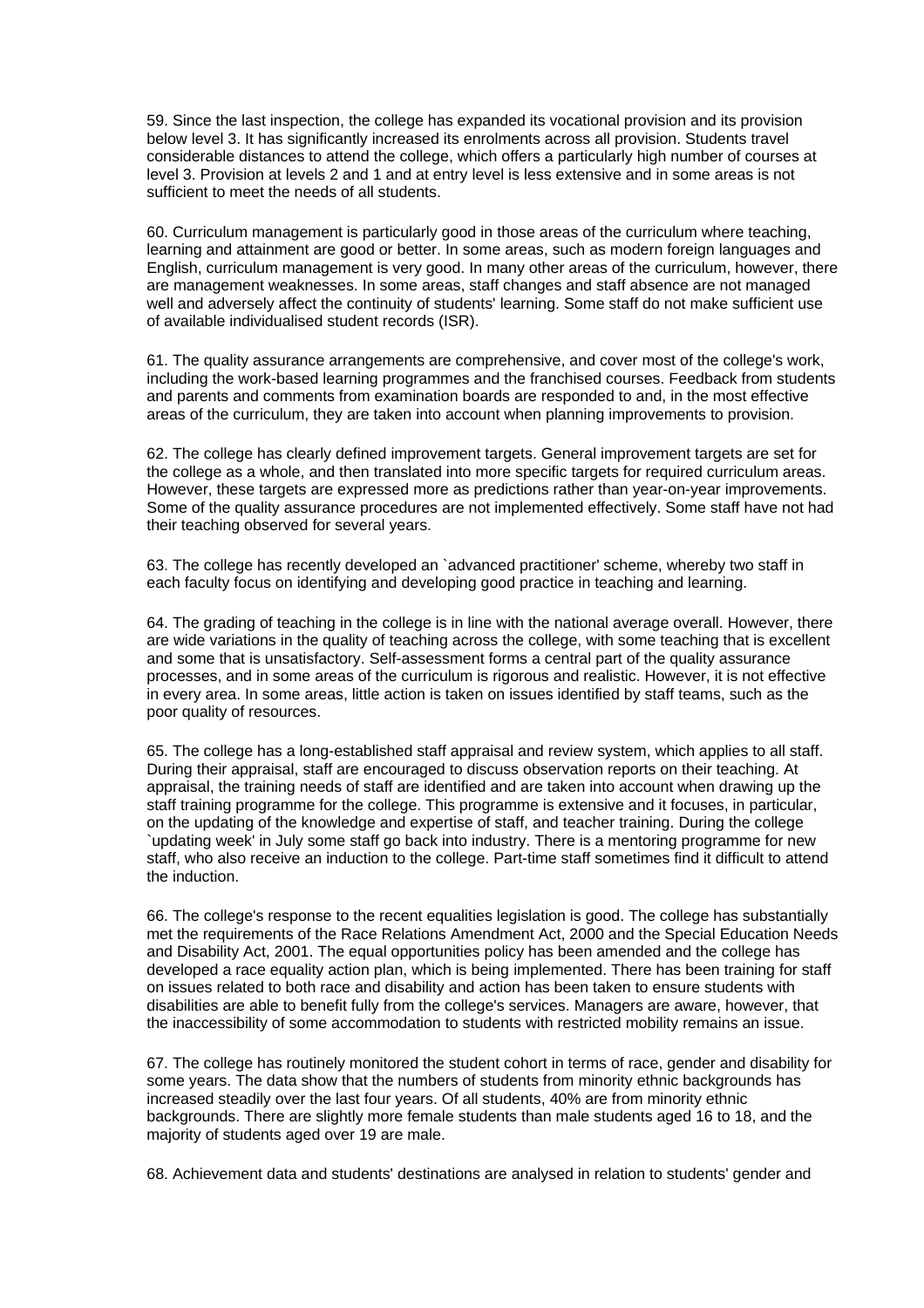<span id="page-17-0"></span>racial origin. The college has responded to the findings. For example, it has advertised for mentors to support students from a specific minority group who are performing less well than students from other groups. In work-based learning, there have been marketing initiatives to attract more female students into occupations where they are under-represented. Faculty heads are required to produce annual reports on progress in promoting equal opportunities in their areas. The college has recently taken a more systematic approach to the analysis of staff backgrounds. In the past four years, more staff have been recruited who are from minority ethnic backgrounds. Currently, 8% of staff at the college are of minority ethnic origin. The proportion of persons from minority ethnic groups in the population of Richmond is smaller, at 6%. The college does not have statistics available on staff who are registered as disabled, but it now monitors applications for posts for the purpose of gathering such information.

69. The college is in financial category A and has made operating surpluses in each of the last five years. It more than achieved its funding unit targets between 1999 and 2002, with unit growth of 17%. Its franchised provision represented 11% of its unit activity in 2001/02 and the college plans to reduce this proportion to 8% in 2002/03. The college has a value for money strategy, which has saved the college £164,000 annually, and improved some of the key services such as catering and payroll.

70. Governors are kept informed of the college's performance, alerted to areas of concern, and they debate them. They are aware, for example, that there has been poor performance in the construction programme area. They receive regular briefings from heads of faculty and have `away days' to debate significant issues, such as the `federated' college. They do not receive sufficient information, however, about the franchised provision. Some governors are directly linked to specific curriculum areas. Governors take a keen interest in the views of students and a governor sits on the student liaison committee. The governors are fully informed about the recent equal opportunities legislation and have approved the college action plans in relation to the Race Relations Act, 2000 and the Special Educational Needs and Disability Act, 2001.

## **Part C: Curriculum and occupational areas**

#### **Science**

Overall provision in this area is **good (grade 2)**

#### *Strengths*

- o good retention rates
- o high pass rates
- o well-organised practical work

 $\overline{1}$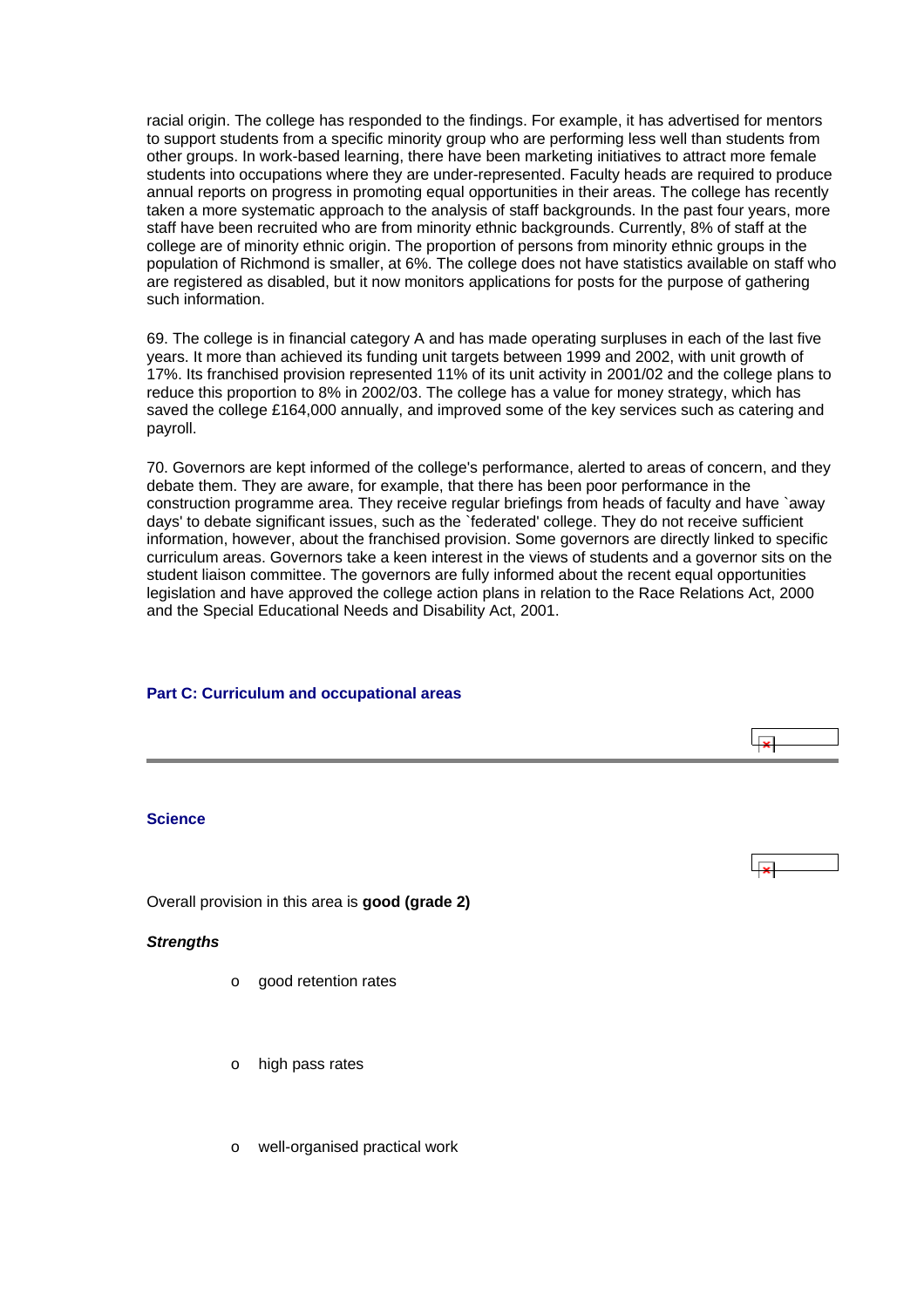- o effective monitoring of students' progress
- wide range of courses
- o high progression rate to HE.

#### *Weaknesses*

- o insufficient use of IT in teaching and learning
- poor accommodation in some areas.

## *Scope of provision*

71. Most students are aged 16 to 18 and attend full time. GCE AS and A level courses are offered in biology, chemistry, environmental science, geology and physics. There are vocational programmes in science at levels 2 and 3 and also a GCSE single subject course. The only course for adults is an evening one-year GCE A-level biology course. The access to science course did not run this year. There are about 900 enrolments on science programmes.

#### *Achievement and standards*

72. The average attendance in all classes observed was 84%. Lack of punctuality on the part of students, both at the start of the day and after breaks, had a disruptive effect on the majority of the lessons observed. Most teachers challenged this lateness and followed the established college procedures in reporting it. All teachers considered that the inappropriate timing of lesson breaks is a contributory factor to students' poor timekeeping.

73. Retention rates are well above the national level on all the courses except the AVCE course. Pass rates on the GCE A-level courses in 2002 rose and are now well above the national average for general FE and tertiary colleges. For example, in chemistry, the pass rate of 98% is well above the national average. In physics, the pass rate rose from 76% in 2001 to 95% in 2002. The pass rate on the GNVQ advanced course was consistently well above the national average. That course has now been replaced by the AVCE programme, on which the pass rate was 100% in 2002. The proportion of GCE A level science students achieving A to B grades is higher than the national average. For example, in 2002, 44% of physics and geology students achieved grades A to B, compared with the national average of 30%. Current pass rates on all the GCE AS courses, although lower than in 2001, are above the national average. Many students on GCE AS and A-level courses do not achieve the grades expected of them on the basis of their GCSE scores on entry.

74. Many students progress to HE. A high proportion of students aged 16 to 18 from level 3 courses go on to university. Students are well motivated, work productively and take part in learning activities with enthusiasm. Students demonstrate subject knowledge and understanding in lessons and their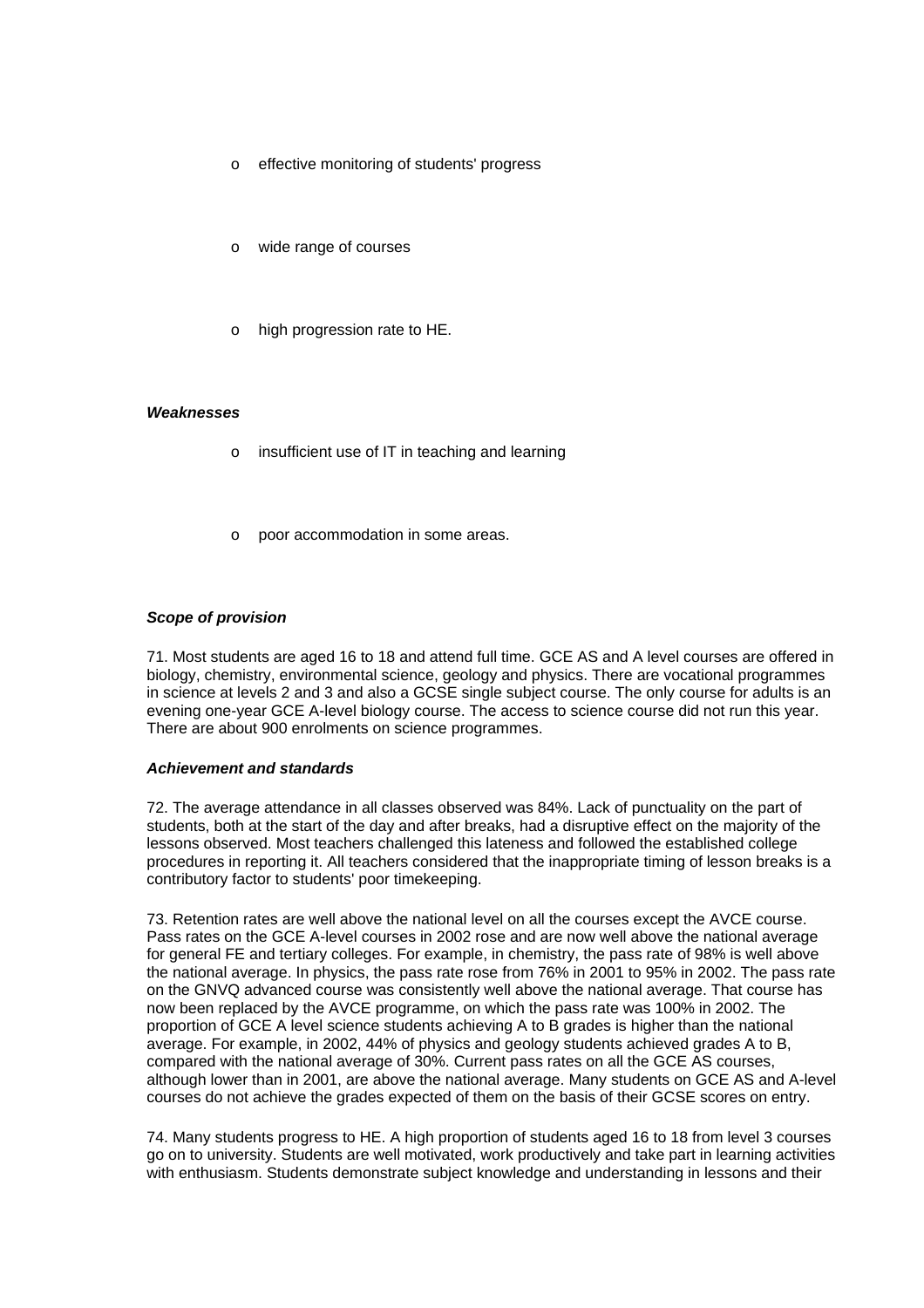work is good. Most GCE AS and A-level students make good use of IT in their written work. Their project work is of a high standard and the students develop a wide range of skills in their practical assignments through research, good planning, critical thinking and sound evaluation.

| Qualification                | Level | <b>Completion year:</b> | 2000    | 2001 | 2002 |
|------------------------------|-------|-------------------------|---------|------|------|
| <b>GCSE</b> science          | 2     | No. of starts           | 15      | 23   | 46   |
|                              |       | % retention             | 67      | 100  | 80   |
|                              |       | % pass rate             | 10      | 57   | 51   |
| <b>GCE AS biology</b>        | 3     | No. of starts           | $\star$ | 193  | 231  |
|                              |       | % retention             | $\star$ | 90   | 90   |
|                              |       | % pass rate             | $\star$ | 89   | 73   |
| <b>GCE AS chemistry</b>      | 3     | No. of starts           | $\star$ | 107  | 128  |
|                              |       | % retention             | $\star$ | 92   | 89   |
|                              |       | % pass rate             | $\star$ | 83   | 76   |
| <b>GCE AS physics</b>        | 3     | No. of starts           | $\star$ | 98   | 115  |
|                              |       | % retention             | $\star$ | 93   | 94   |
|                              |       | % pass rate             | $\star$ | 86   | 74   |
| <b>GCE A-level biology</b>   | 3     | No. of starts           | 90      | 102  | 120  |
|                              |       | % retention             | 72      | 78   | 98   |
|                              |       | % pass rate             | 100     | 88   | 91   |
| <b>GCE A-level chemistry</b> | 3     | No. of starts           | 96      | 120  | 59   |
|                              |       | % retention             | 80      | 81   | 97   |
|                              |       | % pass rate             | 94      | 87   | 98   |
| <b>GCE A-level geology</b>   | 3     | No. of starts           | 10      | 31   | 15   |
|                              |       | % retention             | 80      | 87   | 100  |
|                              |       | % pass rate             | 100     | 81   | 93   |
| <b>GCE A-level physics</b>   | 3     | No. of starts           | 86      | 92   | 60   |
|                              |       | % retention             | 72      | 74   | 98   |
|                              |       | % pass rate             | 93      | 76   | 95   |
| GNVQ advanced/AVCE           | 3     | No. of starts           | 21      | 14   | 20   |
| science                      |       | % retention             | 71      | 79   | 60   |
|                              |       | % pass rate             | 87      | 91   | 100  |

## *A sample of retention and pass rates in science, 2000 to 2002*

*Source: ISR (2000 and 2001), college (2002) \* course did not run*

## *Quality of education and training*

75. The majority of the teaching observed was at least satisfactory, but only 56% was good or better. Most lessons are well structured and cover the course content at an appropriate pace. Students are well motivated, work productively and take part in learning activities with enthusiasm. Students demonstrate subject knowledge and understanding in lessons and their work is good. In the best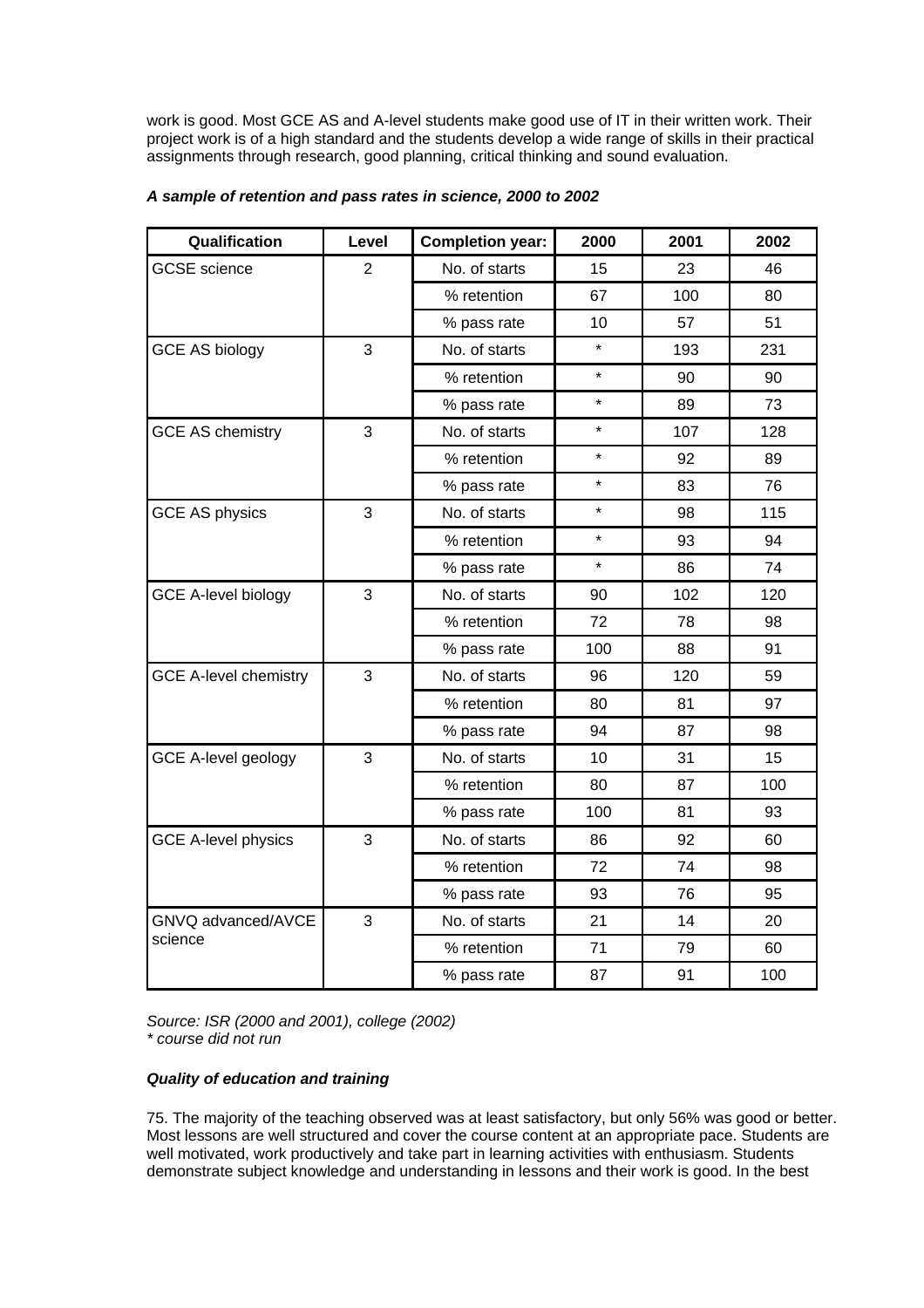lessons, teachers succeeded in capturing and holding the students' interest. The students then participated in the lesson tasks with enthusiasm and learnt effectively. In a significant number of lessons, however, the teacher did not provide a range of activities to enable students to experience different methods of learning. In some lessons, teachers failed to check students' understanding sufficiently. In all lessons, there were good relationships between students and teachers.

76. Practical activities are well organised and are taught well. Students carry out practical experiments with care and enthusiasm and confirmed that they enjoy this aspect of their studies. Teachers relate theory to practice clearly and effectively. For example, in a GCE AS biology lesson on the respiratory features of the human lung, the students tested their own individual lung capacity by breathing as much air as they could into a spirometer and measuring the resultant volume. They then discussed the terms commonly used to describe lung capacity and concluded by applying that knowledge to answer an examination question requiring them to determine appropriate quantitative values. In most practical lessons in chemistry, however, insufficient attention is paid to health and safety issues. While all students put on laboratory coats, the wearing of safety spectacles is sometimes optional. In some instances, students removed safety spectacles before the completion of the experiment on the grounds that they are badly scratched and difficult to see through.

77. In physics, frequent and effective use is made of demonstrations. In one GCE A-level lesson, the teacher illustrated the diffraction and interference properties of waves at various frequencies effectively by asking students to take it in turn to demonstrate the characteristics of wave patterns in a ripple tank. This activity was followed by similar demonstrations using light from a laser and sound from tuning forks. In a GCE AS lesson, students were able to apply the outcome of their practical experiment on latent heat capacities to real-life situations such as the physical processes occurring in sweating, the incidence of hurricanes and the cooling of nuclear reactors.

78. There is insufficient use of IT in teaching and learning. No modern computers had been purchased for use by science students for a number of years until last term, when two networked computers in science were installed in the science workshop.

79. Homework is set regularly. Students' work is usually marked rigorously and promptly and teachers provide constructive comments where appropriate. Teachers monitor students' progress effectively and ensure that students know what is expected of them. The daily workshop `surgeries' are popular and help both weaker students and those wishing to gain additional understanding of the topics.

80. Teachers are well qualified for the subjects they teach. There is adequate technician support but some students do not receive the support they need in practical activities. Resources for chemistry and physics much of the equipment are ageing and in need of replacement. All science students are provided with a free CD-ROM containing much of the essential material including past examination questions for the science area. This effective use of resources is much appreciated by students. The library resources for science are good and include a comprehensive range of textbooks. Those relevant to the science courses are well used although a few volumes are outdated.

81. All the science teaching takes place in a three-storey laboratory block. All the teaching rooms and corridors contain attractive posters or wall charts. A programme of refurbishment was undertaken a few years ago to provide very good accommodation for biology and satisfactory facilities for chemistry. Some of the accommodation is poor, however, and does not provide a stimulating learning environment. For example, all the geology and environmental science teaching takes place in a former electronics workshop that is in poor condition. The physics laboratories are spacious, but contain outdated benching and are still waiting to be refurbished.

#### *Leadership and management*

82. The science areas are based in a large faculty that includes mathematics, computing, engineering and construction. The science area lacks overall strategic planning and insufficient attention is given to what resources are needed to run existing programmes. Curriculum management has been subject to a number of recent changes, but is effective. There was an acting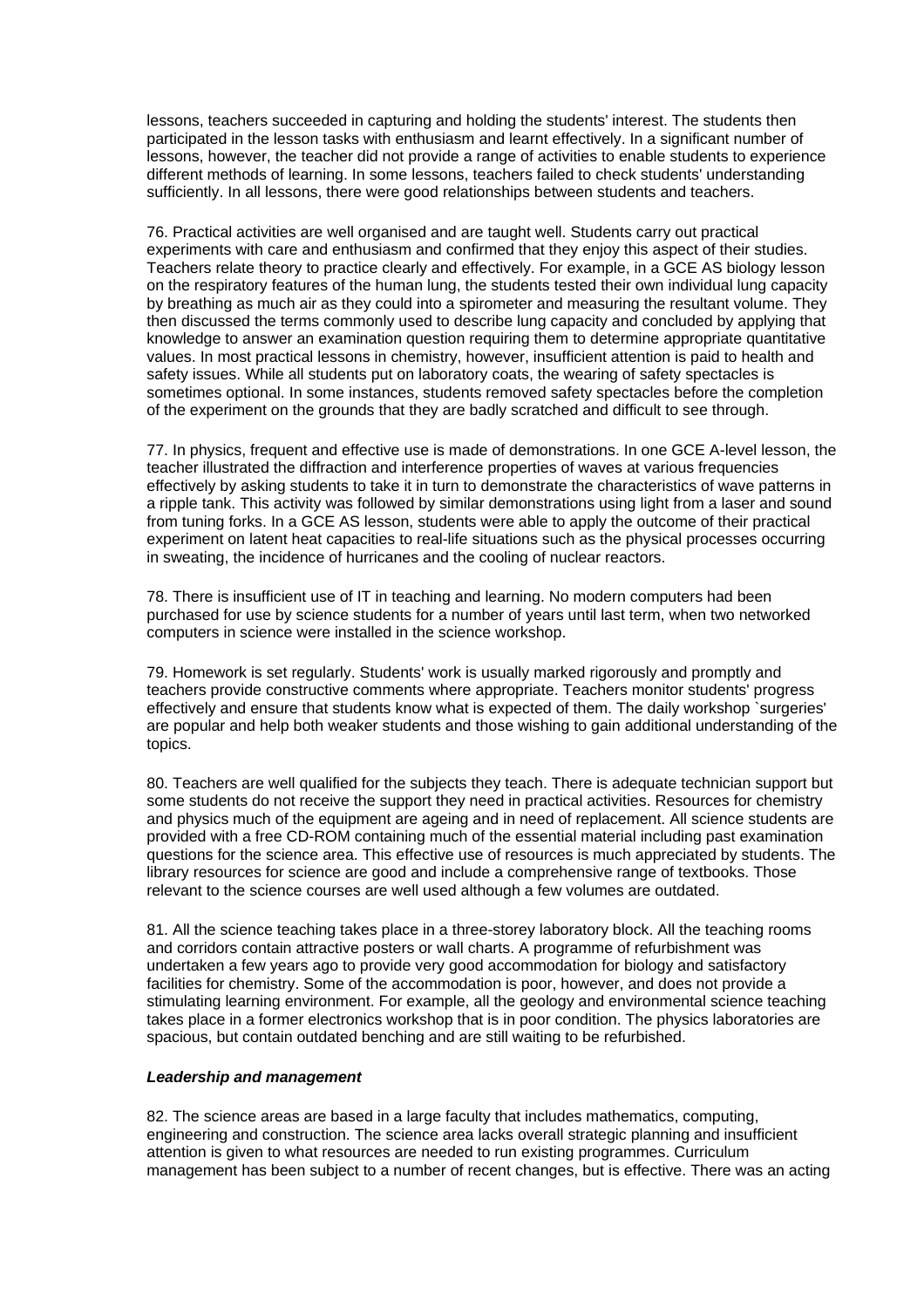<span id="page-21-0"></span>head of biology during last term, but the responsibilities of this post are now covered by a job-share arrangement. The head of chemistry has only been in post for this term. Communications between managers and teachers are good. Course teams meet regularly and work well together, but there is insufficient sharing of good practice and learning resources between some subject teams. Staff turnover is high and last term a number of biology teachers had an excessive workload in order to provide cover for colleagues on maternity leave or long-term illness.

83. Self-assessment is well established and identifies points for action. Action plans drawn up following self-assessment, however, do not include year-on-year targets for continuous improvement and do not specify clear criteria for judging the quality of teaching. When observing lessons, the college's own internal assessors gave more high grades for teaching than the inspectors did.

## **Mathematics**

Overall provision in this area is **good (grade 2)**

#### *Strengths*

- o consistently high pass rates for GCE A-level mathematics
- o much confident and energetic presentation of mathematics concepts and techniques
- o successful engagement of students' interest through good questioning and appropriate exercises
- o effective standardisation of coursework assessment through cross marking
- o well-managed and effectively organised provision.

#### *Weaknesses*

- o low pass rates for GCSE mathematics
- o some poorly explained background theory
- o very little use of ICT.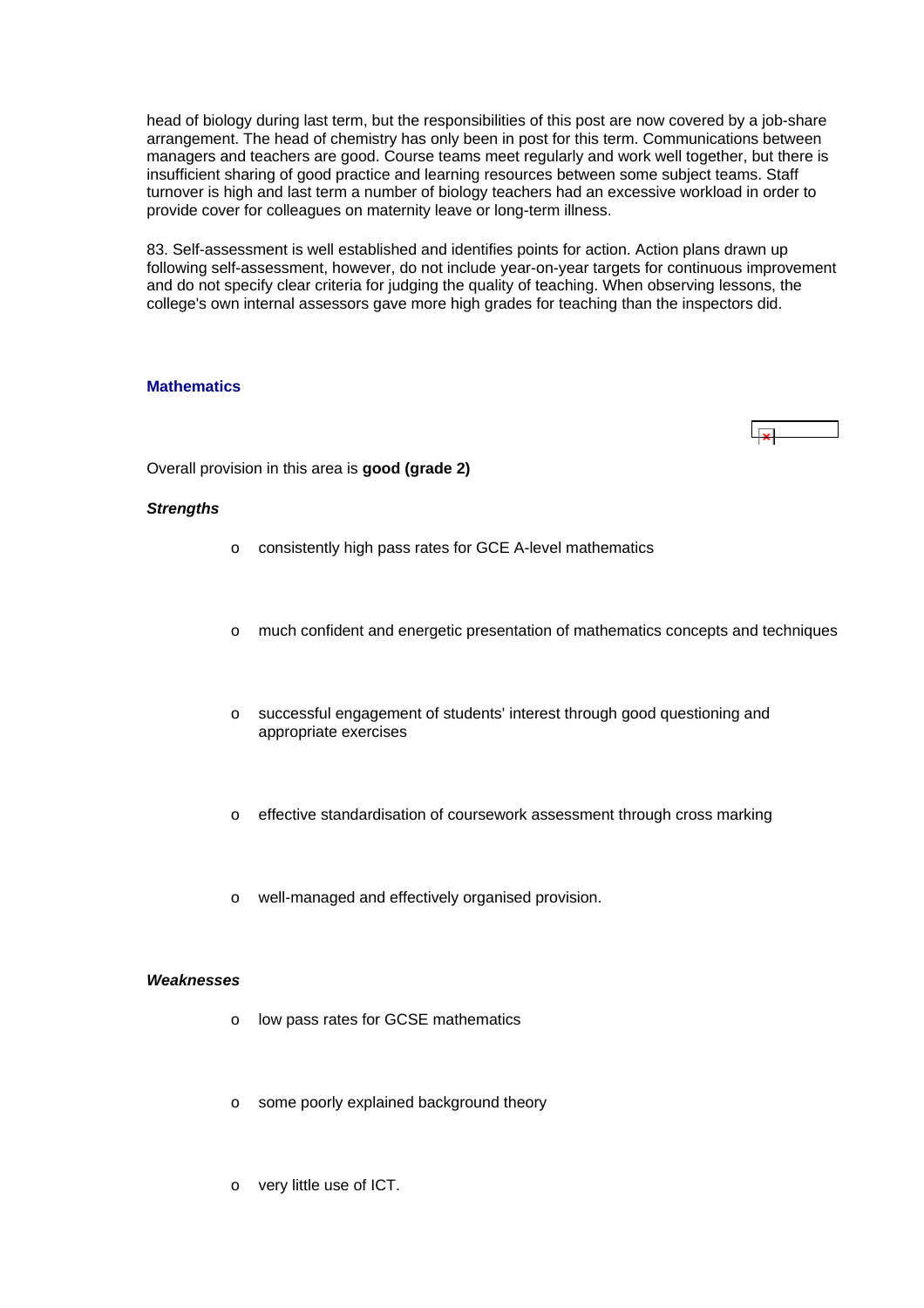## *Scope of provision*

84. The college offers a wide range of provision in mathematics. The majority of students are enrolled on full-time GCSE and GCE A-level courses. Currently, there are nearly 300 students taking GCE AS in either pure mathematics and statistics or pure mathematics and mechanics and almost 200 studying GCE A2 mathematics and statistics or mathematics and mechanics. A double GCE Alevel in mathematics and further mathematics is taken by a small number of students. A new course in GCE AS use of mathematics has started this year. Over 500 students, most of whom are aged 16 to 18, are on GCSE mathematics courses. GCSE mathematics courses are also provided for a small number of modern apprentices, some construction craft students, and some students on English for speakers of other languages (ESOL) courses. Mathematics units in engineering and business courses are also provided.

## *Achievement and standards*

85. There are high retention and pass rates on GCE A-level courses. Consistently excellent pass rates averaging 94%, well above the national average, have been maintained on GCE A-level mathematics courses over the last three years. Retention rates for GCE A-level mathematics are also above the national average. There has been a recent drop in the large number of students taking full GCE A-level mathematics.

86. Many students on GCE AS mathematics courses do not complete the three required modules in one year. For the past two years, most GCE AS mathematics students have deferred sitting the third module of their course until the following academic year. In 2000/01, the pass rate in GCE AS mathematics was high, at 71%. The table below does not show the pass rate for 2001/02 as most students are not taking the examination for their third module until the end of 2002/03.

87. The overall retention rate on GCSE mathematics courses is above the national average. The proportion of students, however, who achieve grade C or above is low, and in 2001/02 it fell to 29%.

88. In the last two years, a large number of students have been encouraged to participate in the UK Senior Maths Challenge. About half of these gained certificates and a small number take part in the Mathematics Olympiad.

89. Most students are attentive in class and work at a level suitable for their courses. Average attendance in the observed classes was high at 89%.

| Qualification             | Level | <b>Completion year:</b> | 2000  | 2001 | 2002 |
|---------------------------|-------|-------------------------|-------|------|------|
| Foundation of             | X     | No. of starts           | 41    | 82   | 80   |
| advanced mathematics      |       | % retention             | 80    | 70   | 66   |
|                           |       | % pass rate             | 88    | 81   | 77   |
| <b>GCSE</b> mathematics   | 2     | No. of starts           | 381   | 453  | 473  |
|                           |       | % retention             | 81    | 82   | 77   |
|                           |       | % pass rate             | 36    | 37   | 29   |
| GCE A-level/A2            | 3     | No. of starts           | 228   | 303  | 175  |
| mathematics (2 year) **   |       | % retention             | 80    | 75   | 97   |
|                           |       | % pass rate             | 92    | 92   | 97   |
| <b>GCE AS mathematics</b> | 3     | No. of starts           | $***$ | 329  | 339  |

#### *A sample of retention and pass rates in mathematics, 2000 to 2002*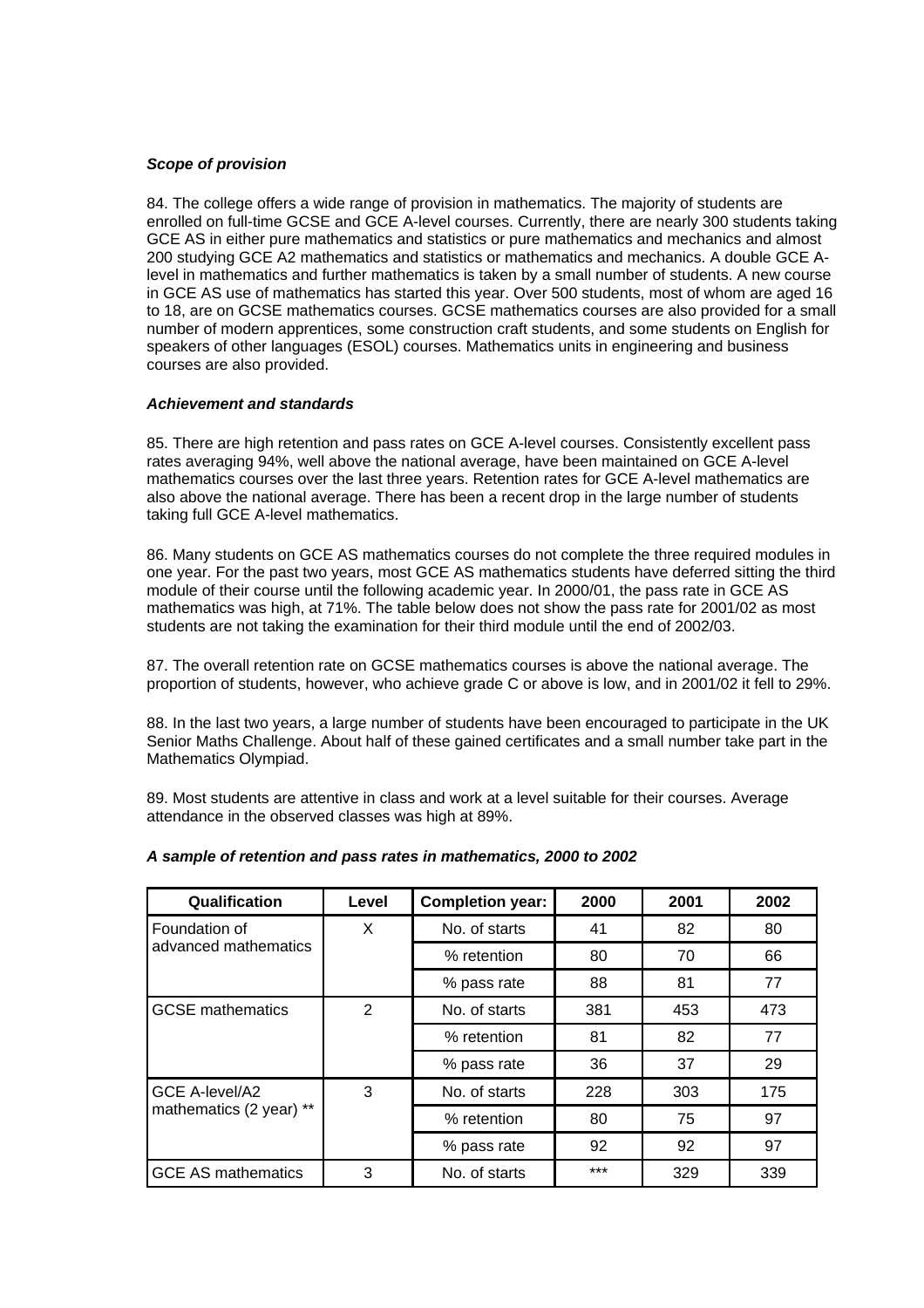|  | % retention | *** | 89 | $\star$ |
|--|-------------|-----|----|---------|
|  | % pass rate | *** | -  | $\star$ |

*Source: ISR (2000 and 2001), college (2002)*

*\* due to deferral of final exam to 2002/03 for most students reliable data is unavailable* 

*\*\* shows GCE A-level mathematics in 1999/2000 and 2000/01 but GCE A2 mathematics in 2001/02 \*\*\* course did not run*

## *Quality of education and training*

90. Many lessons were taught by confident and energetic staff, who communicated their enthusiasm for the subject to the students. Discussion, questioning and carefully chosen exercises helped students to develop mathematical concepts and skills. In these lessons, the students were industrious and participated fully in learning activities. In some lessons, however, the teacher did not explain theory well, and the students made slow progress.

91. Most teaching was good or better. In one lesson, the students revised and reviewed some mathematical ideas and methods through a quiz. The enthusiasm of presentation and the spur of competition between pairs of students to solve the problems resulted in an exercise the students enjoyed greatly and through which they made clear progress. In another lesson about salary and pay calculations, the interest of the students was fully engaged. Students drew on their own experience of pay rates while doing part-time work and compared these rates with those of professional footballers.

92. In some lessons, theory was poorly explained and the students then spent a great deal of time trying to puzzle out what it was they were supposed to do and understand. In other lessons, students were set problems. Some finished these quickly and then were given nothing worthwhile to do while the teacher went round helping other students in the group.

93. In one well-planned lesson, computer software was used effectively to investigate the graphical representation of Ferris wheel motion. This lesson was held in the single classroom equipped with computers. Good software for use with statistics and graphical work has recently been installed. In many lessons, there was little use of ICT. ICT resources for the large number of mathematics classes are inadequate. Most students have their own graphical calculators, but there are some available on permanent loan to students unable to provide their own.

94. Most mathematics lessons are timetabled in a suite of pleasant mathematics rooms. There is a staff room on the same floor. Some rooms have attractive wall posters, while others are rather bare. One room is open and staffed for 17 hours a week as a mathematics workshop.

95. Mathematics staff have suitable qualifications in mathematics or in a subject with mathematical content. Most staff have degrees and two have doctorates in mathematics.

96. Staff have co-operated effectively to produce excellent sets of student worksheets relevant to the current syllabuses. Students' work is monitored effectively. Coursework for GCSE mathematics is subject to careful internal verification. The assessment of GCE AS mathematics coursework is standardised through the cross-marking of samples. Coursework exercises are an integral part of mathematics programmes. These are marked appropriately and teachers give students good feedback on how they may improve their performance. All work is marked and returned to students promptly.

97. Many students do not complete their GCSE and GCE AS mathematics courses within one year. Staff consider that the demands of the syllabuses are such that many students need more time. Students benefit from the careful arrangements made to help them progress satisfactorily at their own pace.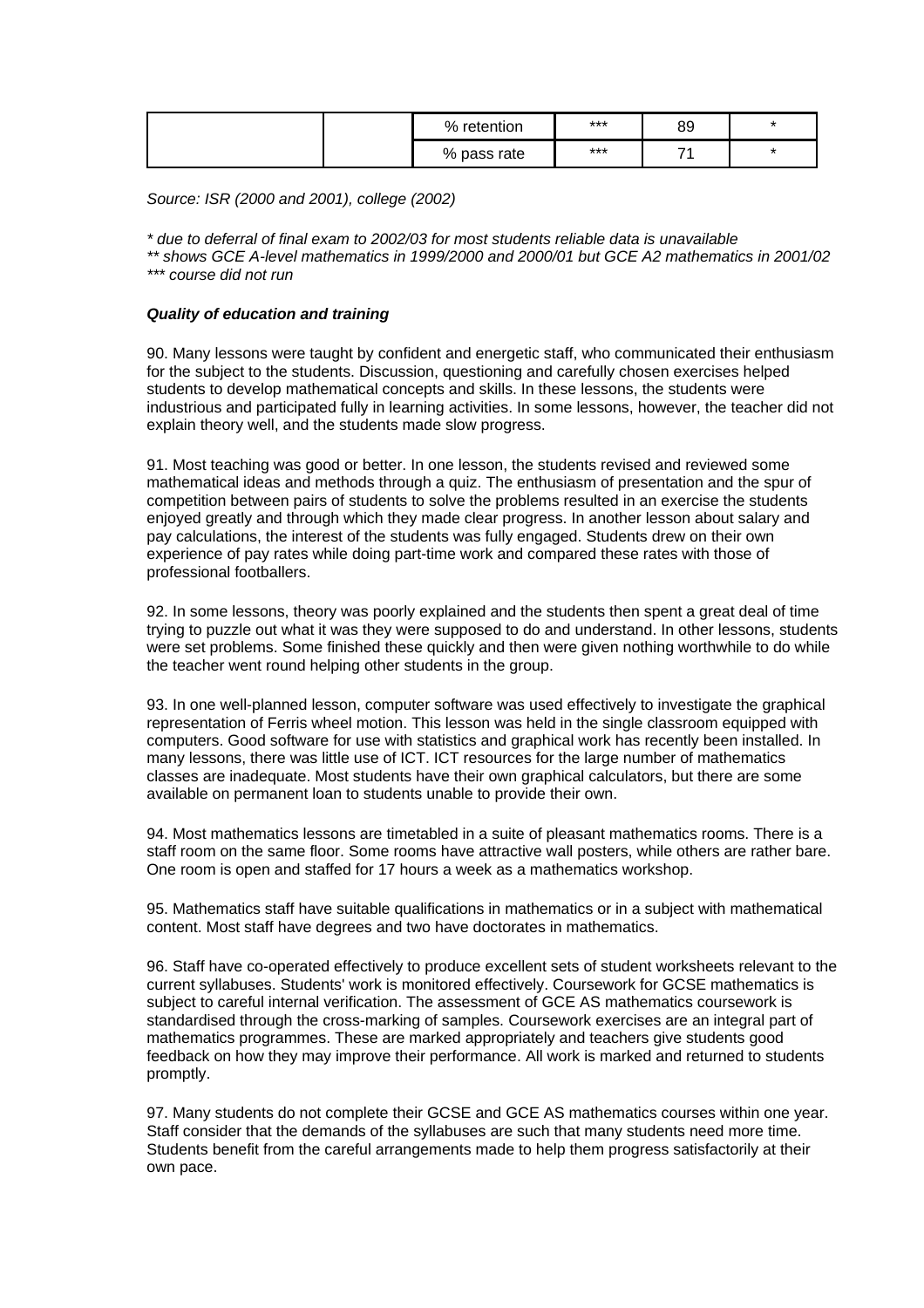<span id="page-24-0"></span>98. In order to help them achieve a high grade in GCSE mathematics, students can extend their course over a second year in order to retake a module and raise their grade, and also take the third module. About 10% of students to not complete the courses in one year.

99. Students entered for GCE AS mathematics are normally on a two-year GCE A-level course. They receive most of their GCE AS mathematics teaching by the July of their first year, but defer taking the third GCE AS module until their second year. In this way, they are better able to cope with the wide content of the modules.

100. Students are well supported by the mathematics staff, who help students outside normal class time. Most students like the tutorial arrangements. A mathematics workshop is available to them every day for at least three hours.

#### *Leadership and management*

101. The curriculum area is well managed and the programmes of study are effectively organised so that staff are clear about their aims and responsibilities. Staff work well as a team.

102. GCSE and GCE AS mathematics students are assisted in achieving their potential by the special arrangements made to enable them to take the final parts of their modular courses in a second year, if necessary. The well-organised programmes of study have clear course plans. Managers communicate effectively with staff.

103. Staff have successfully shared the work of planning and producing good worksheets for the current courses. The good teamwork is instrumental in supporting the very large numbers of GCSE and GCE A-level students.

 $\overline{1}$ 

## **Business studies**

Overall provision in this area is **good (grade 2)**

#### *Strengths*

- o high retention rates and pass rates on most courses
- high standards of students work in lessons
- o much good teaching
- o rigorous assessment of students work
- o very good curriculum management.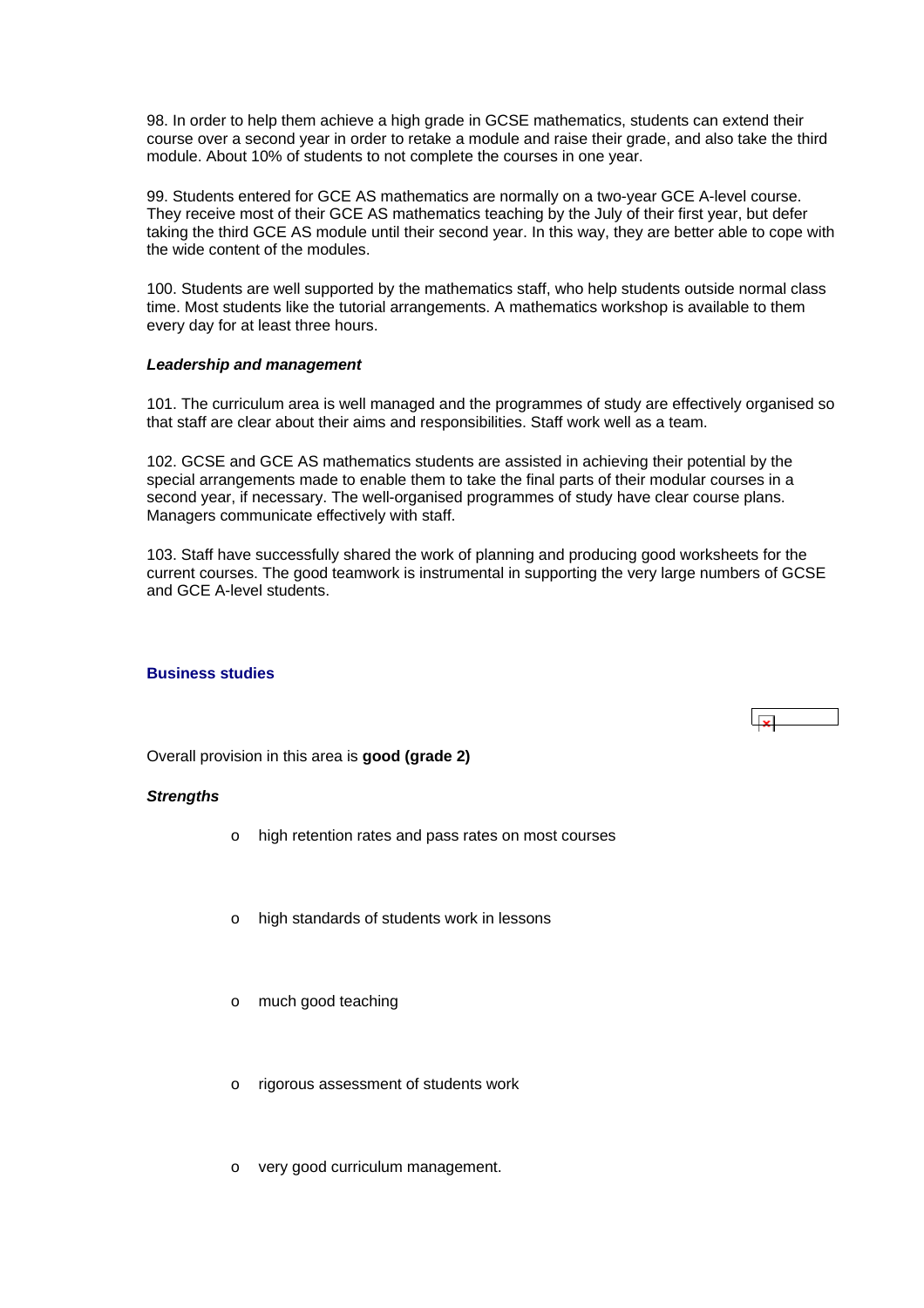#### *Weaknesses*

- o no subject identity for classrooms
- o no real business experience for students
- o some unimaginative teaching.

#### *Scope of provision*

104. The department offers a wide range of GCE A-level courses, including GCE AS/A-level business, GCE AS/A-level economics, and GCE AS/A-level accountancy. The department has been particularly successful in recruiting large numbers of students to GCE AS/A-level economics courses. There is a wide range of vocational courses from entry level to level 3. Students have good progression routes from intermediate level through to advanced level and on to HE. There are, however, no NVQ courses for full-time students. There is a good provision of professional courses particularly in the areas of accountancy and marketing.

#### *Achievement and standards*

105. Overall, the standards of work observed in lessons and student written work are high. Students display a good understanding of terminology and key concepts, for example, monetary policy, declining balance depreciation and product positioning. They show a good ability to apply these concepts to case studies and business situations. Students demonstrated logical thinking, analysis and evaluation. For example, in one lesson, students were able to explain how the life of a company's product could be extended, through firms entering global markets. Most demonstrated well developed research skills and used a good combination of primary and secondary research.

106. Many students make good progress in extending their skills, knowledge and understanding. In some lessons, however, teachers do not give the students enough scope to develop their skills of analysis and evaluation. Most students are well motivated, and apply themselves well to the tasks they have been set. However, some are over dependent on what the teacher tells them and show some unwillingness to work on their own and be self-reliant.

107. Most students organise their files effectively and their work is well presented. Some students, however, have poor skills of note making.

108. Retention rates for all GCE AS/A-level subjects are around or above the national average. Retention and pass rates over a three-year period are above the national average. The proportion of students who obtain high grades in GCE AS/A-level accounting and GCE A-level economics is well above the national average. This proportion, however, is well below the national average in respect of GCE AS/A-level business and GCE AS economics.

109. The retention rate on the GNVQ advanced business course is above the national average. The retention rate on the GNVQ intermediate course is slightly below the national average, and well below it on the foundation level course. The pass rate at all three levels is above the national average. Numbers are high on the advanced and intermediate level courses, but not on the foundation level course.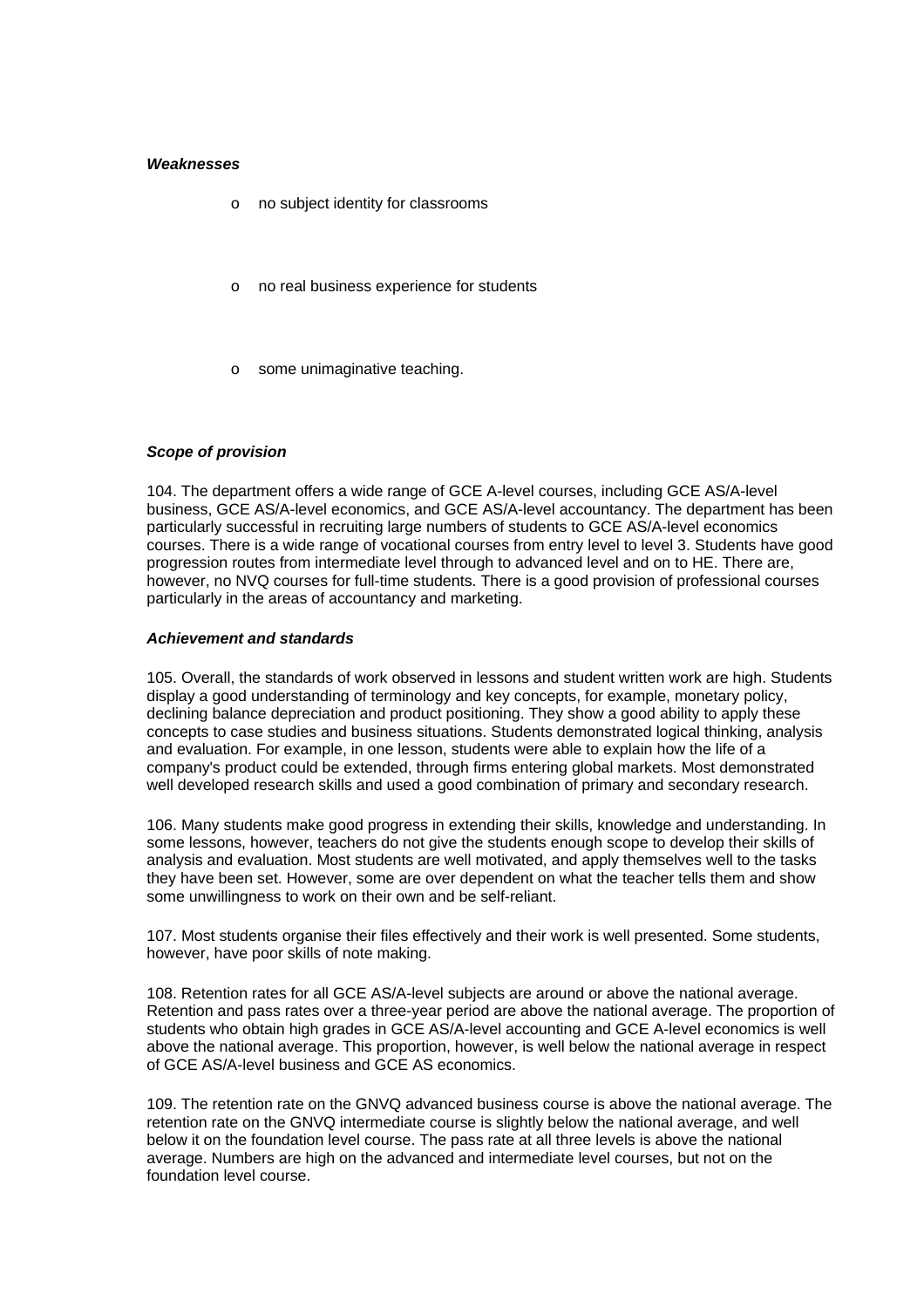110. The value added to students' achievements is calculated by comparing the final results students obtain with their GCSE scores on entry. Students on GCE A2 business courses have high value added scores and obtain better results than those predicted for them. Students on GCE AS business, economics and business, and economics courses have value added scores below the expected level.

111. In 2002, retention rates rose in all subject areas. Pass rates rose for all GCE A-level subjects, but declined for all GCE AS subjects.

| Qualification               | Level          | <b>Completion year:</b> | 2000    | 2001 | 2002    |
|-----------------------------|----------------|-------------------------|---------|------|---------|
| GNVQ business studies 2     |                | No. of starts           | 76 l    | 72   | 61      |
| intermediate                |                | % retention             | 78      | 74   | 79      |
|                             |                | % pass rate             | 98      | 87   | 79      |
| NVQ in accounting           | $\overline{2}$ | No. of starts           | 18      | 12   | $\star$ |
|                             |                | % retention             | 78      | 75   | $\star$ |
|                             |                | % pass rate             | 36      | 67   | $\star$ |
| <b>GCE AS accounting</b>    | 3              | No. of starts           | *       | 89   | 105     |
|                             |                | % retention             | *       | 81   | 88      |
|                             |                | % pass rate             | $\star$ | 83   | 78      |
| GNVQ advanced<br>business   | 3              | No. of starts           | 82      | 91   | 83      |
|                             |                | % retention             | 84      | 81   | 73      |
|                             |                | % pass rate             | 73      | 85   | 78      |
| Certificate in marketing    | 3              | No. of starts           | 13      | 12   | $\star$ |
|                             |                | % retention             | 100     | 75   | $\star$ |
|                             |                | % pass rate             | 36      | 67   | $\star$ |
| <b>GCE A-level business</b> | 3              | No. of starts           | 174     | 177  | 90      |
|                             |                | % retention             | 86      | 72   | 99      |
|                             |                | % pass rate             | 86      | 81   | 100     |

## *A sample of retention and pass rates in business studies, 2000 to 2002*

*Source: ISR (2000 and 2001), college (2002) \* course did not run*

## *Quality of education and training*

112. Nearly all teaching is at least satisfactory. There is a significant amount of good and very good teaching and some that makes real demands of the students and is sparkling. Schemes of work are good. Lessons are well planned with clear learning objectives. Lessons are planned well and have clear objectives. Teachers ensure the syllabus is covered adequately and they question the students skilfully to check their understanding. The pace of lessons is appropriate and purposeful. Whilst there is good use of case studies, the range of teaching strategies is generally too narrow. In some lessons, the teacher presented and explained ideas and concepts clearly, and kept all students fully alert and attentive through skilful and probing questioning which required extended answers. The teacher challenged students' responses in order to provoke lively debate and discussion. In one effective economics lesson, the teacher encouraged a good debate on the social costs associated with smoking and whether the intention was to recover some of these costs through high taxation on cigarettes. On GNVQ intermediate and AVCE courses, good strategies were used to encourage students to identify gaps in the market and to apply marketing matrixes effectively to the product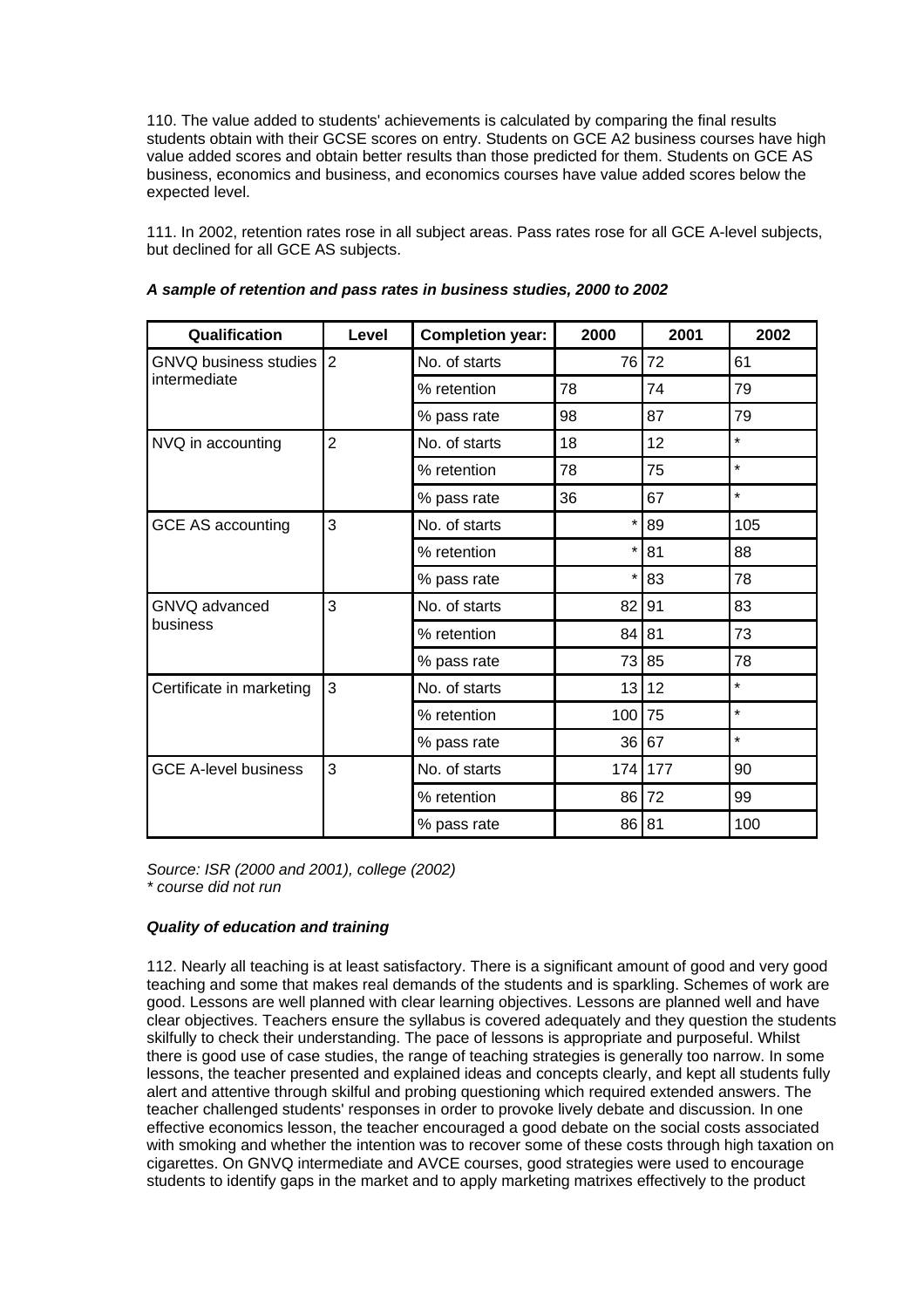<span id="page-27-0"></span>they were researching for their assignment. In one accountancy lesson, students were visibly motivated by the teacher's enthusiasm and very thorough coverage of profit and loss accounting. Many teachers made good use of case studies. In several lessons, however, teachers used a narrow range of teaching methods. In some lessons, the overhead projector was used inappropriately and unimaginatively to spoon-feed students with information. Thus students merely copied directly from overhead transparencies instead of making notes of their own. In some lessons, the teaching was unimaginative and failed to meet students' individual needs.

113. Staff are well qualified. They participate in staff-development activities to enhance their effectiveness. There is, however, no programme of industrial placements for staff to enable them to update their knowledge of current business practices. There is a good range of vocational resources, but these are not are not used effectively in teaching and learning. Good use is made of the Internet and Mintel for secondary research. There is a small, but effective workshop for students. Staff and students have good access to ICT, but there are no computers in the classrooms. Insufficient use is made of industry as a learning resource.

114. Assessment is carried out well. Work is marked regularly and accurately. There are clear marking schemes, model answers and feedback sheets that reflect the assessment criteria of the examination boards. Internal verification and moderation procedures are good. Students receive regular reviews of their progress across the subjects they study. Records of these reviews, however, are insufficiently individualised.

115. In the spirit of Curriculum 2000, a significant number of students combine GCE A levels with AVCE courses. In some instances, classes on intermediate level and AVCE courses are large, and it is difficult for the teacher to ensure that the needs of individual students are met fully and check the understanding of everyone in the group.

#### *Leadership and management*

116. The department is soundly managed. Staff meet regularly to discuss students' progress. Quality assurance is carried out well. Each member of staff is fully aware of the course targets and action to improve the provision. The self-assessment reports, however, are not thorough enough and do not identify all the department's strengths and weaknesses. Action plans to address weaknesses, however, are robust.

#### **Information and communications technology**

Overall provision in this area is **satisfactory (grade 3)**

## *Strengths*

- o high pass rates on level 3 full-time courses
- o high retention rates on level 3 full-time courses
- high progression rates across a wide range of courses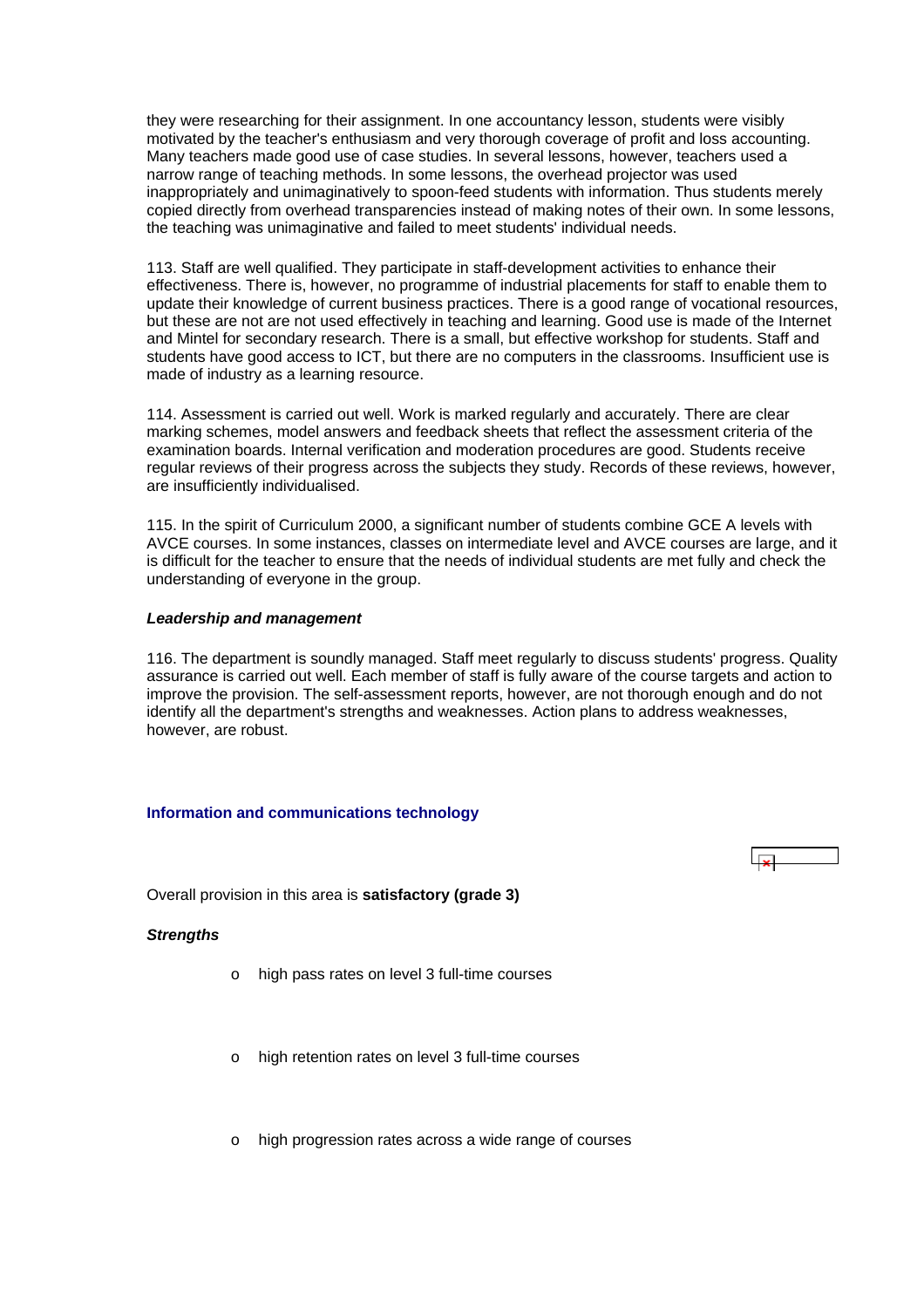o good coursework.

#### *Weaknesses*

- o low pass rates on some part-time vocational courses
- poor attendance and lack of punctuality on some courses
- much dull and unchallenging teaching on full-time courses.

#### *Scope of provision*

117. There is a wide range of provision for full-time students. Each year about 20 students study for the GNVQ at foundation level, about 40 for the GNVQ at intermediate level and over 50 for the advanced AVCE in ICT. Students on the advanced course study for either the single award or double award. Those who work towards the single award are from a wide range of other areas of the college, including both advanced level and vocational courses. In addition, Java programming and web design courses are offered to full-time students as curriculum enrichment. The GCE AS and GCE A2 courses in ICT or computing are popular, with over 400 students on one or other of these.

118. Through day, evening, and Learndirect provision, over 900 adult students study for a range of level 1 and 2 qualifications, including City and Guilds modules, the European computer driving licence (ECDL), the Oxford and Cambridge and RSA examinations (OCR) computer literacy and information technology (CLAIT) suite of courses at different levels, or an IT network management qualification at level 4. Over 20 work-based learners each year study for the certificate for IT practitioners and the NVQ in IT installing and supporting systems at level 3, in order to meet the requirements of their modern apprenticeship framework.

#### *Achievement and standards*

119. Most pass rates on advanced level courses for full-time students are high. The pass rate on the AVCE course is particularly high, at 95%. The pass rates on GNVQ ICT courses at foundation and intermediate levels are high and over 80% of students progress to further courses or employment. Following changes in the marking of coursework, the pass rate on the GCE AS computing course fell from 89% in 2001 to only 62% in 2002. Following discussions with the awarding body, teachers have now taken action that aims to restore the pass rates to their previous high level. Value added data shows that GCE AS computing students are under-performing. There are about 400 students on fulltime ICT courses from foundation to advanced level

120. The pass rates on some vocational courses that are taught within different curriculum areas of the college are variable, with the rates on both CLAIT and City and Guilds level 2 diploma courses consistently below the national average, but those on more specialist courses, such as the certificate for IT practitioners, are at or above the national average. The pass rates for adults on some of these courses are consistently high.

121. The retention rate on most courses is at or above the national average, but was below it on GNVQ ICT courses at foundation and intermediate levels in 2002. In the current year, following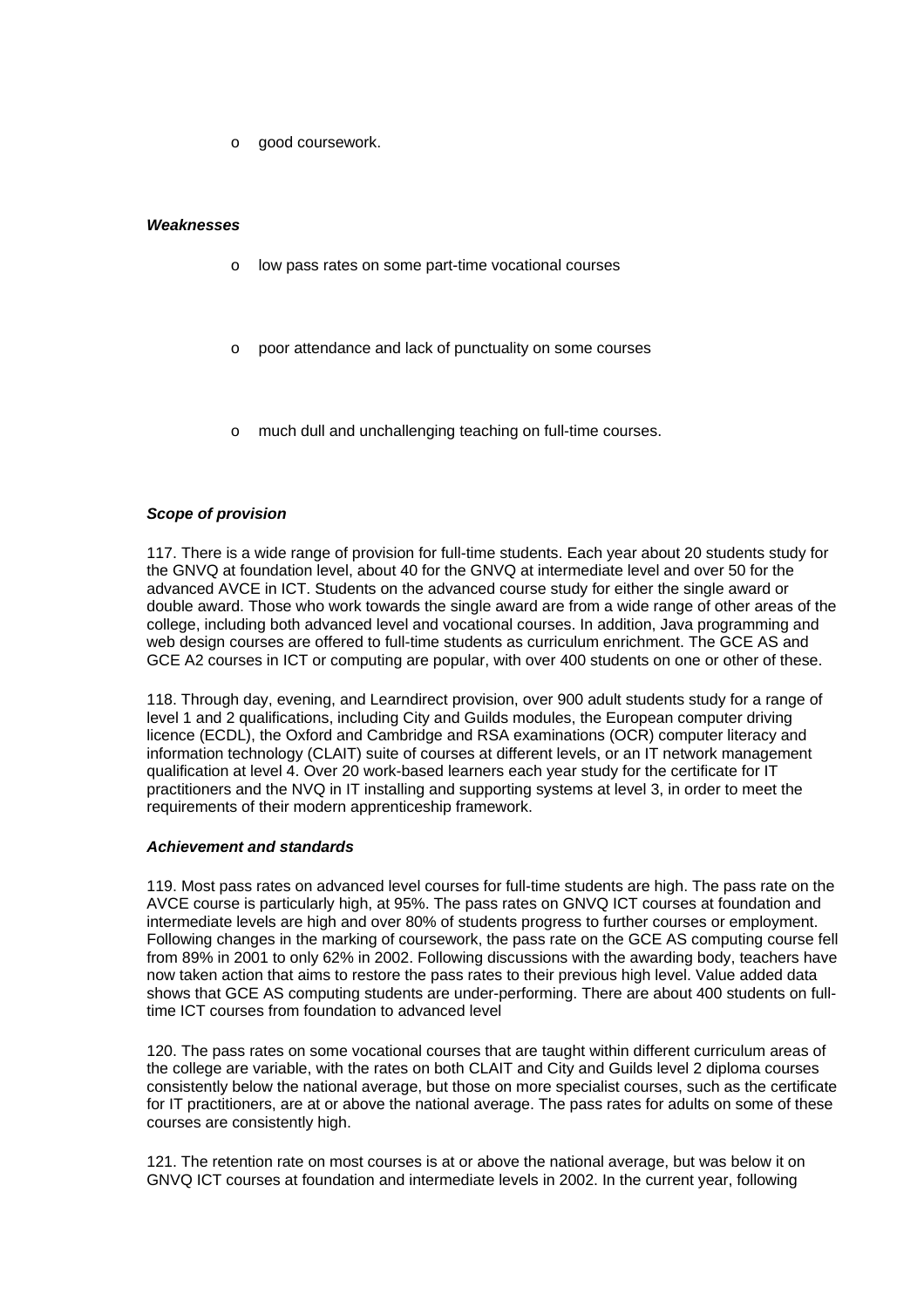improvements in advice and guidance, the retention rate on GNVQ courses at both levels is high, at about 90%.

122. Students on most courses show a good knowledge of the software they use and make good use of time. Many are able to make links between theory and practical work and produce coursework of high standard.

123. About 30 full-time advanced level students from business and other courses take work towards the single award AVCE in ICT and many advanced ICT students enhance their main programme with specialist courses such as programming in Java.

124. Attendance during the inspection was low at 76% and many students were late for lessons.

125. Over 80% of the advanced level students progress to HE and a significant proportion of these study for computing and business degree subjects. About 10% seek employment when leaving the college.

*A sample of retention and pass rates in information and communications technology, 2000 to 2002*

| Qualification                | Level          | <b>Completion year:</b> | 2000    | 2001 | 2002 |
|------------------------------|----------------|-------------------------|---------|------|------|
| <b>GNVQ foundation ICT</b>   | 1              | No. of starts           | 15      | 15   | 17   |
|                              |                | % retention             | 80      | 87   | 59   |
|                              |                | % pass rate             | 100     | 100  | 100  |
| <b>OCR CLAIT</b>             | 1              | No. of starts           | 994     | 286  | 357  |
|                              |                | % retention             | 97      | 97   | 99   |
|                              |                | % pass rate             | 58      | 40   | 60   |
| GNVQ intermediate ICT        | $\overline{2}$ | No. of starts           | 32      | 42   | 34   |
|                              |                | % retention             | 75      | 83   | 74   |
|                              |                | % pass rate             | 92      | 77   | 84   |
| City and Guilds 7261         | $\overline{2}$ | No. of starts           | 92      | 136  | 177  |
| diploma in IT                |                | % retention             | 90      | 71   | 80   |
|                              |                | % pass rate             | 57      | 48   | 49   |
| <b>GCE AS computing</b>      | 3              | No. of starts           | $\star$ | 84   | 99   |
|                              |                | % retention             | $\star$ | 89   | 91   |
|                              |                | % pass rate             | $\star$ | 89   | 62   |
| <b>GCE AS ICT</b>            | 3              | No. of starts           | $\star$ | 115  | 119  |
|                              |                | % retention             | $\star$ | 78   | 87   |
|                              |                | % pass rate             | $\star$ | 84   | 82   |
| <b>GCE A-level computing</b> | 3              | No. of starts           | 164     | 67   | 52   |
|                              |                | % retention             | 62      | 70   | 98   |
|                              |                | % pass rate             | 92      | 91   | 92   |
| <b>GCE A-level ICT</b>       | 3              | No. of starts           | $\star$ | 63   | 55   |
|                              |                | % retention             | $\star$ | 73   | 98   |
|                              |                | % pass rate             | $\star$ | 93   | 89   |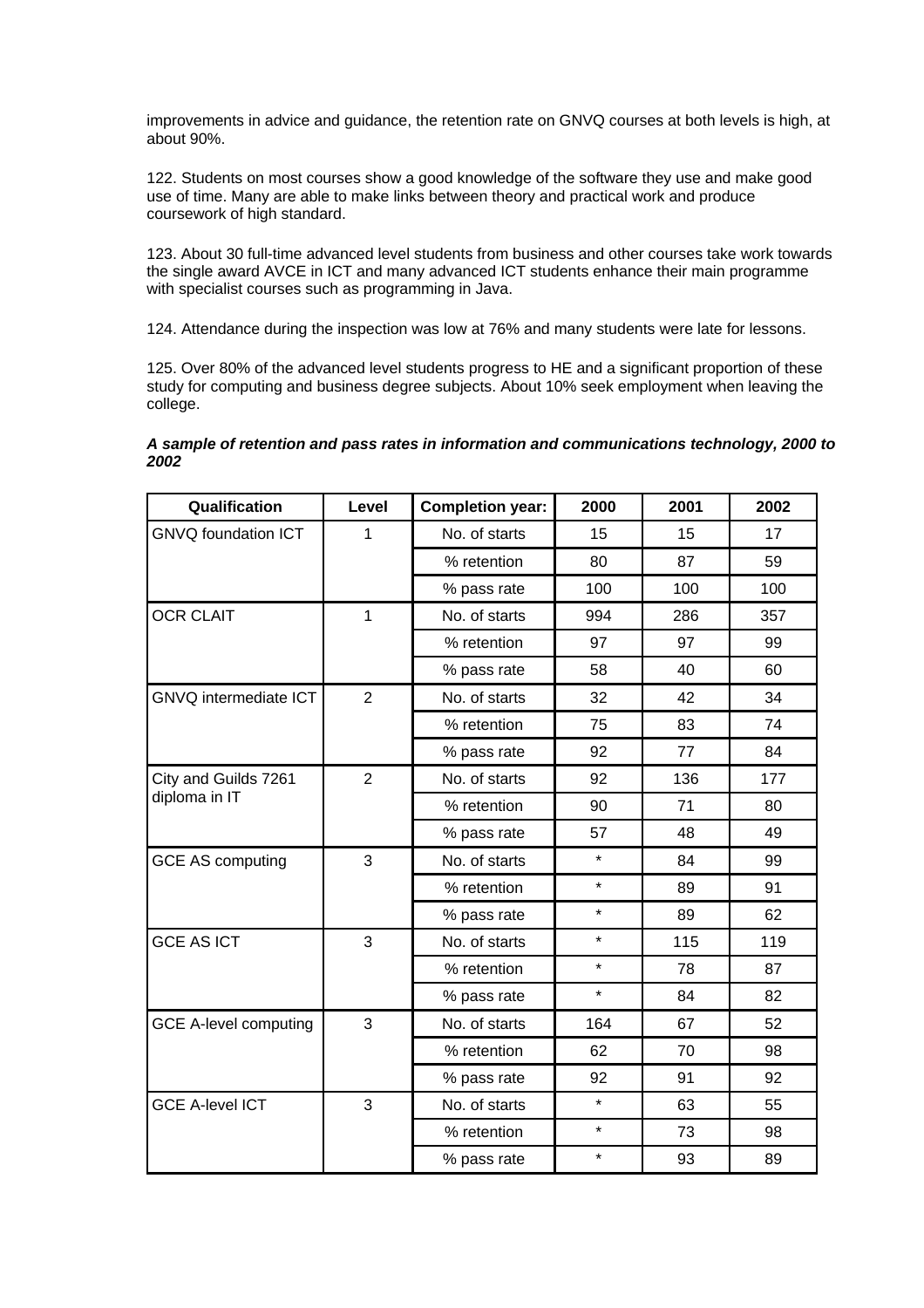| Advanced GNVQ/AVCE<br>ICT | ົ | No. of starts | 46 | 40 | 52 |
|---------------------------|---|---------------|----|----|----|
|                           |   | % retention   | 87 | 90 | 83 |
|                           |   | % pass rate   | 70 | 92 | 95 |

*Source: ISR (2000 and 2001), college (2002) \* course did not run*

## *Quality of education and training*

126. Most teaching is satisfactory or better. In about 50% of lessons it was good or better, but in 12% of lessons it was less than satisfactory. Teaching on adult, part-time courses within the college is good. Teachers have adequate schemes of work and prepare their lessons well and use overhead projector and whiteboard facilities well, although little use is made of ICT in theory lessons. In one lesson, the teacher made good use of software to take control of the students' computer screens and demonstrate the use of new software. The students were highly motivated and were able to use the software straight away.

127. In some lessons, teachers gave students few opportunities to make decisions for themselves, did not make exercises clear and failed to take sufficient account of the range of students' abilities. They did not check students' understanding enough. Some teachers question the students highly effectively to keep them constantly alert. They ask searching and challenging questions which require extended answers and then call upon individuals to answer them. Other teachers, however, do not frame and ask questions so well.

128. In practical computing lessons, the students learn effectively and make good use of facilities to research subjects, create and manipulate images and carry out coursework carefully. In theory lessons, they make satisfactory progress. In some lessons, there is good group work, with students sharing ideas.

129. Most students take care with their work and produce creative images. All homework is marked carefully, but some teachers give students better feedback on how they can improve their work than others. A number of students do not attend regularly or are late for lessons, thereby disrupting the learning of others. They are seldom asked to explain their lack of punctuality. In lessons, some students chat rather than work.

130. The college runs successful work-based learning programmes. Learners work towards achieving their occupational NVQs by studying for the certificate for IT practitioners. The teachers meet regularly with employers to ensure their needs and those of the work-based learners are met.

131. Teachers are well qualified and suitably experienced and over 90% have degrees or their equivalent, and also teaching certificates. About one third have recent industrial experience and are trained assessors or internal verifiers. They regularly participate in staff development activities related to the curriculum.

132. Students have good access to computer facilities and continue their own learning though effective use of library and learning centre facilities where helpful staff are able to give them effective guidance. Some computer equipment is ageing, but still adequate. However, some of the classrooms are drab. They have no overhead projector screens and whiteboards have to be inappropriately used as screens.

133. On entry to the college, the additional learning needs of students are identified carefully. An individual learning plan is drawn up for each student. Additional learning support is provided for those who need it. These plans are reviewed twice a year to check the students are benefiting from the support they receive. Students appreciate the help they receive from teachers outside lessons.

#### *Leadership and management*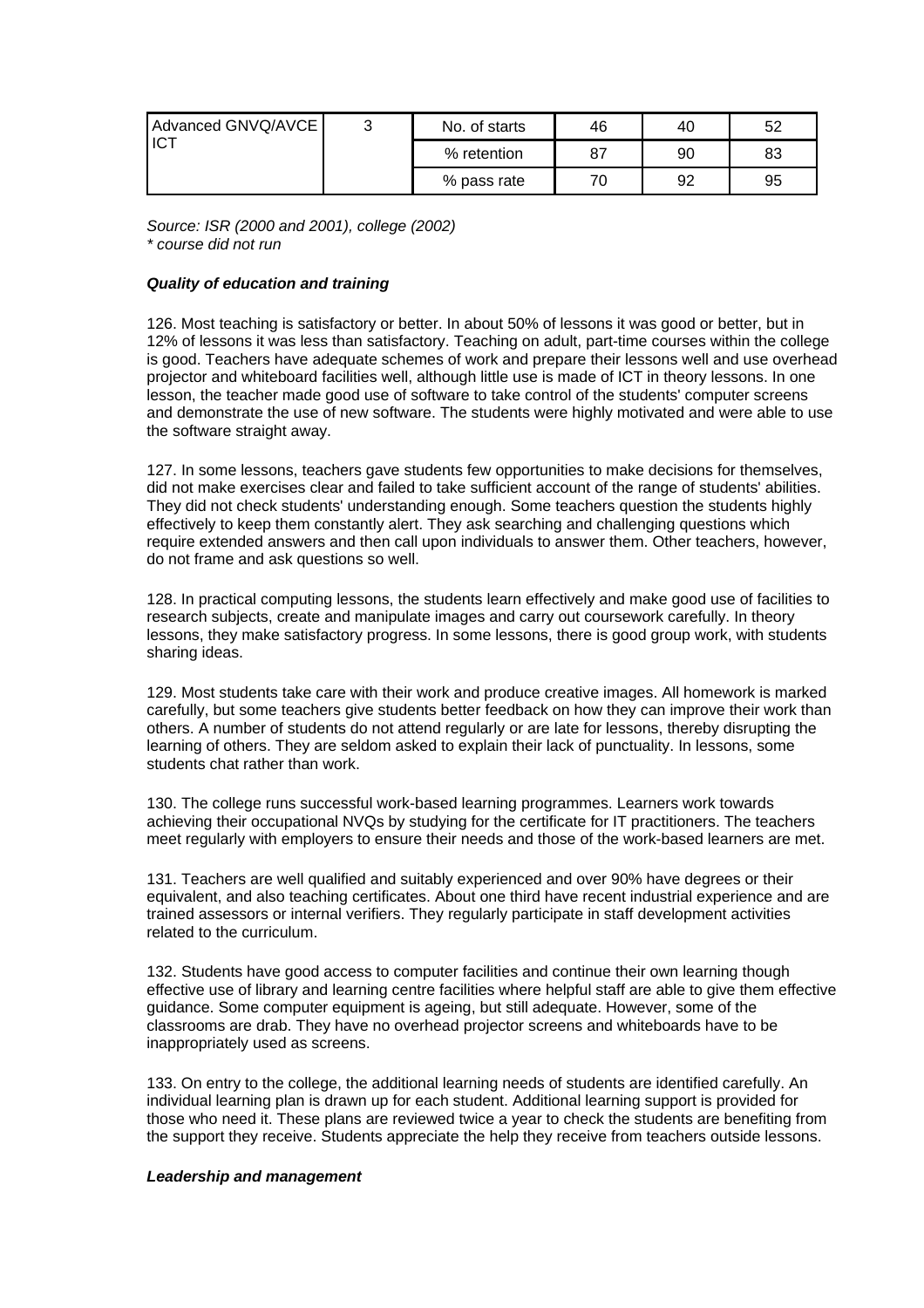<span id="page-31-0"></span>134. Leadership and management are effective within curriculum areas. ICT courses are run in more than three curriculum areas, at several local libraries and at other centres, but there is insufficient overall co-ordination of this provision. The college has an IT steering and review committee. There is effective internal verification of assessment. One curriculum area recognised that its students were not achieving their ICT qualifications and took appropriate remedial action for the benefit of the students.

135. In each area, there are newly appointed advanced practitioners whose role is to mentor teachers and facilitate the sharing of good practice.

136. The managers are aware that there is a gender imbalance on computing courses and are marketing courses to girls in local schools. Many of the rooms where ICT courses are held are not easily accessible to students in wheelchairs.

137. Teachers regularly meet to review courses and discuss students' problems. They make an important contribution to the annual self-assessment report. Although the self-assessment report is detailed, it contained interpretations of data with which inspectors could not agree.

#### **Sport, leisure and tourism**

 $\overline{1}$ 

Overall provision in this area is **outstanding (grade 1)**

#### *Strengths*

- o outstanding management and leadership
- o excellent achievements of students
- o very good teaching
- o innovative curriculum
- o good internal and external progression routes
- o high level of personal performance in sport
- o good tutorial support for students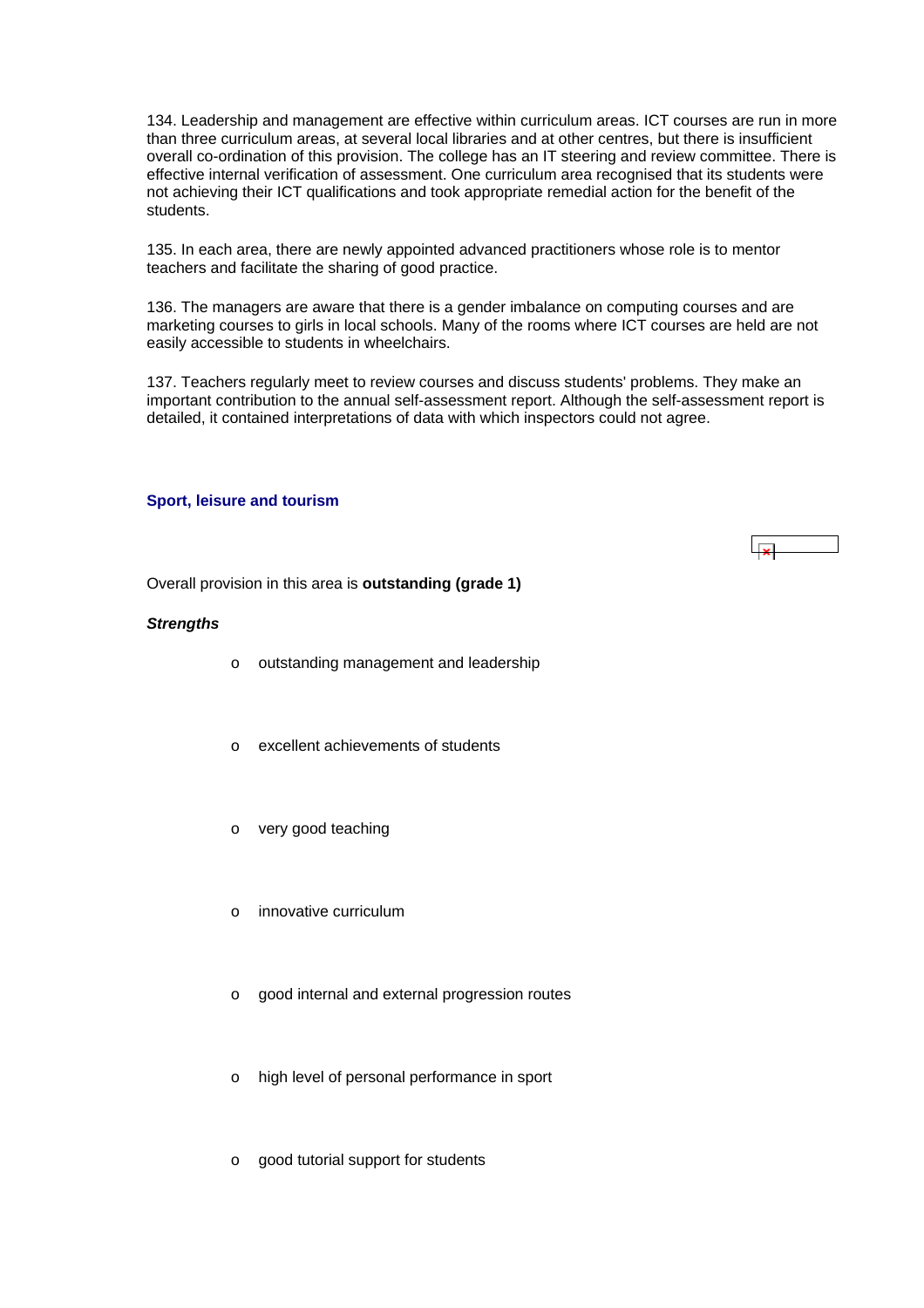o very good partnership with key local employers.

## *Weaknesses*

o students lack punctuality.

## *Scope of provision*

138. The college offers a wide range of sports and leisure programmes at levels 1, 2 and 3. These include GCE AS, A2, national diploma, first diploma and foundation courses. There are excellent internal and external progression routes. Full-time students can also follow additional courses for resort representatives and work towards a community sports leadership award and other qualifications. In 2003, the students on courses are both male and female, are from diverse cultural backgrounds, and a third live more than an hour from the college. In the three years to 2002, the number of students on courses grew by 49%. In 2002, there were 420 students on sports, leisure and tourism courses.

## *Achievement and standards*

139. Students' achievements are outstanding. In 2002, retention and pass rates on almost all courses were above the national average. The retention rate on the GNVQ leisure and tourism course at level 1 was below the national average. Some rates were outstanding. For example, the retention and pass rates on the first diploma course in sports science were 94% and 100%, respectively. The retention and pass rates on the GCE A2 sports and recreation courses were both 98%. Pass rates on the GCE A2 sports and recreation courses were both 98%. Pass rates on the GCE AS sports and recreation, the double VCE in both leisure and recreation and travel and tourism, and the GNVQ leisure and tourism intermediate courses were all above 92%. Students' practical performance is also very good. A basketball player has played for British colleges and many students from a variety of sports perform at regional and county level.

| Qualification         | Level | <b>Completion year:</b> | 2000 | 2001    | 2002    |
|-----------------------|-------|-------------------------|------|---------|---------|
| GNVQ leisure and      | 1     | No. of starts           | 18   | 14      | 31      |
| tourism               |       | % retention             | 78   | 50      | 61      |
|                       |       | % pass rate             | 86   | 86      | 95      |
| GNVQ leisure and      | 2     | No. of starts           | 59   | 83      | 82      |
| tourism               |       | % retention             | 74   | 79      | 79      |
|                       |       | % pass rate             | 93   | 80      | 83      |
| GCE A-level sport and | 3     | No. of starts           | 26   | $\star$ | $\star$ |
| recreation            |       | % retention             | 92   | $\star$ | $\star$ |
|                       |       | % pass rate             | 89   | $\star$ | $\star$ |
| VCE leisure and       | 3     | No. of starts           | 34   | 56      | $\star$ |
| tourism               |       | % retention             | 68   | 79      | $\star$ |

#### *A sample of retention and pass rates in sport, leisure and tourism, 2000 to 2002*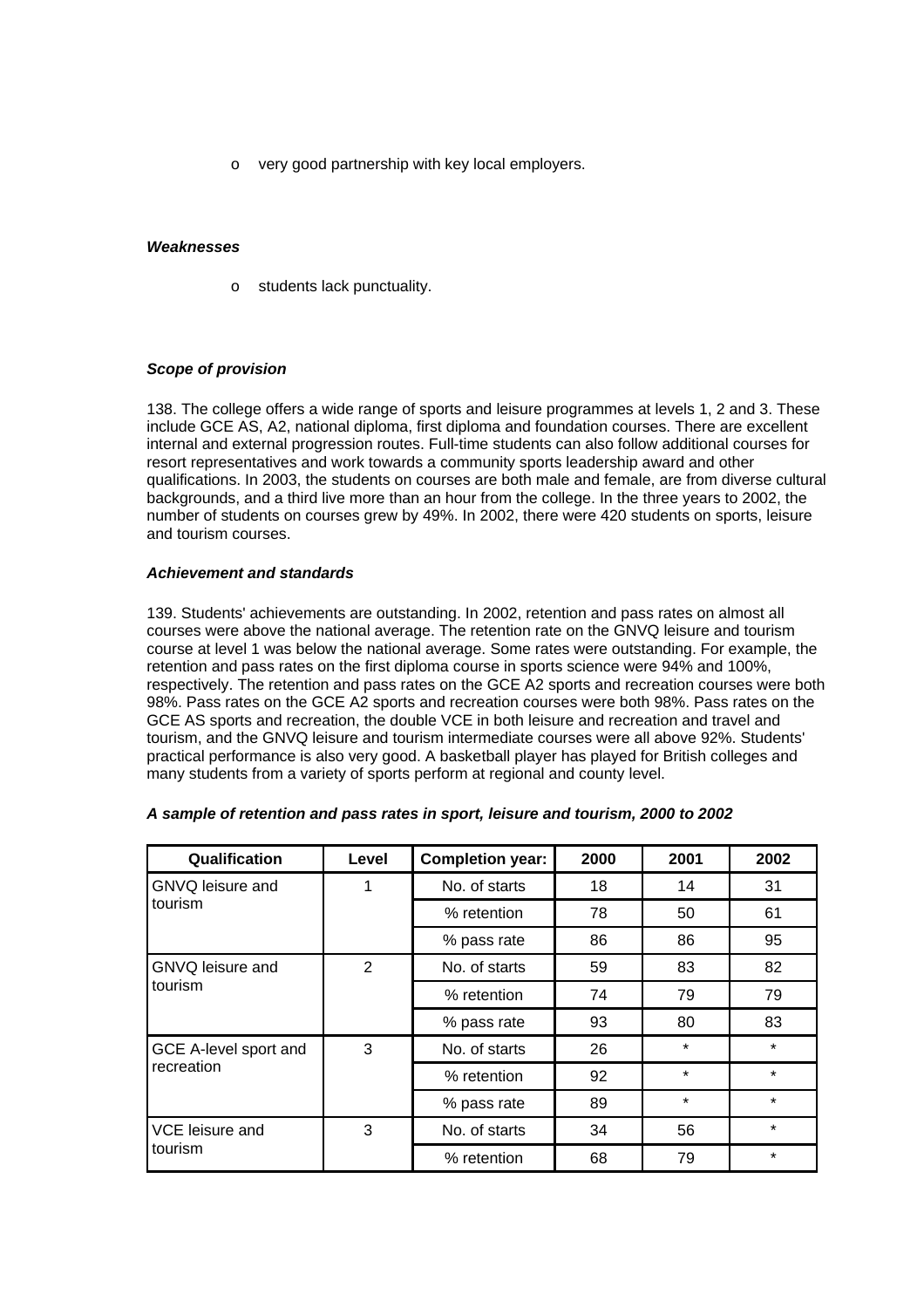|                                       |   | % pass rate   | 83      | 91      | $\star$ |
|---------------------------------------|---|---------------|---------|---------|---------|
| VCE leisure and                       | 3 | No. of starts | $\star$ | $\star$ | 35      |
| recreation double<br>award            |   | % retention   | $\star$ | $\star$ | 65      |
|                                       |   | % pass rate   | $\star$ | $\star$ | 92      |
| VCE travel and tourism                | 3 | No. of starts | $\star$ | $\star$ | 21      |
| double award                          |   | % retention   | $\star$ | $\star$ | 81      |
|                                       |   | % pass rate   | $\star$ | $\star$ | 94      |
| Sports science national               | 3 | No. of starts | 16      | 13      | 14      |
| diploma                               |   | % retention   | 81      | 85      | 86      |
|                                       |   | % pass rate   | 85      | 100     | 100     |
| <b>GCE A-level physical</b>           | 3 | No. of starts | 34      | 44      | $\star$ |
| education                             |   | % retention   | 79      | 97      | $\star$ |
|                                       |   | % pass rate   | 88      | 85      | $\star$ |
| GCE A2 sports games<br>and recreation | 3 | No. of starts | $\star$ | *       | 53      |
|                                       |   | % retention   | $\star$ | $\star$ | 98      |
|                                       |   | % pass rate   | $\star$ | $\star$ | 98      |

*Source: ISR (2000 and 2001), college (2002) \* data not available due to the change in the Curriculum 2000 subject provision*

## *Quality of education and training*

140. Almost all teaching is very good and some is excellent. Lessons are well managed. Introductory sessions link learning from one lesson to the next. New concepts are introduced well, often through presentation and debate, but students also learn about them through individual research. For example, a group of leisure students, asked to compare personal experiences in work, later developed personal job profiles and a group of tourism students shared personal experiences before embarking on an exploration of the ten key rules of customer service. In lessons, teachers demonstrate excellent communication and demonstration skills. They manage discussion skilfully and ensure that all students have mastered complex skills and fully understand concepts before introducing new work. Practical activities are carried out well. One lesson on skill classification was particularly effective. One student was asked to leave the room. A second learned a series of movements. When the first student returned, the second student went through the routine learned. The first student was then asked to repeat the routine from memory. It took five attempts before the routine was successfully repeated. The group learned that in coaching it is often necessary to repeat a demonstration before a change in behaviour can be achieved. In another group, cultural diversity was cleverly promoted when students from different cultural backgrounds located their country of origin within an international geographical context. Students clearly learnt a great deal from this imaginative exercise.

141. Teaching staff working across the area are well qualified and have had relevant and valuable experience. Of 31 teachers and trainers, 78% have degrees or their equivalent, 70% are qualified teachers and another 16% are currently training to teach. Most are qualified coaches and staff providing work-based courses have D32, D33 and D34 qualifications.

142. Most classrooms are light and airy and are well furnished. Furniture layout is creative and provides for easy movement around the room. The Gateway resource centre provides students with a valuable working facility.

143. In sport a large, well-equipped sports hall provides space for indoor sports. In addition good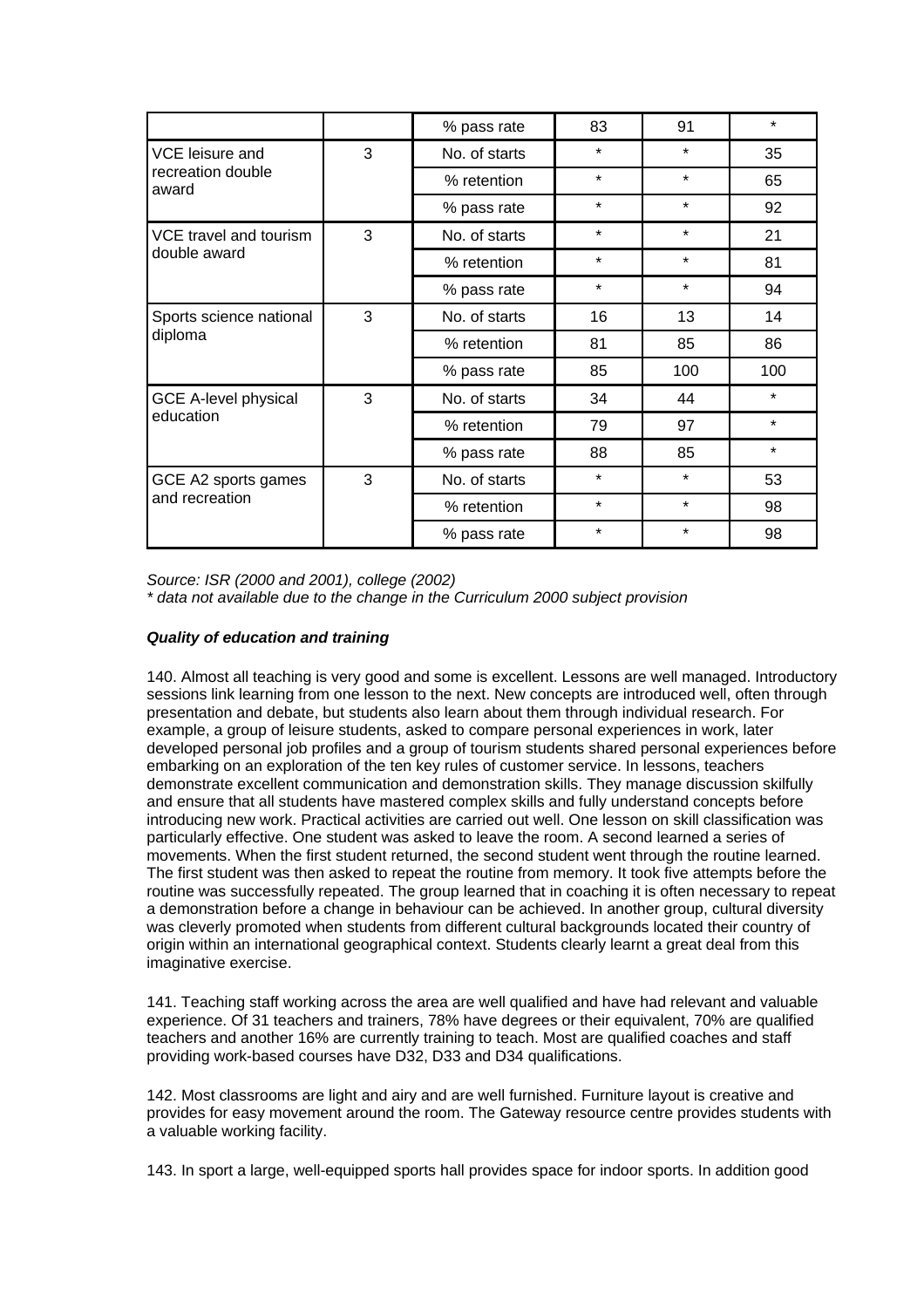sports pitches are available. The fitness centre is well equipped, but is not big enough for the number of students who want to use it. The performance laboratory contains excellent equipment, but is cluttered.

144. Assessment practices are good. All lesson plans are well planned and include attainment and assessment targets. Marked work is returned with an assessment sheet on which teachers praise good work and offer advice on ways in which students can improve. Students find this sheet helpful. All students undergo key skills assessment and are allocated to an appropriate group. The needs of students for help with basic skills are not assessed systematically.

145. Assessment practices are internally verified. Staff check one another's marking. The lead verifier ensures that assessment is carried out with consistency. External verifiers comment positively about the assessment process. Some students complain about deadline clashes for assignments across all their GCE A-level work.

146. Students' progress is monitored. Tutors meet with tutees each term to review their work and agree improvement targets. These targets are specific, but performance data are not used consistently when drawing them up. Parents of students aged 16 to 18 receive reports regularly on their child's progress.

147. The innovative gateway programme provides a programme for students who wish to follow a career in sport, leisure or tourism, but are not yet ready for the academic rigour of advanced level study. In 2002, eight students of nine enrolled secured employment with the sponsoring partner.

148. The academy scheme is also successful. It includes training in soccer for male and female students, rugby for male students, basketball for male and female students and a mixed gender volleyball programme which provides a platform for potential sports professionals. The basketball team were English schools and British colleges champions in 2002 and one player represented both the English and the British colleges in the under-18 team. The academy also provides players for regional and county teams. Local employers and sporting organisation including Thomas Cook; Harlequins Rugby Club; Wasps Rugby Club and Chelsea Ladies Soccer Club support the initiative and are central to its success. They provide work experience and employment opportunities for students.

149. Around 30% of students undertake some form of work experience and approximately 40% of students take part in at least one residential event. Students on all courses across the college have access to sport through the college's entitlement programme.

150. Student support is very good. Prospective students are made fully aware at interview of the rigour of their programme and what is expected of them. Tutors give their tutees good personal and academic support and have high expectations of them. Students' attendance and punctuality are monitored systematically. Students are robustly challenged to explain absence or lateness and their parents are informed of this. Students who miss work deadlines are referred and must resubmit work. Tutorials are planned carefully and activities are structured. Students receive guidance on careers and HE in group tutorials. They receive one-to-one reviews of their progress with their tutor. Following these reviews, they draw up action plans for improving their performance and the implementation of these is monitored. Personal matters are dealt with in confidence.

151. Students on sports programmes who are also taking other GCE A-level subjects, complain about work overload when assignments are set. The diagnosis of students' needs for additional learning support is not carried out systematically.

#### *Leadership and management*

152. Management and leadership in the programme area are outstanding. Dedicated and energetic leaders provide consistent and supportive leadership to a team of hard working and enthusiastic teachers. Staff are appointed through competitive interview and receive a thorough induction to the college and the programme area. Regular meetings of staff enable future plans to be discussed and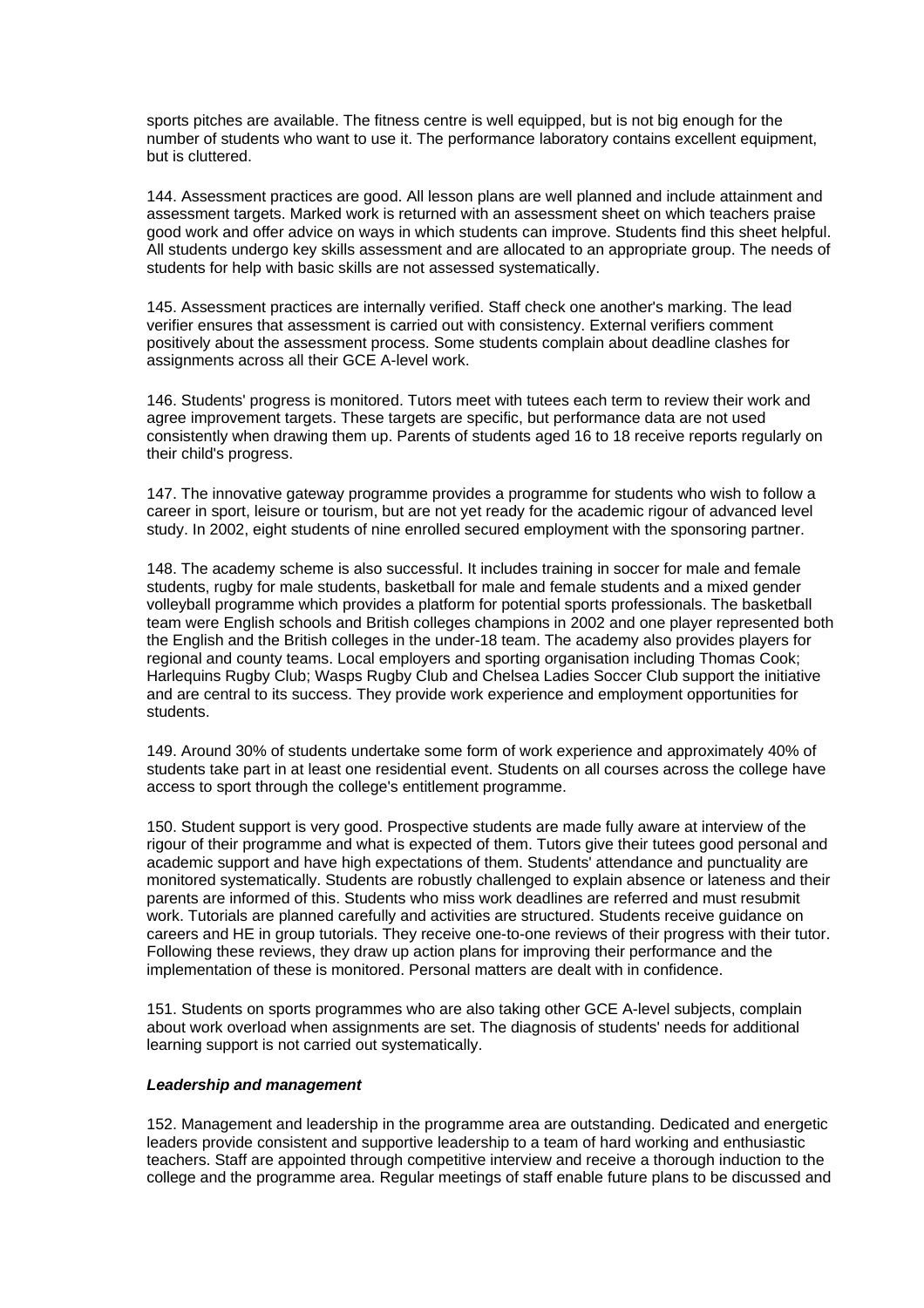<span id="page-35-0"></span>agreed. Significant action has resulted from these meetings, such as the setting up of the academy and gateway schemes and a strategy for raising students' retention and pass rates. This strategy required teachers to monitor students' attendance more rigorously, improve target-setting for students, improve pre-course guidance, tighten entry criteria, make better use of the findings from teacher observations, work in teams more effectively, apply policies consistently, and modify the curriculum to ensure it meets students' needs. Staff appraisal is carried out consistently across the programme areas. During appraisals, an action plan is drawn up for meeting work-related targets and the appraisee's individual needs. Progress in implementing this action plan is monitored at inyear review meetings. Observation of lessons is carried out systematically and the findings from this are a key element in the appraisal process.

153. All staff contribute to self-assessment through course review and programme area review meetings. Programme managers collate findings and prepare development plans. Implementation of these plans is monitored by senior management. Examples of recent initiatives are specialist visits to schools to promote recruitment of more female students and the development of shared, centrally held teaching resources in the tourism team. Students' views are collated three times a year. Action is taken on these. For example, research facilities in the sports area have been improved and work experience on the gateway course is provided on two days a week rather than in a block period.

#### **Health and social care**



Overall provision in this area is **satisfactory (grade 3)**

#### *Strengths*

- o high pass rates on full time courses in health and social care and childcare
- o very well-qualified staff
- o high progression rate
- o good tutorial and personal support for students.

#### *Weaknesses*

- o low retention rate on AVCE in health and social care course
- o poor attendance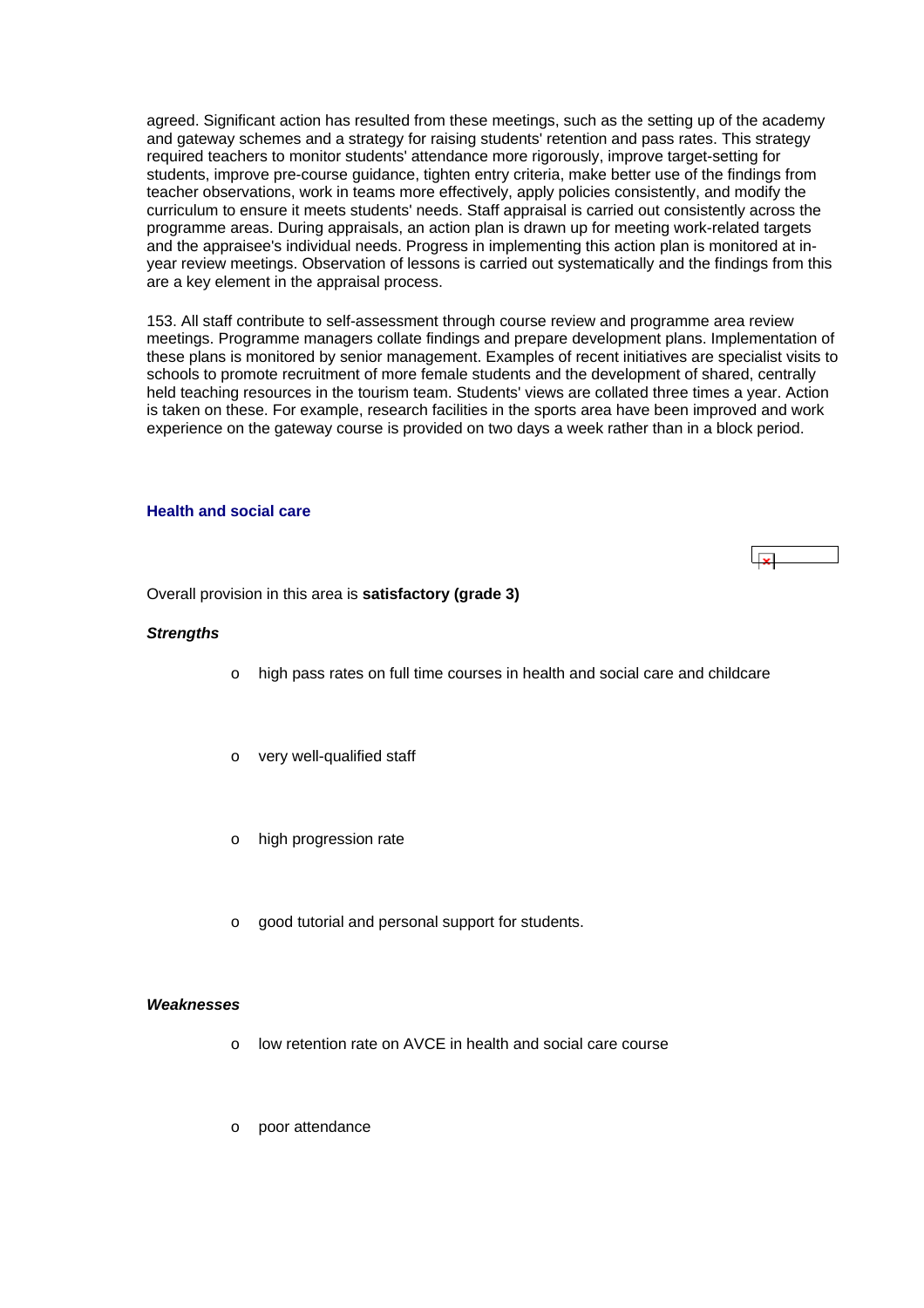poor management of NVQ in care and early years courses.

## *Scope of provision*

154. The college offers full-time courses for 173 students at levels 1 to 3 in both health and social care and early years. Most of these students are under 19. There are 25 students undertaking GCSE in child development. There are 47 students on NVQ level 3 in care, 17 on level 2 in care and 19 on NVQ level 3 in early years courses through partnership arrangements with local NHS trusts, The Richmond Child Minding Group and NVQ playwork levels 2 and 3. There are seven students on a level 3 childminding course. The college also offers a range of short courses such as those in emergency paediatric first aid. The college offers long courses such as the diploma in holistic massage with 29 students, and the certificate in counselling course at levels 2 and 3 with 15 students. Through school link programmes, the college offers a childcare course for 15 Year 11 pupils and GCSE health and social care.

155. Under the Agenda 21 programme, 188 part time students are studying for a range of qualifications at levels 1, 2 and 3 including those on herbal medicine (12), spiritual healing (15), personal development (57), group leadership skills (30), life coaching (20), exploring holistic therapies (9), counselling skills (14).

156. There is a good range of courses for full-time students that supports internal progression. There are a number of flexible options to access GCSE and GCE AS. There are few options for additional vocational qualifications other than paediatric first aid as students complete work placements. There are partnerships with a local NHS Trust, a local childminding group offering NVQs and a playwork group offering NVQs that meet both local and national priorities. Agenda 21 is very popular with the large number of adult participants who use the units to enhance personal development, acquire counselling skills or gain qualifications in herbal medicine for use in professional settings such as a GP who sees relevance to her practice.

#### *Achievement and standards*

157. There are high pass rates on many courses including the foundation and AVCE in health and social care, diploma in nursery nursing and NVQ in early years courses. Most retention rates on other courses were satisfactory except on the AVCE in health and social care and NVQ in early years and care courses, although there are some problems in verifying the NVQ data. Attendance during inspection week was low, at 71%, and below the college target. It is particularly low for the first lessons of the day. The college has a number of strategies, including attendance logs, to tackle attendance issues. Through Agenda 21, a wide range of courses is offered. These courses are extremely popular with adult students who take units with the aim of furthering their personal development, acquiring counselling skills, or gaining qualifications in herbal medicine. Attendance at these is high, at 84.5%.

158. Standards achieved in students' portfolios and assignments are satisfactory. NVQ portfolios are well organised and students are competent in cross-referencing evidence. Students on practical part-time courses can link new theory and knowledge to practice with confidence. Students studying holistic massage swiftly moved into practical application of new skills by demonstrating arm and hand massage on each other. Students on counselling courses and the herbal medicine course were confidently using practical and theoretical skills identifying appropriate techniques such as listening skills and herbal remedies for respiratory problems.

159. There are particularly good progression routes for students and they strengthen their eligibility to follow these by achieving additional GCSE and GCE AS qualifications.

## *A sample of retention and pass rates in health and social care 2000 to 2002*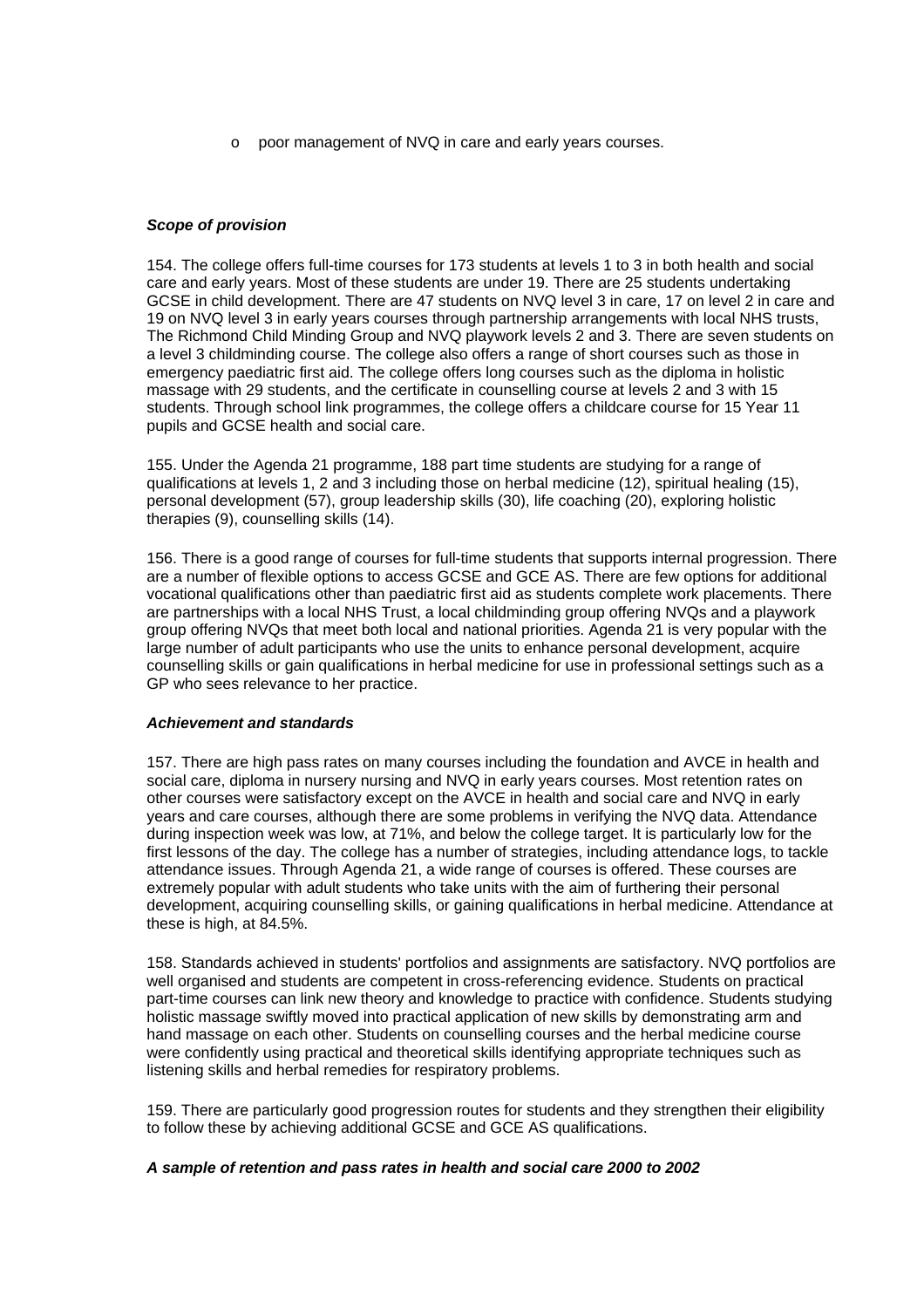| Qualification                            | Level          | <b>Completion year:</b> | 2000 | 2001 | 2002 |
|------------------------------------------|----------------|-------------------------|------|------|------|
| <b>GNVQ</b> foundation                   | 1              | No. of starts           | 12   | 13   | 15   |
| health and social care                   |                | % retention             | 67   | 85   | 73   |
|                                          |                | % pass rate             | 75   | 82   | 100  |
| GNVQ intermediate                        | 2              | No. of starts           | 18   | 13   | 30   |
| health and social care                   |                | % retention             | 67   | 85   | 90   |
|                                          |                | % pass rate             | 92   | 73   | 74   |
| Council for Awards in                    | $\overline{2}$ | No. of starts           | 10   | 9    | 15   |
| Children's Care and<br>Education (CACHE) |                | % retention             | 90   | 78   | 73   |
|                                          |                | % pass rate             | 100  | 86   | 91   |
| GNVQ advanced/AVCE                       | 3              | No. of starts           | 15   | 15   | 17   |
| health and social care                   |                | % retention             | 73   | 60   | 59   |
|                                          |                | % pass rate             | 55   | 100  | 100  |
| Diploma in                               | 3              | No. of starts           | 30   | 22   | 8    |
| nursery/nursing<br>NNEB/CACHE            |                | % retention             | 67   | 77   | 75   |
|                                          |                | % pass rate             | 89   | 100  | 100  |
| NVQ in early years                       | 3              | No. of starts           | 26   | 8    | 26   |
|                                          |                | % retention             | 88   | 38   | 19   |
|                                          |                | % pass rate             | 52   | 100  | 100  |

*Source: ISR (2000 and 2001), college (2002)*

## *Quality of education and training*

160. Much teaching is satisfactory and some is good. Lessons are well planned. Teachers identify and meet the needs of individual students. For example, they provide support for those who need help with English, or who have disabilities, such as hearing impairment. In one group, a student unable to write was provided with a hand-held computer and learning handouts were scanned. Lessons involving practical activities were particularly effective. In a lesson on child development on a childcare course at level 1, students played games, which they then analysed, and they demonstrated particularly good analytical skills for students at this level. In some lessons, teachers failed to teach key skills through vocational content and missed opportunities to promote equal opportunities. There is evidence of good internal and external progression. The teaching of theory on NVQ courses is sound. Agenda 21 students make particularly good progress both academically and in terms of their personal development.

161. Staff are particularly well qualified and most have teaching qualifications. They are able to update their occupational knowledge and skills through the update week when they go out on vocational experience. There is a lack of qualified NVQ assessors in care at West Middlesex Hospital. One classroom contained an excellent display of students' work. Other classrooms had commercial posters on the walls. In general, rooms are adequate but many have a tired look, are in need of refurbishment and are not brightened up with good display materials. Practical rooms are satisfactory. There was good provision at the franchise provision where there were particularly good multi-cultural resources, including many books and a male ethnic doll. All students undertake work experience in a range of placements which are carefully monitored. In the best lessons, the teachers draw effectively on students' work experience.

162. Assessment is carried out regularly and is taken into account in target-setting and actionplanning for students. The students' written work is satisfactory and teachers correct punctuation and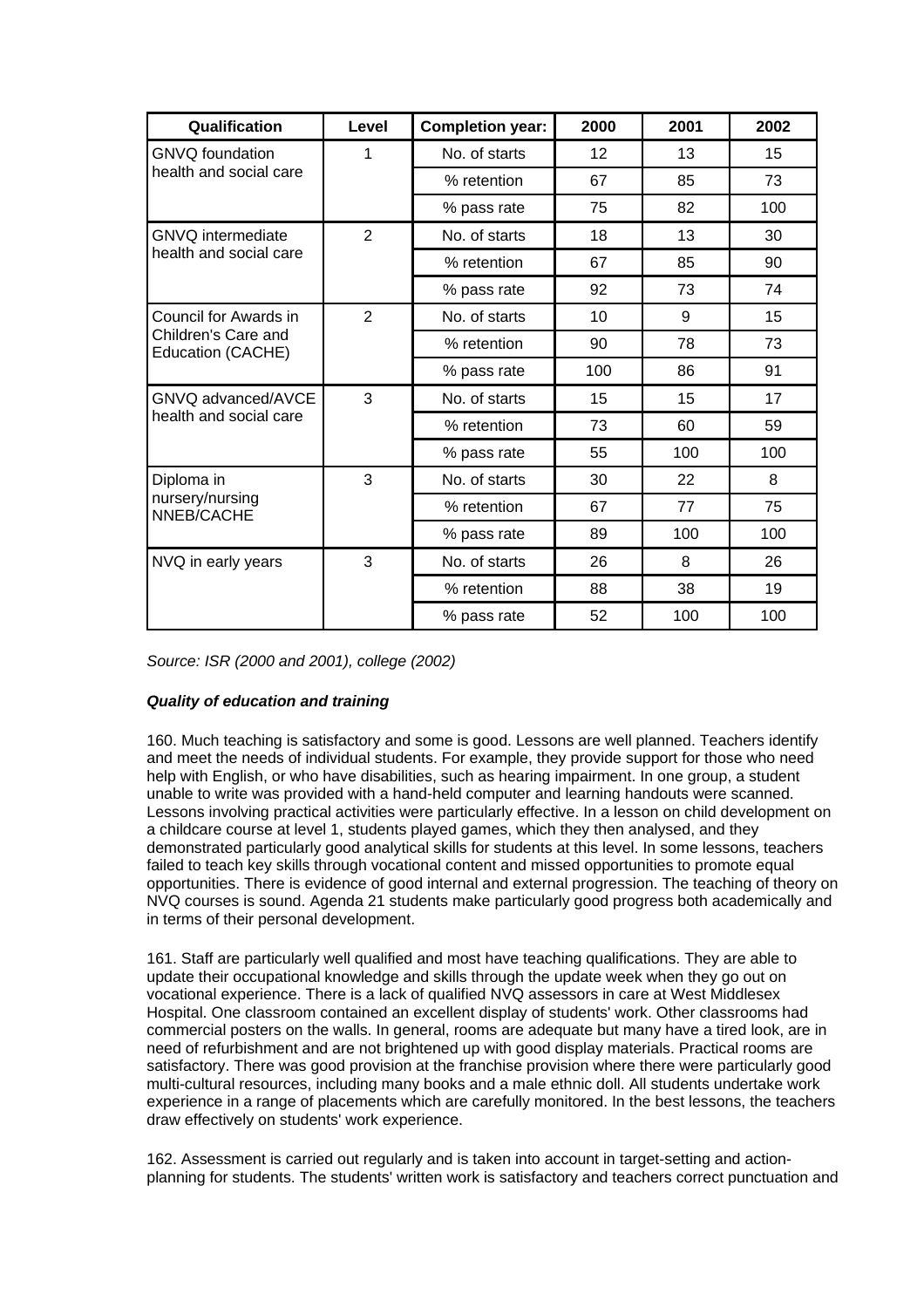<span id="page-38-0"></span>grammar. The internal verification process is sound and reports from external verifiers are satisfactory. Students said they had confidence in the assessment process and received good feedback giving them clear guidelines on how to improve their work.

163. There is good support for full-time and part-time students. All students value the tutorial system and find help is easily accessibly. Teachers are very well aware of the needs of individual students and do their best to meet them in lessons.

#### *Leadership and management*

164. Health and social care and childcare courses are well organised. There is close liaison between the college and the franchise partners. Some of the performance data relating to NVQ courses, however, is unreliable. Staff work together enthusiastically as a team, and are fully aware of targets for students' attendance, pass and retention rates. They are fully involved in the self-assessment process. There is an effective induction and mentoring system for new staff.

#### **Engineering**

Overall provision in this area is **satisfactory (grade 3)**

#### *Strengths*

- o many high pass rates
- o good specialist resources
- o high progression rates to HE
- o high standard of students' practical skills.

#### *Weaknesses*

- o narrow range of provision
- o inadequate progress reviews
- o insufficient use of learning targets and plans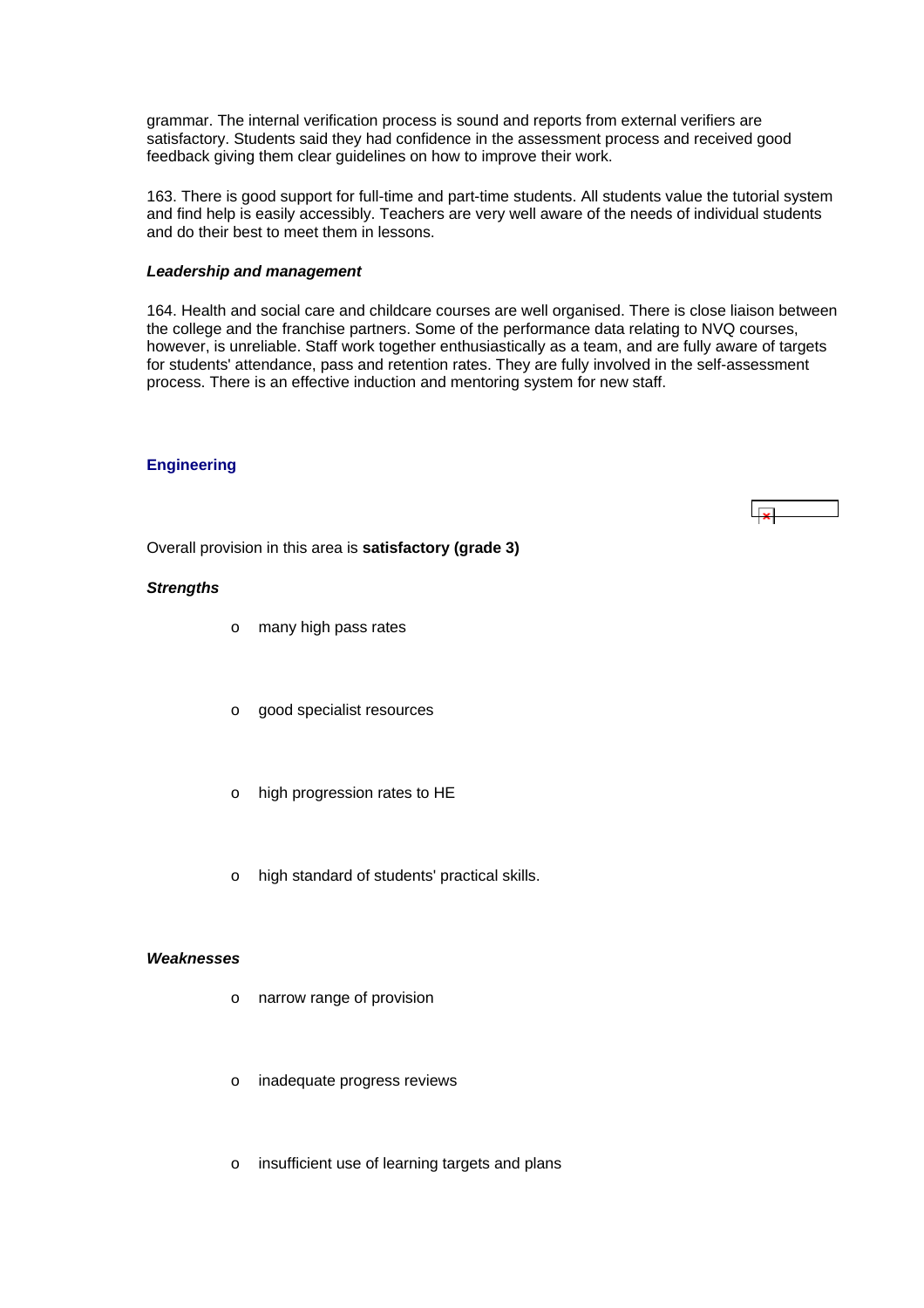- o little use of formative assessment
- low retention rates on many courses.

#### *Scope of provision*

165. The college provides a narrow range of provision for its 200 full-time and part-time engineering students. At level 3, full-time students can choose between a national diploma or AVCE course in engineering and part-time students can undertake a national certificate course. At level 2, full-time students take the GNVQ intermediate course in engineering and part-time students follow a City and Guilds CAD course. There are no level 1 programmes for full-time or part-time students. There are 22 students enrolled on a full-time, off-the-job training course run for local employers

#### *Achievement and standards*

166. The standard of students' practical work is high. Level 2 students demonstrate competence in using specialist equipment and completing of skill development assignments. Level 3 students carry out complex project work involving research and evaluation skills. For example, the project work of one student on the second year of a national diploma course involved the design and build of a room occupancy monitor. The student has effectively researched the various options for detectors and processing circuits, has selected an appropriate design to meet the specification and is building the prototype. Students make good use of the specialist electronics design software available.

167. Pass rates on most courses are higher than the national average. On level 1 programmes, pass rates are particularly high but retention rates are often low. For example, in 2002, the pass rate on the GNVQ foundation programme was 100%, but the retention rate was only 54%.

168. Many students progress to HE. In 2002, all 18 students completing the national diploma programme progressed to an engineering-related course at a university.

| Qualification            | Level | <b>Completion year:</b> | 2000 | 2001 | 2002              |
|--------------------------|-------|-------------------------|------|------|-------------------|
| <b>GNVQ</b> foundation   | 1     | No. of starts           | 13   | 13   | 13                |
| engineering              |       | % retention             | 92   | 62   | 54                |
|                          |       | % pass rate             | 67   | 88   | 100               |
| City and Guilds 2010     | 1     | No. of starts           | 13   | 13   | $12 \overline{ }$ |
| basic engineering        |       | % retention             | 92   | 62   | 58                |
|                          |       | % pass rate             | 83   | 88   | 86                |
| <b>GNVQ</b> intermediate | 2     | No. of starts           | 34   | 25   | 34                |
| engineering              |       | % retention             | 74   | 72   | 97                |
|                          |       | % pass rate             | 60   | 89   | 64                |
| National diploma         | 3     | No. of starts           | 50   | 35   | 36                |
| engineering              |       | % retention             | 60   | 51   | 64                |

## *A sample of retention and pass rates in engineering, 2000 to 2002*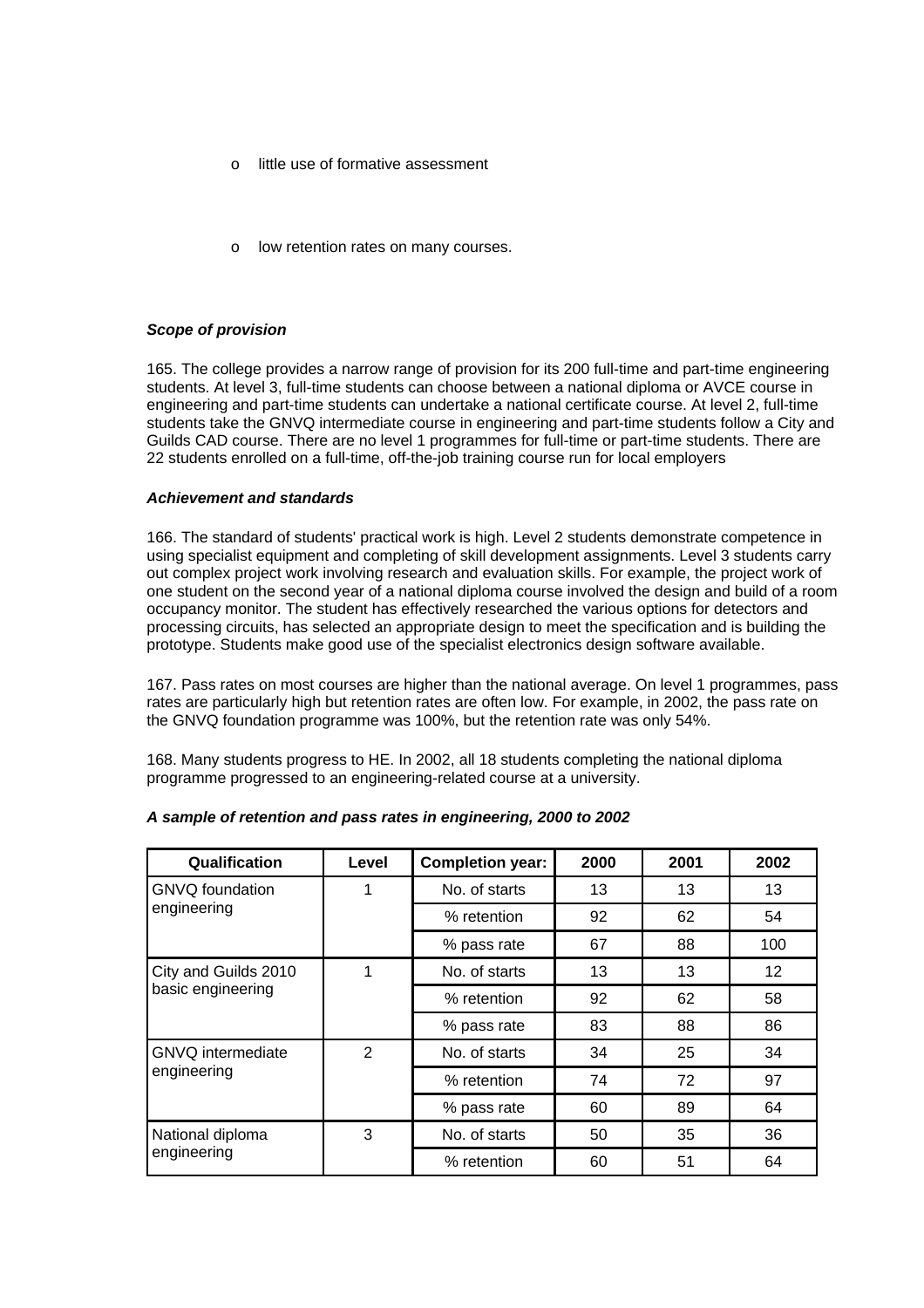|                                     |  | % pass rate   | 71 |         | 82 |
|-------------------------------------|--|---------------|----|---------|----|
| National certificate<br>engineering |  | No. of starts | 20 | $\star$ | 12 |
|                                     |  | % retention   | 35 | *       | 75 |
|                                     |  | % pass rate   | 71 | $\star$ | 80 |

*Source: ISR (2000 and 2001), college (2002) \* course did not run*

## *Quality of education and training*

169. Practical teaching is good. Students work enthusiastically through well-planned assignments which develop their practical skills and strengthen their understanding of engineering theory. For example, in a lesson on a national diploma course, students were investigating phase shift in capacitive and inductive circuits. They operated the specialist test equipment with confidence and produced results well in line with the theoretical values.

170. The teaching in the majority of theory lessons was at least satisfactory, but little was good. In the weaker sessions, students lose interest and concentration as the teachers talk for too long without involving them sufficiently in purposeful activity. In one lesson, students were simply copying from the board and the teacher made few checks on their understanding. In the more effective theory lessons, students are able to apply their learning by carrying out relevant and well-planned activities. For example, in one good mathematics theory lesson, students developed their trigonometry skills and knowledge through solving problems related to the movement of a robot arm. Students' motivation was increased by this practical activity. They found the task relevant to their vocational course and that it strengthened their understanding of mathematical concepts.

171. Students are seldom set individual learning targets. In practical work, in particular, some students are not made to work at a demanding pace. Reviews of students' progress are not carried out well during tutorials. Tutors do not review students' progress towards meeting targets or the objectives of an individual learning plan. Reports on students from subject tutors are few, and when they are made, they are bland and lack specific detail about students' progress. Action recorded on the progress reviews sheets seldom includes details of work students have to complete with clear deadlines.

172. Most assignment briefs are well written. Assessment schedules are planned to ensure a reasonable workload for the students. Good records of assessment are maintained. Assessment in carried out in accordance with awarding body requirements. There is, however, insufficient use of formative assessment. After marking homework and class work, teachers review the students' performance in the next lesson and give them helpful feedback on how they can improve it. There is inadequate follow-up action, however, to check that weaknesses are rectified.

173. There are good specialist resources in the technology centre. A spacious and well-appointed CAD centre with 20 high specification PCs running AutoCAD 2002 has been established. The facility is well used, particularly by full-time students. Similarly the new electronics laboratory is furnished to a high standard and it is equipped with a wide range of digital and analogue electronic circuits and associated test equipment. In addition, the room has an expanding range of computer-based simulation and design products and these are especially helpful to students in their project work. Other improvements include a refurbished forge area in the mechanical workshop and a recent purchase of a new computer numerically controlled (CNC) lathe. Some other specialist resources in the machine workshop and welding workshop are dated.

#### *Leadership and management*

174. Day-to-day management of the provision is good. There is good monitoring of attendance and effective action to address absenteeism. Timetabling is effective and staff are kept informed of key issues and developments through regular meetings. Course review meetings are held termly.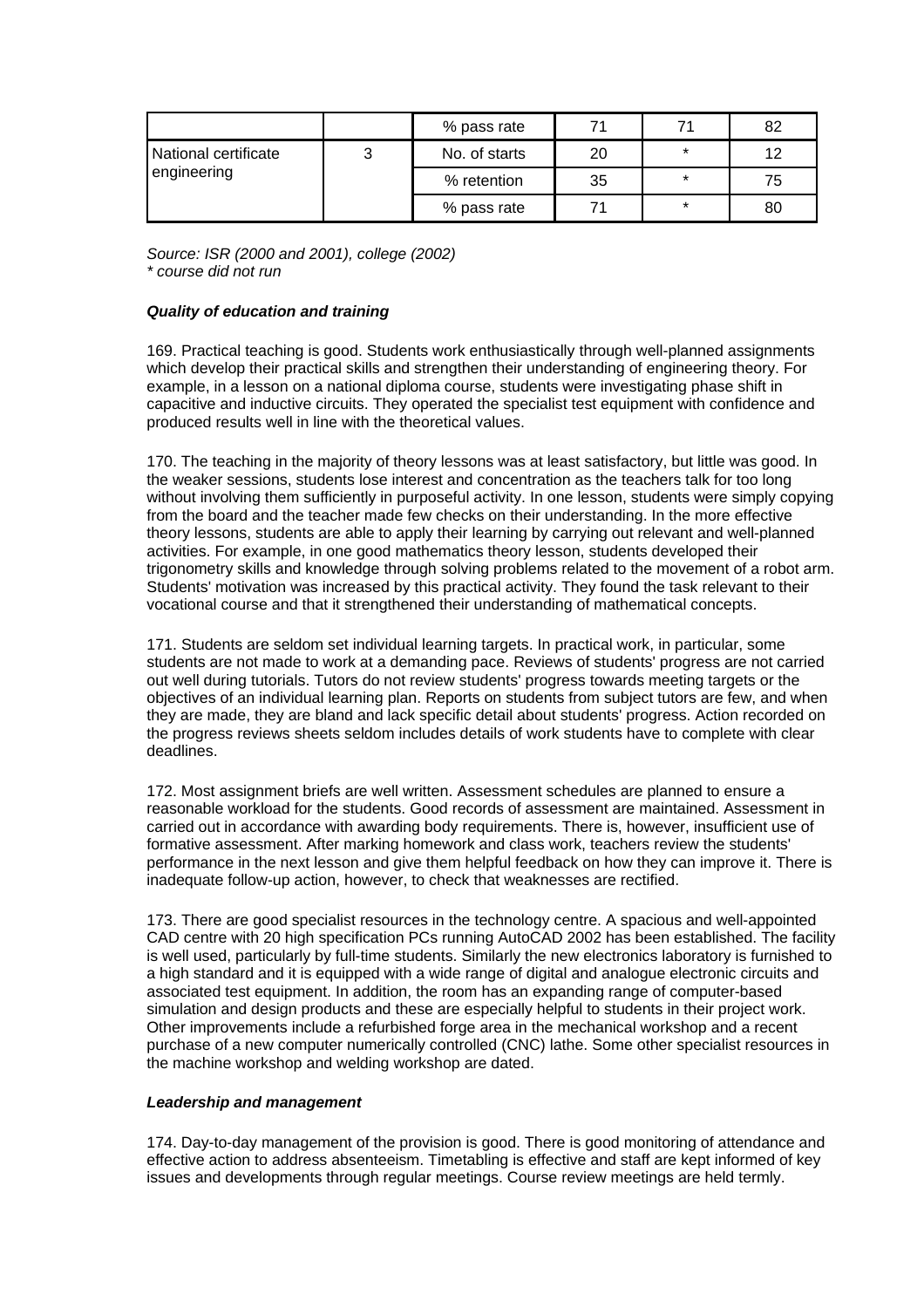<span id="page-41-0"></span>Students' progress is discussed at these, but specific action points to address issues are seldom recorded. Annual course reviews contain an overall evaluation of students' performance for the year, but do not always compare retention and pass rates with the national average, or identify three-year trends.

175. The department has established good links with local universities and ensures learning programmes are suitably designed to meet the needs of those students wishing to progress to university.

#### **Construction**

Overall provision in this area is **unsatisfactory (grade 4)**

## *Strengths*

- o high pass and progression rates on technician courses
- o good practical work by learners
- o effective school links programme.

#### *Weaknesses*

- o slow progress by learners on NVQ programmes
- o inadequate practical training resources
- o gaps in the range of provision
- o unsatisfactory management of construction provision.

## *Scope of provision*

176. The college provides a range of construction programmes, including craft courses at entry to level 3 in brickwork, wood occupations, painting and decorating and plumbing, and a course leading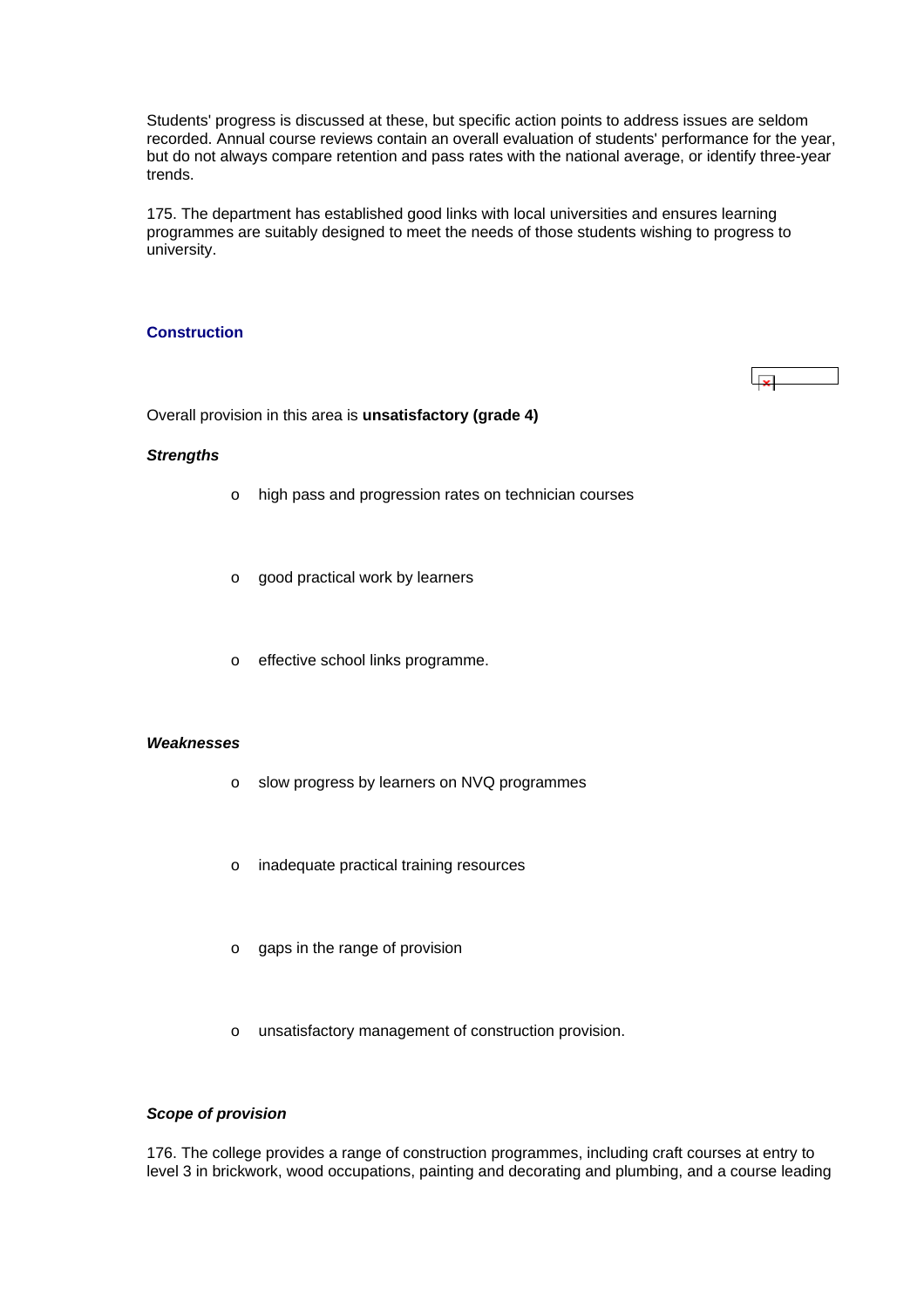to the AVCE double award in construction and the built environment. Students attend full-time, parttime and evening only. There is no provision at level 1 in brickwork and wood occupations, or at level 3 in plumbing, or evening only provision in brickwork or painting and decorating. At the time of inspection, there were 268 learners, of whom 10 were on the college's own work-based learning programmes managed by the business development unit. Half the learners are aged 16 to 18 and half are part time. Most of the learners are on plumbing or wood occupations courses.

## *Achievement and standards*

177. The retention rate on the AVCE double award in construction and the built environment is lower than on the GNVQ advanced in construction and the built environment, which it replaced, but is still satisfactory. Although the pass rate on this course has also dropped, it is still well above the national average. In the last three years, 90% of students on these courses have progressed to university.

178. The data on pass rates for craft programmes are unreliable. Retention rates on most craft courses have dropped over the last three years. The retention rate on level 1 programmes in decorative occupations and trowel occupations and level 3 programmes in wood occupations is now low. On the plumbing course, however, the retention rate has remained high and is above the national average. Pass rates on craft courses, however, have been low. Recently, however, they have risen on level 2 programmes in plumbing and level 1 programmes in decorative occupations.

179. Some learners produce good practical work. In particular, painting and decorating learners go about their practical activities in a very professional manner. They are well organised, have a good awareness of health and safety issues, keep their work areas and tools and equipment scrupulously clean and tidy and produce work to a high standard.

180. A number of learners on NVQ level 2 programmes in wood occupations and painting and decorating did not complete their programme before the expiry date of the qualification. These learners now have to provide work-based evidence of their competences and have their prior work, where possible, accredited towards the revised NVQs. There are at least three further learners working towards their NVQ level 3 in wood occupations, which will soon expire. They have made little progress in completing their portfolio.

| Qualification                      | Level          | <b>Completion year:</b> | 2000 | 2001            | 2002     |
|------------------------------------|----------------|-------------------------|------|-----------------|----------|
| NVQ decorative                     | 1              | No. of starts           | 25   | 20              | 21       |
| occupations                        |                | % retention             | 68   | 70              | 57       |
|                                    |                | % pass rate             | 24   | 0               | 50       |
| NVQ trowel                         | 1              | No. of starts           | 15   | 12 <sup>°</sup> | 9        |
| occupations                        |                | % retention             | 87   | 75              | 44       |
|                                    |                | % pass rate             | 23   | 11              | $\Omega$ |
| NVQ wood occupations               | 1              | No. of starts           | 51   | 71              | 95       |
|                                    |                | % retention             | 73   | 77              | 74       |
|                                    |                | % pass rate             | 5    | 15              | 83       |
| NVQ mechanical                     | $\overline{2}$ | No. of starts           | 56   | 44              | 70       |
| engineering services<br>(plumbing) |                | % retention             | 96   | 89              | 83       |
|                                    |                | % pass rate             | 26   | 8               | 100      |
| NVQ wood occupations               | $\overline{2}$ | No. of starts           | 55   | 34              | 31       |
|                                    |                | % retention             | 93   | 85              | 87       |

## *A sample of retention and pass rates in construction, 2000 to 2002*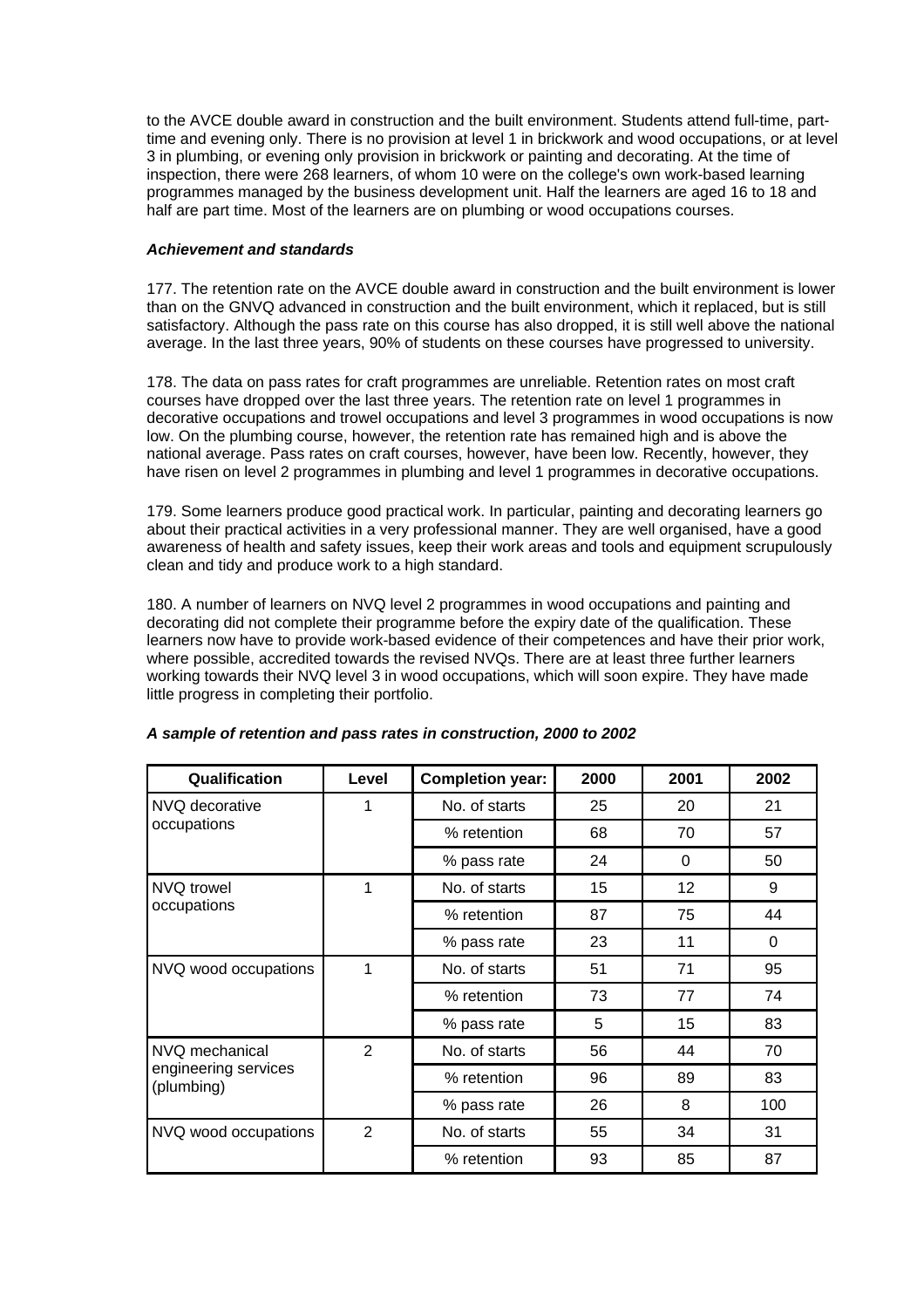|                                           |   | % pass rate   | 8  | 21  | 88 |
|-------------------------------------------|---|---------------|----|-----|----|
| GNVQ advanced                             | 3 | No. of starts | 17 | 9   | 15 |
| construction and the<br>built environment |   | % retention   | 76 | 78  | 67 |
|                                           |   | % pass rate   | 92 | 100 | 80 |
| NVQ wood occupations                      | 3 | No. of starts | 8  | 12  | 8  |
|                                           |   | % retention   | 88 | 100 | 63 |
|                                           |   | % pass rate   | 14 | 58  |    |

*Source: ISR (2000 and 2001), college (2002)*

## *Quality of education and training*

181. Practical lessons in painting and decorating are well planned and taught effectively by enthusiastic staff. Learners know what they are doing and what their next piece of practical work will be. Practical work starts very promptly at the start of the session with learners working on a range of timed practical activities. The tutor demonstrates techniques and takes care to ensure that learners understand what they have to do.

182. There is some poor teaching. In one lesson, learners were given tools and equipment to carry out a task. Before the tutor had completed the demonstration, learners had already started the task. The instructions were not clear and the learners were given inadequate tools for the task which were not the same as those used by the tutor.

183. Staff have appropriate vocational qualifications and are suitably experienced. Some staff who have been at the college for a number of years have not updated their industrial experience. Classes have been combined in carpentry and joinery and cancelled in carpentry and joinery and plumbing as a result of staff shortages.

184. Most classrooms are satisfactory. The practical training workshop for painting and decorating are good and provides a realistic training environment. The other workshops provide a poor training environment. In these, it is difficult for learners to carry out realistic/large scale training exercises or develop the ability to work at a height. Some training areas are dispersed throughout the workshop block. For example, lead welding is carried out in the adjacent engineering workshop and radiator work takes place in a room and it is difficult for tutors to supervise their learners adequately. The benches in the carpentry and joinery workshop are too close together.

185. There are sufficient tools and equipment in all areas except plumbing. There are not enough plumbing tools for the numbers of students on courses. Much of the plumbing equipment needs replacing by items of industry standard. There are, for example, not enough pipe vices. Some learners were allowed to carry out the unsafe working practice of using ordinary vices for work with pipes.

186. Craft learners use study packs that have been bought in. The packs have not been designed specifically for those with lower levels of literacy and comprehension skills and some learners find them difficult to use. They have not been updated to match the changed requirements of the qualifications and they are not always relevant to the practical training. There is a small resource centre for the exclusive use of construction craft learners, which is equipped with a number of computers that give access to the Internet. It does not contain reference books or standard texts for research purposes and learners complained that there are insufficient books in the library.

187. All full-time learners have two one-hour tutorial sessions every week. In the first session, the tutor follows the contents of a tutor pack used throughout the college and covers general aspects such as membership of the student union and its role. Some aspects are of interest to the learners, but many were not and they said they would prefer to use the time to get on with their occupational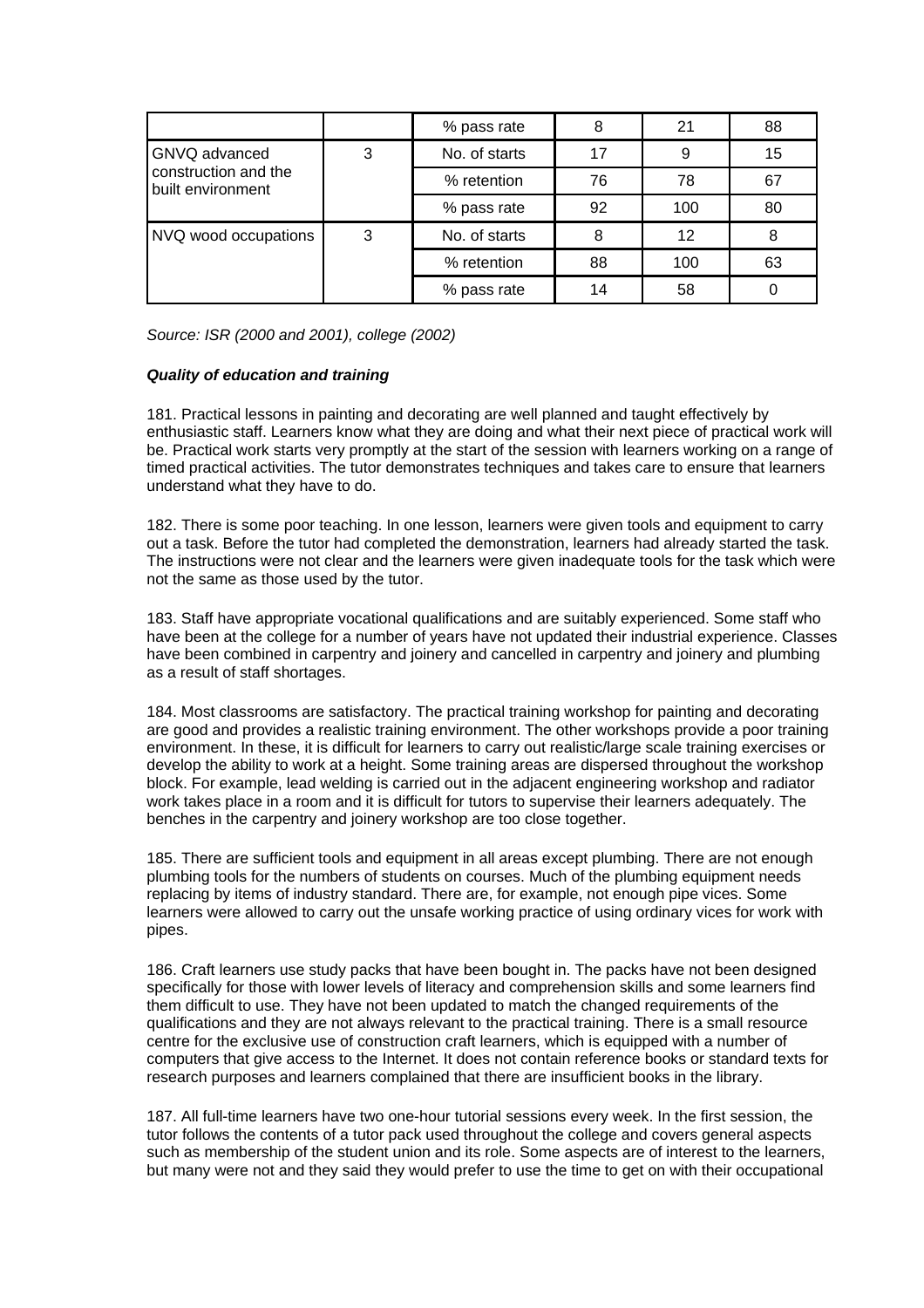<span id="page-44-0"></span>studies. In the second session, in addition to dealing with pastoral matters, action plans are produced which have targets and progress towards reaching them is reviewed. The targets may then be modified in subsequent tutorials. Reviews of learners' progress take place at least twice a term, and more frequently if the tutorial group is small. The effectiveness of these tutorials varies considerably. For example, tutorials for painting and decorating learners are carried out well. During their weekly tutorials, these learners meet with their tutor, agree targets for themselves, and clarify what further tasks they have to carry out. They find these tutorials and their progress reviews useful. In other craft areas, however, learners are not always sure what their next practical tasks will be. Students on some courses are not set targets for their work in key skills and do not know how much progress they have made in key skills. Similarly, some learners on AVCE courses do not know the extent of their progress in some subjects. Each learner has a sheet in their file on which progress to date in completing practical tasks, end tests and assignments is recorded.

188. In each craft area, there is a series of practical tasks for learners, with associated assessment criteria. The task will be either signed off as having been completed competently to industry standards within a set time or the learner will have to be reassessed in parts of it. Tutors ensure that learners fully understand why a particular assessment decision has been reached both orally and in writing, and most give clear guidance to the learners on how they can improve their performance.

#### *Leadership and management*

189. Leadership and management are unsatisfactory. Staff in the department communicate with one another regularly and effectively.

190. The inadequacy of practical training resources was identified as a weakness in the previous inspection and this has still to be rectified. There are staff shortages in carpentry and joinery and plumbing. The college has been trying to recruit new staff. One new tutor straight from industry took up post during the week of the inspection and another two are due to start in the near future. Classes are being cancelled because of staff shortages. Some classes have had to be combined and the resulting group sizes are too large for teachers to give students the individual attention and guidance some need.

191. Much of the data on learners' performance on NVQ programmes for the last four years is unreliable. For example, data show that there is no known outcome for more than 15% of learners or that more than 15% of learners continue the programme. No specific action has been taken to address the issue of learners' slow progress, or ensure the data are accurate. Key skills are taught by specialist tutors from different departments. Key skills tutors do not attend the course team meetings. Key skills are not taught as an integral part of occupational training, learners' portfolios do not contain evidence of learners' acquisition of key skills through the occupation training. Learners are frustrated by having to repeat work in order to provide evidence for their key skills portfolios.

192. There are no arrangements for assessors to assess NVQ candidates in their workplace, or standardise assessment decisions.

193. Study packs have not been modified to take account of the specifications of the new qualifications towards which learners are working, the ability and aptitude of some learners and the need to co-ordinate theory and practical training. Many students are not punctual for, or fail to attend, lessons. During the inspection, 20% of lessons were disrupted by the late arrival of learners and 25% of learners were absent from lessons. Insufficient action has been taken to address learners' absenteeism and lack of punctuality.

**Performing arts and media**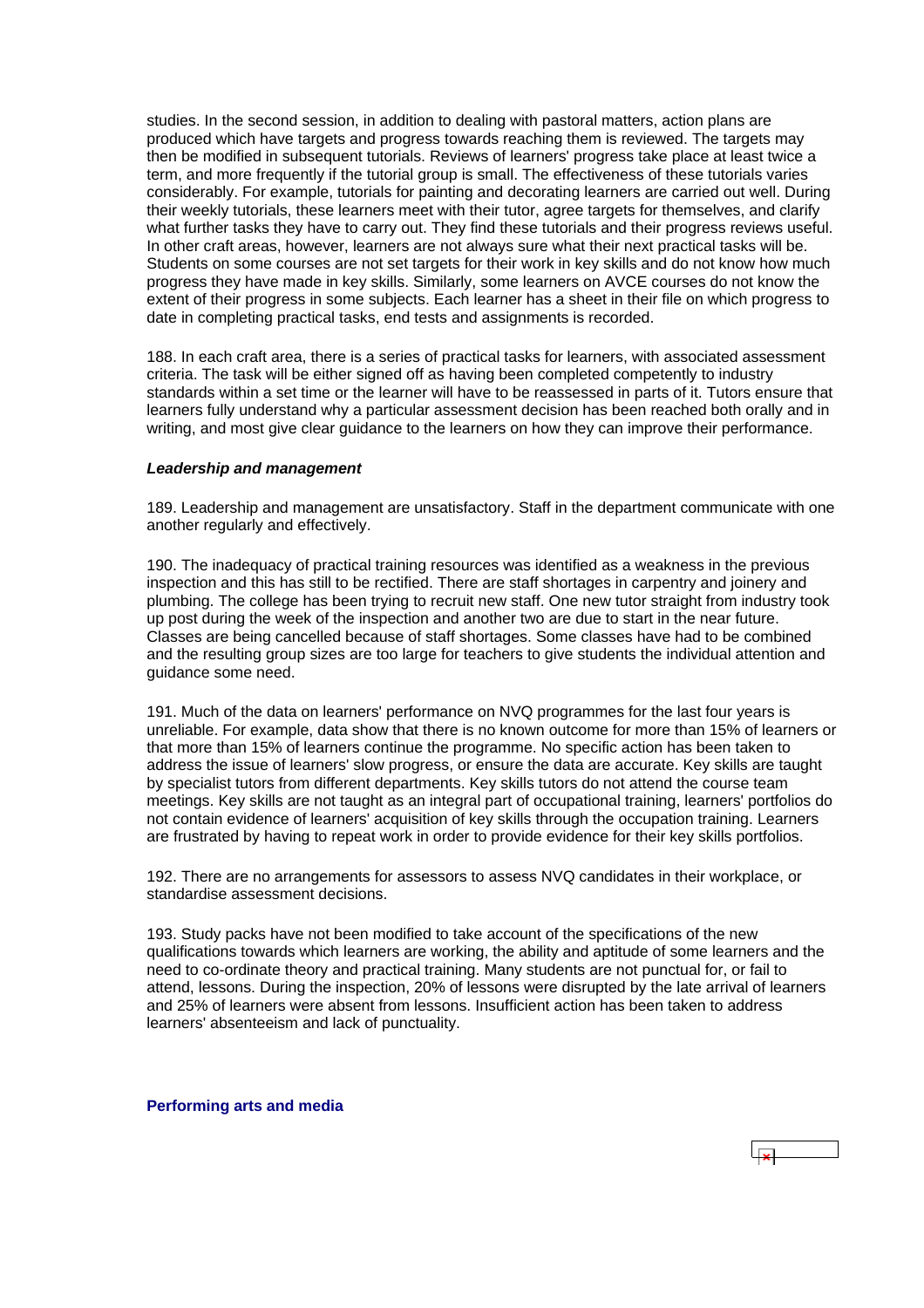## Overall provision in this area is **satisfactory (grade 3)**

#### *Strengths*

- o very good teaching of performing arts
- o high pass rates on GCE AS and A2 courses
- o good communication skills of students
- o excellent music technology resources.

#### *Weaknesses*

- o failure of many students to achieve their potential
- o much dull teaching and especially in media/film studies
- o insufficient checks on students' learning in many lessons
- o much drab accommodation
- o ineffective quality assurance.

#### *Scope of provision*

194. The college offers a wide range of GCE AS and A-level courses in media, film, performing arts, theatre studies, dance, drama, music and music technology. Other provision at level 3 includes national diploma courses in media, dance, drama, and music technology. A first diploma in performance and a GNVQ intermediate course in media are offered. There are approximately 817 students on performance and media courses and most students are aged 16 to 18.

## *Achievement and standards*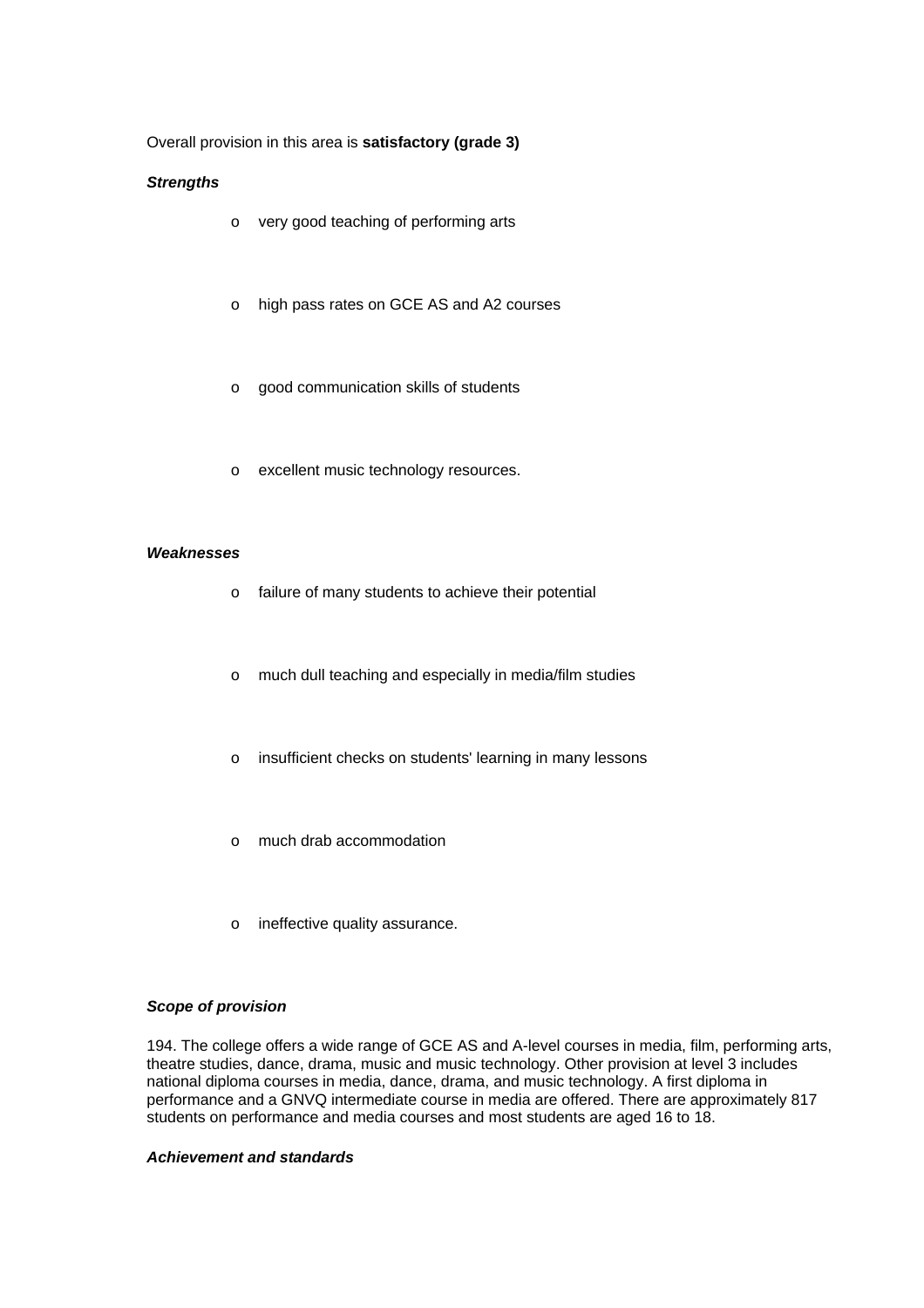195. Pass rates on GCE AS and A-level courses are high and consistently above the national average. In 2002, all students achieved a pass in GCE A2 dance, design technology and performance studies and in GCE AS dance. The pass rates were also 100% on the first diploma in performing arts and on the national diploma in drama and media production courses. However, only 57% of students on the GNVQ intermediate media production course achieved a pass. Many students achieve lower grades than those expected of them, in the light of their GCSE scores on entry. The proportion of students who gain high grades is significantly below the national average. The proportion of students on GCE A-level courses in drama, performance and media who achieved high grades is also below the national average. Over 97% of students on GCE A-level music and technology courses achieved high grades.

196. Many students develop good oral communication skills and are able to express themselves cogently and confidently. In practical performance lessons, dance, drama and music students work purposefully and collaboratively, sharing ideas and persuasively challenging each other's views and opinions. In these lessons, students demonstrate good skills of analysis and self-evaluation. However, in many lessons on media and film studies courses, students are not given sufficient opportunity to extend their thinking through discussion with one another. Students on the Business and Technology Education Council (BTEC) first diploma course in performance who enter college with little experience of movement and dance, are quickly introduced to the rigours of performance discipline and make good progress. Students become absorbed in relevant and enjoyable activities and through these, they develop and enhance their skills of concentration. In one stimulating lesson, students ably demonstrated Stanislavski's `communion' and, to their surprise and delight, learnt how to communicate effectively without the use of visual or verbal signals.

197. The college offers a wide range of enrichment activities which students value. An informative leaflet encourages students from local schools to participate in the college's extensive programme of performance events and visits.

| Qualification                               | Level | <b>Completion year:</b> | 2000 | 2001 | 2002  |
|---------------------------------------------|-------|-------------------------|------|------|-------|
| <b>GCE A-level</b>                          | 1     | No. of starts           | 36   | 40   | 40    |
| performance studies                         |       | % retention             | 81   | 74   | 98    |
|                                             |       | % pass rate             | 100  | 100  | 100   |
| GCE A-level dance,                          | 3     | No. of starts           | 16   | 15   | 19    |
| GCE A2 dance in 2002                        |       | % retention             | 62   | 71   | 100   |
|                                             |       | % pass rate             | 88   | 90   | 100   |
| GCE A-level drama,                          | 3     | No. of starts           | 26   | 15   | 46    |
| GCE A2 drama and<br>theatre studies in 2002 |       | % retention             | 69   | 60   | 93    |
|                                             |       | % pass rate             | 88   | 67   | 98    |
| <b>GCE AS drama</b>                         | 3     | No. of starts           | ***  | 61   | 60    |
|                                             |       | % retention             | ***  | 92   | 88    |
|                                             |       | % pass rate             | ***  | 98   | 92    |
| <b>BTEC</b> national diploma                | 3     | No. of starts           | 33   | 33   | $***$ |
| performing arts                             |       | % retention             | 70   | 61   | $***$ |
|                                             |       | % pass rate             | 74   | 85   | $***$ |
| GCE AS media studies                        | 3     | No. of starts           | ***  | 117  | 141   |
|                                             |       | % retention             | ***  | 94   | 92    |
|                                             |       | % pass rate             | ***  | 85   | 94    |

## *A sample of retention and pass rates in performing arts and media, 2000 to 2002*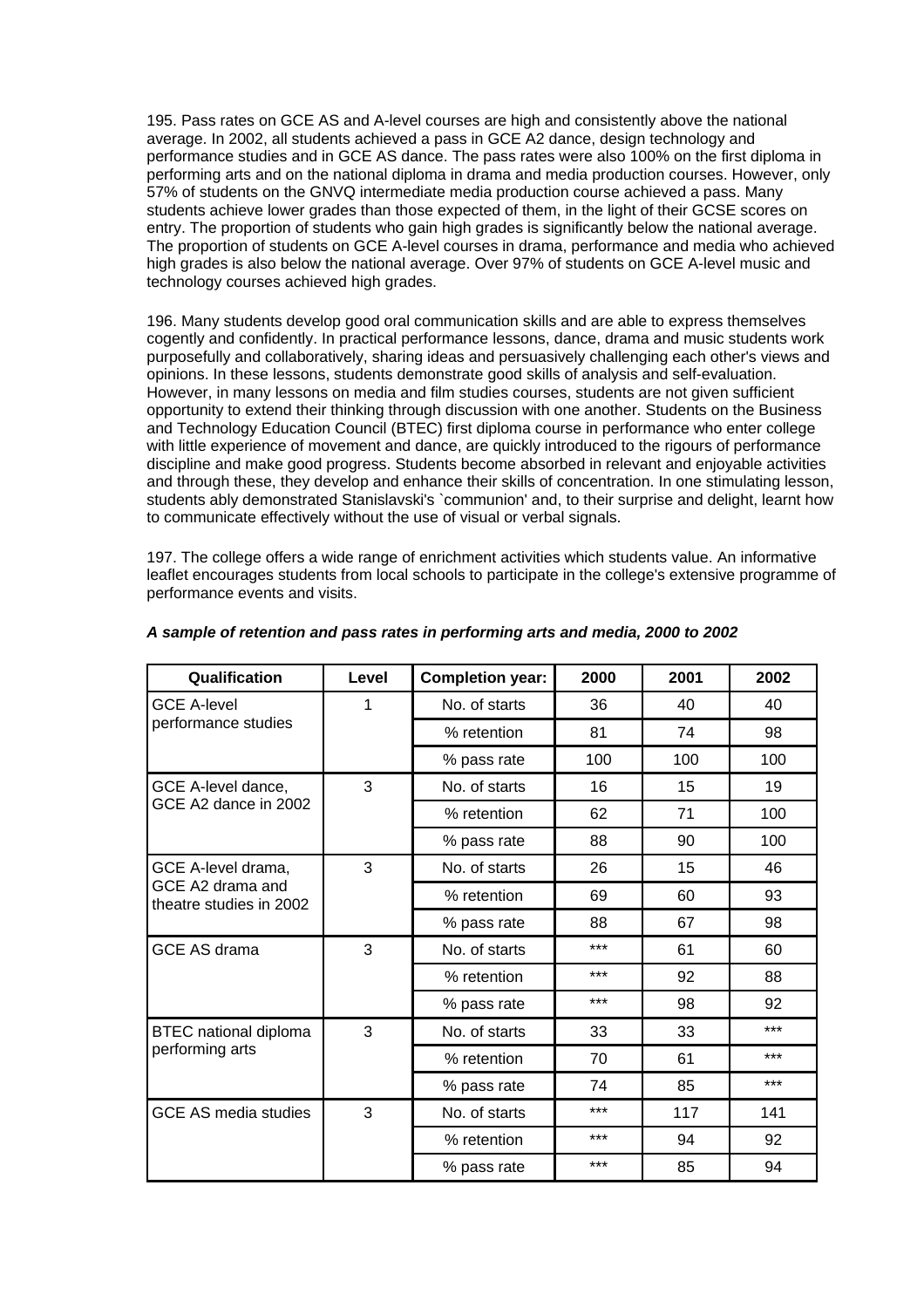| <b>IGCE A-level media</b> | ົ | No. of starts | 79 | 99 | 86 |
|---------------------------|---|---------------|----|----|----|
|                           |   | % retention   | 74 | 83 | 99 |
|                           |   | % pass rate   | 98 | 94 | 96 |

*Source: ISR (2000 and 2001), college (2002) \*\*\* course did not run*

## *Quality of education and training*

198. Teaching is satisfactory. The better lessons are planned thoroughly. In these, students carry out well-devised assignments and are encouraged to think for themselves. In performing arts lessons, students have the confidence to direct their work both on their own and as a member of a team. In one lesson, groups of students rehearsed an excerpt of a performance under the direction of student directors. They demonstrated refined listening skills and provided convincing arguments in support of their individual interpretation. Dance students demonstrate good self-discipline and imaginative approaches to their improvisations. In one lesson, a large group of students had fun exploring issues associated with stereotyping. They skilfully demonstrated their stereotypical images through a range of apposite body movements. All students responded well to the teacher's direction, demonstrating good listening and interpretative skills.

199. Teachers set the students an excellent example by observing professional standards in terms of their timekeeping and behaviour. Many students, however, arrive late for their lessons. In the better lessons, students experience a range of activities which engage their interest. Some teaching, especially in some media and film studies lessons, is dull. In these lessons, students are usually required to do little other than listen to their teachers for a great deal of the time. In a number of lessons, the teacher did not give individual students tasks which matched their aptitude and ability. All students were made to undertake the same tasks. These were too easy for some, but others found them too difficult and they struggled and made little progress.

200. In a significant number of lessons, teachers do not check that students understand what is being taught. They ask questions, but these are answered only by a few students. Teachers rarely check the notes that students make during class or design activities that quickly test their understanding.

201. Teachers and students made good use of sophisticated music technology. Some groups, however, are too large for the music technology rooms. There is a sizeable dance and theatre space, which is an excellent venue for students' performances and cross-curricular assignments. Classrooms used by media and film studies are dull, have no subject identity, and contain little stimulating display material. The furniture in these rooms is not easily portable and is arranged in rows, thereby making it difficult for students to engage in spontaneous discussion. There is an excellent video library which students appreciate, although facilities for viewing are not always easily available.

202. Most work is well marked and, in many cases, feedback to students is informative and detailed and leaves them in no doubt about what they should do to improve their work. Students value the opportunity to talk to their tutors about their work, and appreciate the feedback they receive.

203. Staff are suitably experienced and well respected. They give freely of their time and students appreciate the friendly and caring atmosphere. Some staff are professional practitioners in their own field and they draw on their experience to make learning relevant and interesting. The number of staff who are teacher trained is low.

#### *Leadership and management*

204. Policies are not developed and implemented systematically. There are few clear and specific targets for the improvement of provision. Managers have not analysed data sufficiently in order to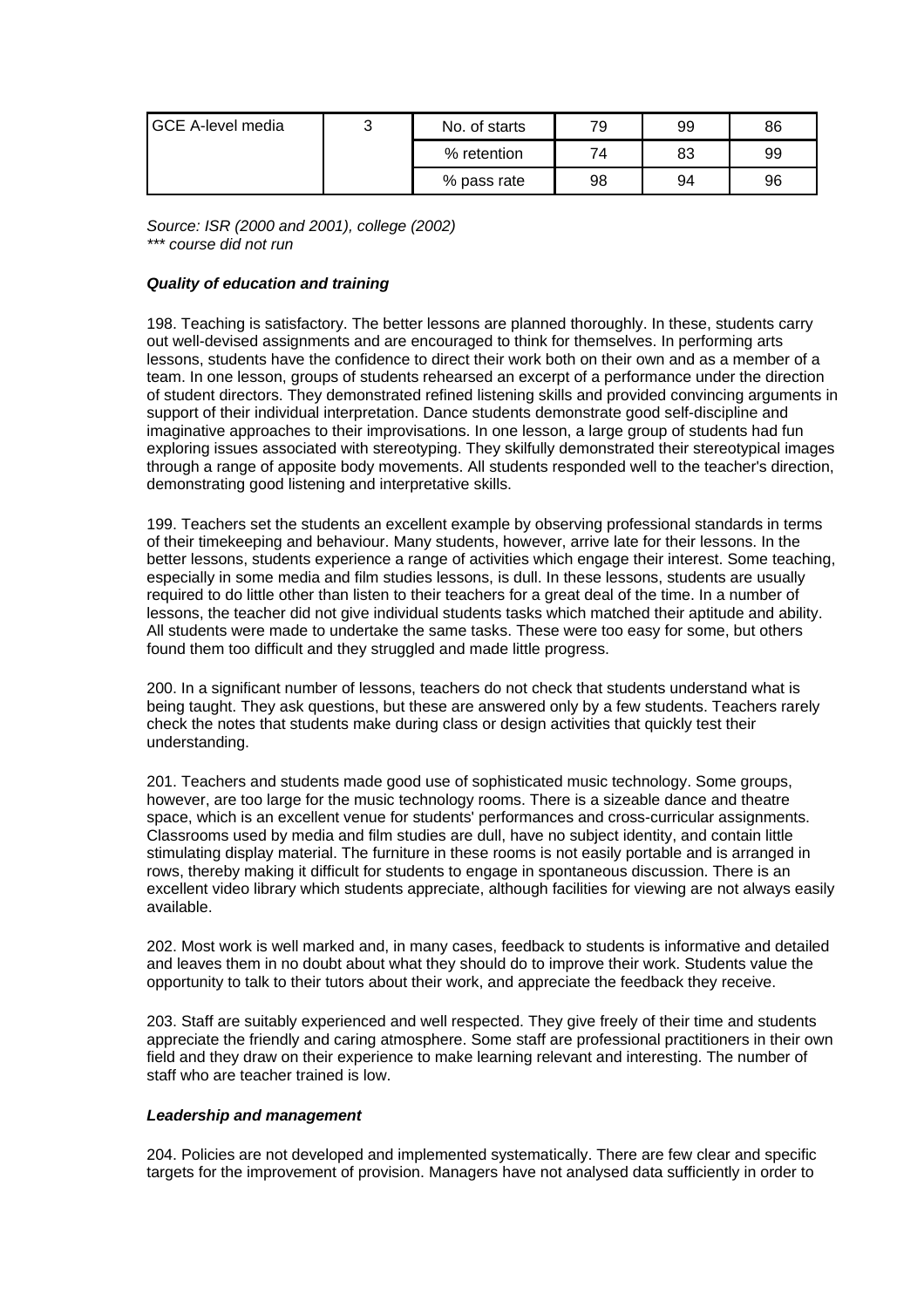<span id="page-48-0"></span>identify areas for improvement or those that have significant strengths. The college's selfassessment report did not pay adequate attention to the quality of teaching and the effectiveness of learning.

#### **Visual arts**



Overall provision in this area is **satisfactory (grade 3)**

#### *Strengths*

- o high pass and retention rates on most courses
- o effective monitoring of students' progress
- o good enrichment activities
- o high progression rate to appropriate HE.

#### *Weaknesses*

- o ineffective quality assurance
- o some poor attendance and lack of punctuality
- o many underachieving students
- o much poor accommodation.

#### *Scope of provision*

205. The college offers a wide range of courses in the visual arts. Currently, there are 403 students on GCE AS/A2 and foundation courses, and 179 on GNVQ and first diploma courses. GCE provision includes GCE AS/A2 courses in graphics, fine art, history of art, critical and contextual studies,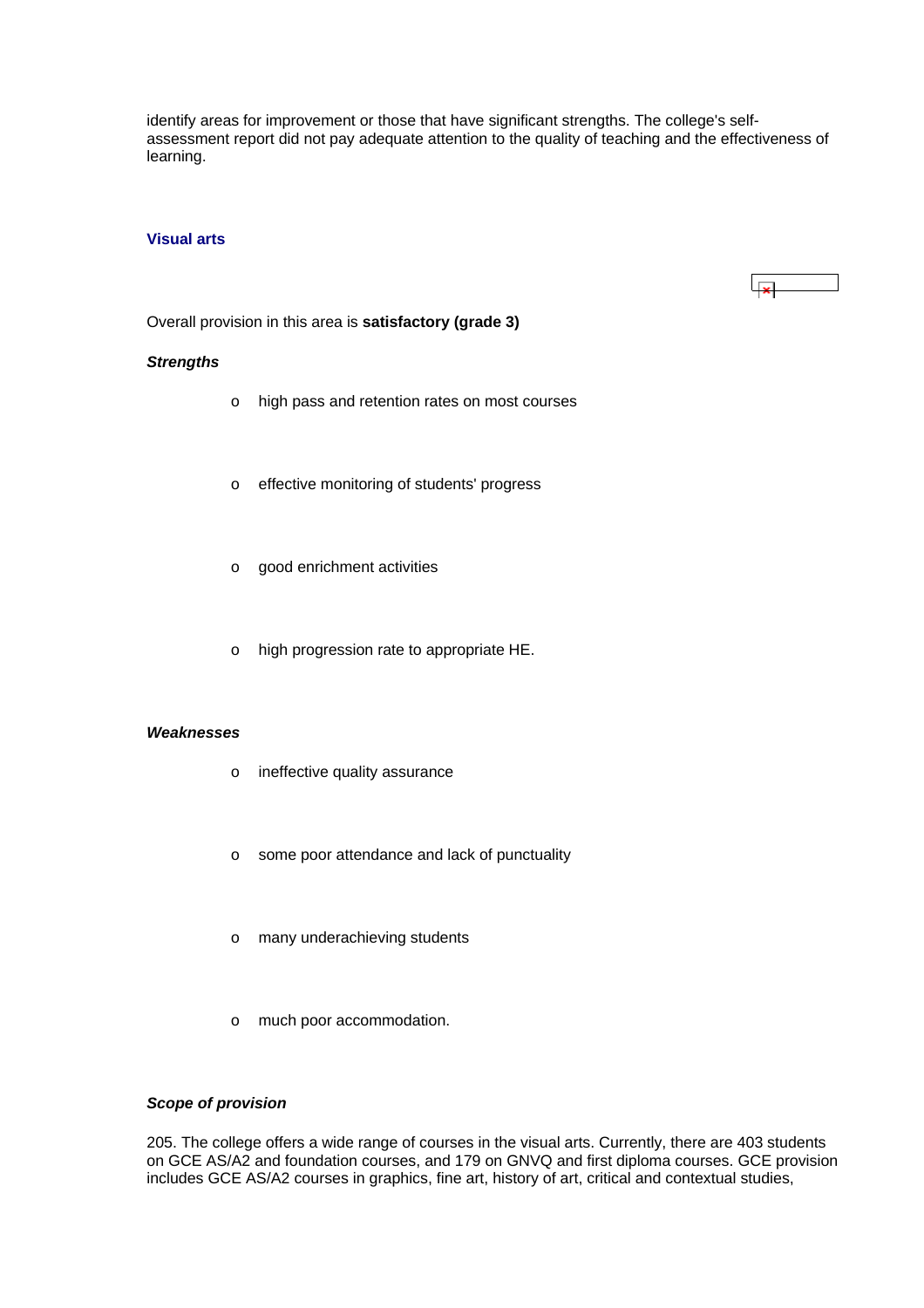architecture, and photography. There are Edexcel national diploma courses in three-dimension design, textiles/fashion, graphics, and fine art, and Edexcel national diploma course in foundation studies and a GNVQ art and design course at intermediate level. Part-time courses are run in the evening in City and Guilds photography and life drawing. The majority of students are full time, aged 16 to 18

206. An enrichment programme enables students to take part in study visits to Paris and Venice and galleries and museums in the UK.

#### *Achievement and standards*

207. Overall, pass and retention rates are high. The pass rate on the GCE AS art studies and fine arts courses is above the national average. The proportion of students on these courses who achieve high grades is well above the national average. Students participate with enthusiasm in lessons on these courses and make substantial progress.

208. The retention and pass rates on the GCE A2 art course are in line with the national average. Many students on this course, however, do not achieve the high grades expected of them, in the light of their GCSE scores on entry. Staff have not taken any specific action to investigate and address significant underachievement on the part of many students.

209. In lessons, some students, particularly those on critical studies architecture and Edexcel diploma foundation courses, are fully involved in their learning tasks and make good progress. In discussions, students reveal perceptive insights and good subject knowledge. All students are confident in talking about their work and can explain what they have to do. They have good personal skills.

210. Most students on these courses develop the ability to work effectively on their own, although some are heavily dependent on their teachers for guidance and direction.

211. Some students affect the continuity of their own learning adversely through lack of punctuality for, and frequent absence from, lessons. Some teachers deal appropriately with students who arrive late and demand explanations for lack of punctuality, but others do not. Learning in some lessons was continually disrupted by latecomers, as the teacher had to stop and explain to them what had already happened in the session.

212. Many students progress to HE and many, particularly those who wish to study fine art and fashion, obtain places at prestigious universities that were their first choice. Increasingly, students who obtain the recently introduced GCE A level in critical studies in architecture, gain a place on degree courses in architecture.

| Qualification                   | Level | <b>Completion year:</b> | 2000 | 2001 | 2002 |
|---------------------------------|-------|-------------------------|------|------|------|
| GNVQ intermediate art           | 2     | No. of starts           | 15   | 23   | 18   |
| and design                      |       | % retention             | 73   | 96   | 89   |
|                                 |       | % pass rate             | 100  | 77   | 75   |
| <b>GCE A-level art studies</b>  | 3     | No. of starts           | 194  | 206  | 280  |
|                                 |       | % retention             | 77   | 77   | 92   |
|                                 |       | % pass rate             | 77   | 85   | 94   |
| GNVQ advanced art<br>and design | 3     | No. of starts           | 78   | 96   | 66   |
|                                 |       | % retention             | 73   | 73   | 67   |
|                                 |       | % pass rate             | 73   | 93   | 95   |

#### *A sample of retention and pass rates in visual arts, 2000 to 2002*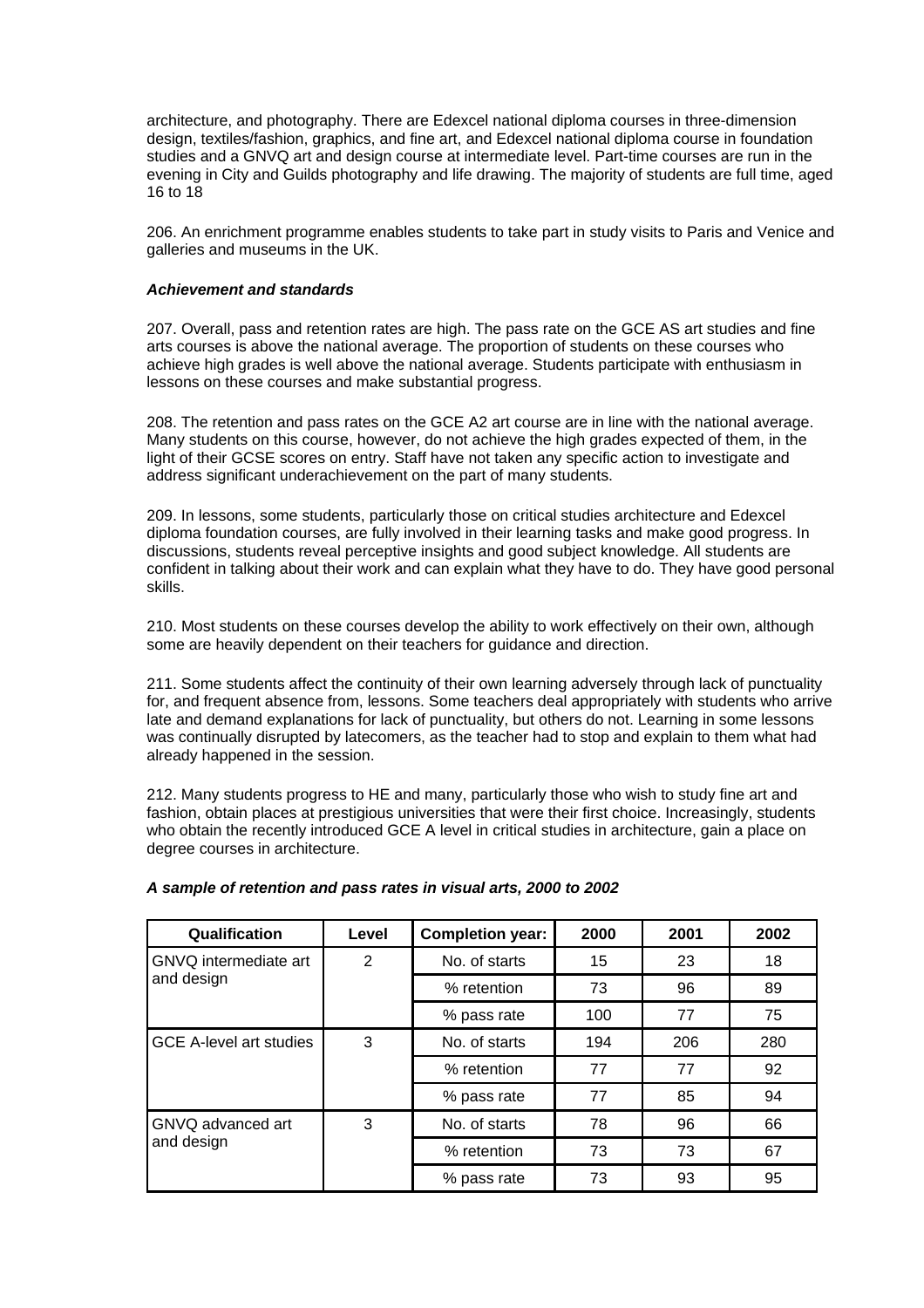| <b>GCE AS art studies</b>            | 3 | No. of starts | $\star$ | 349 | 281 |
|--------------------------------------|---|---------------|---------|-----|-----|
|                                      |   | % retention   | $\star$ | 88  | 83  |
|                                      |   | % pass rate   | $\star$ | 82  | 88  |
| Diploma foundation art<br>and design | 3 | No. of starts | 39      | 27  | 34  |
|                                      |   | % retention   | 90      | 85  | 94  |
|                                      |   | % pass rate   | 94      | 96  | 100 |

*Source: ISR (2000 and 2001), college (2002) \* course did not run*

## *Quality of education and training*

213. Teaching is satisfactory or better. In one theory lesson on a GCE A2 fine art course, excellent use was made of primary and secondary source material and students were encouraged to relate this to their own practical work. Teachers encourage students to draw on their own prior knowledge and research to produce project work of an individual nature. Lesson plans or schemes of work, however, do not always make reference to the use of students' prior learning. In lessons, teachers and students seldom make use of visual aids, such as videos, slides or PowerPoint presentations.

214. There is effective team teaching on national diploma and foundation courses for large groups and to meet the needs of individual students. In one lesson for 74 students, a large still life display was used as source material by the 4 teachers in order to set individual students drawing exercises. Many staff are on proportional contracts, combining teaching with professional practice and make frequent and valuable reference to this in lessons.

215. Most of the teaching engages the students' attention, but some teaching is uninspiring and does not challenge students to use their skills to the full. Where the teaching was less successful, learning objectives were too general and students' progress was not reviewed. Some lessons generated little creative sparkle or excitement.

216. Lessons are well managed, but often take place in poor accommodation. For example, the 21 students on the GNVQ intermediate course have to work in a small room where there is no storage for work, or space to hang coats and bags. The GCE AS/A-level art history and critical studies courses take place in accommodation where projection facilities are inadequate and a jumble of stacked furniture leaves no room for wall displays. The accommodation is unattractive as a learning environment and aesthetically unsuitable for the teaching and learning of the visual arts. Refurbishment of this accommodation is proposed. Staff have done little in the meantime, however, to tidy and brighten up the rooms and clear out the old furniture.

217. Students consider themselves to be well supported by their teachers. Some value tutorial arrangements more than others, but all wish more one-to-one tutorials with their subject teacher, rather than with their general tutor. The centrally produced lesson plans for tutors do not always match the needs of art and design students.

218. The career development of workbooks of second-year national diploma students cover application to HE and employment. In one lesson, students were brainstorming to identify their own strengths and weaknesses prior to writing their personal statements on application forms and discussed what they feared most about interviews. In the next, they were going to have mock interviews and review their portfolios.

219. Most teachers provide detailed assessment and feedback on how they can improve their work. Students are invited to add their comments to the tutorial sheet, but there is some hesitancy on their part to do this. Data on the value added to students' achievements are not taken into account when setting students targets.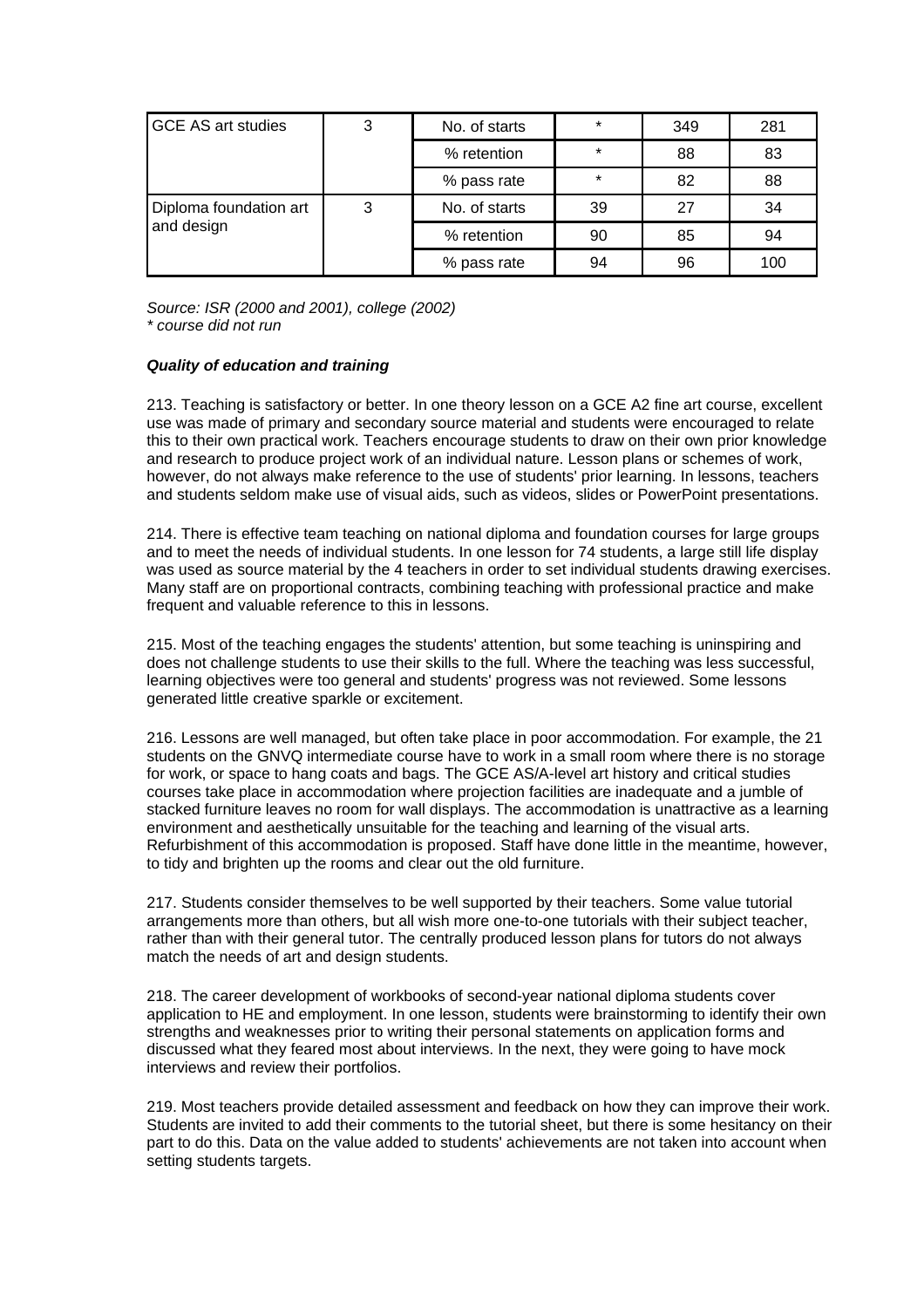<span id="page-51-0"></span>220. Students felt they had received clear pre-entry guidance and that courses matched their expectations. They value the extensive choice of GCE A-level subjects and many studying art and design are also taking GCE A-level science, mathematics or philosophy. One student was able to cross reference his art work on Fritz Lang's film *Metropolis* to his coursework in philosophy.

#### *Leadership and management*

221. Quality assurance is implemented ineffectively. Little action is taken on self-assessment findings, other than those relating to staffing and accommodation. Action plans are cursory and their implementation is not monitored. There is no target setting at management or course level. Managers have not discussed students' negative value added scores with staff, and identified ways of improving students' performance. On the sheets used for recording reviews of students' progress, staff do not usually complete the box relating to the value added to students' achievements.

222. Staff value the staff development programme. Few staff training activities focus on teaching and learning.

223. There is good communication between staff teams at course level and course management is effective. Staff are fully involved in curriculum development. They make little use of ISR data, which they believe to be inaccurate. Minutes of staff meetings record discussions about students and courses, but rarely mention action plans and wider management issues.

224. Management gives full support to the curriculum enrichment programme. Enrichment activities are a strength of this curriculum area. For example, the college ensured that students with physical disabilities could go on a visit to Paris by paying their taxi fares. Staff work hard to secure support for the visits to the continent and include the parents of students aged 16 to 18 in the planning of these. At a recent parents' evening about a forthcoming visit to Venice, a member of staff gave a lecture on Italian art, illustrated with slides. This acted as a stimulus for the parents to take part in their own organised visit to the National Gallery.

## **Psychology and sociology**



Overall provision in this area is **good (grade 2)**

#### *Strengths*

- o high pass rates on advanced level courses
- o good teaching
- o rigorous assessment
- o careful monitoring of students' progress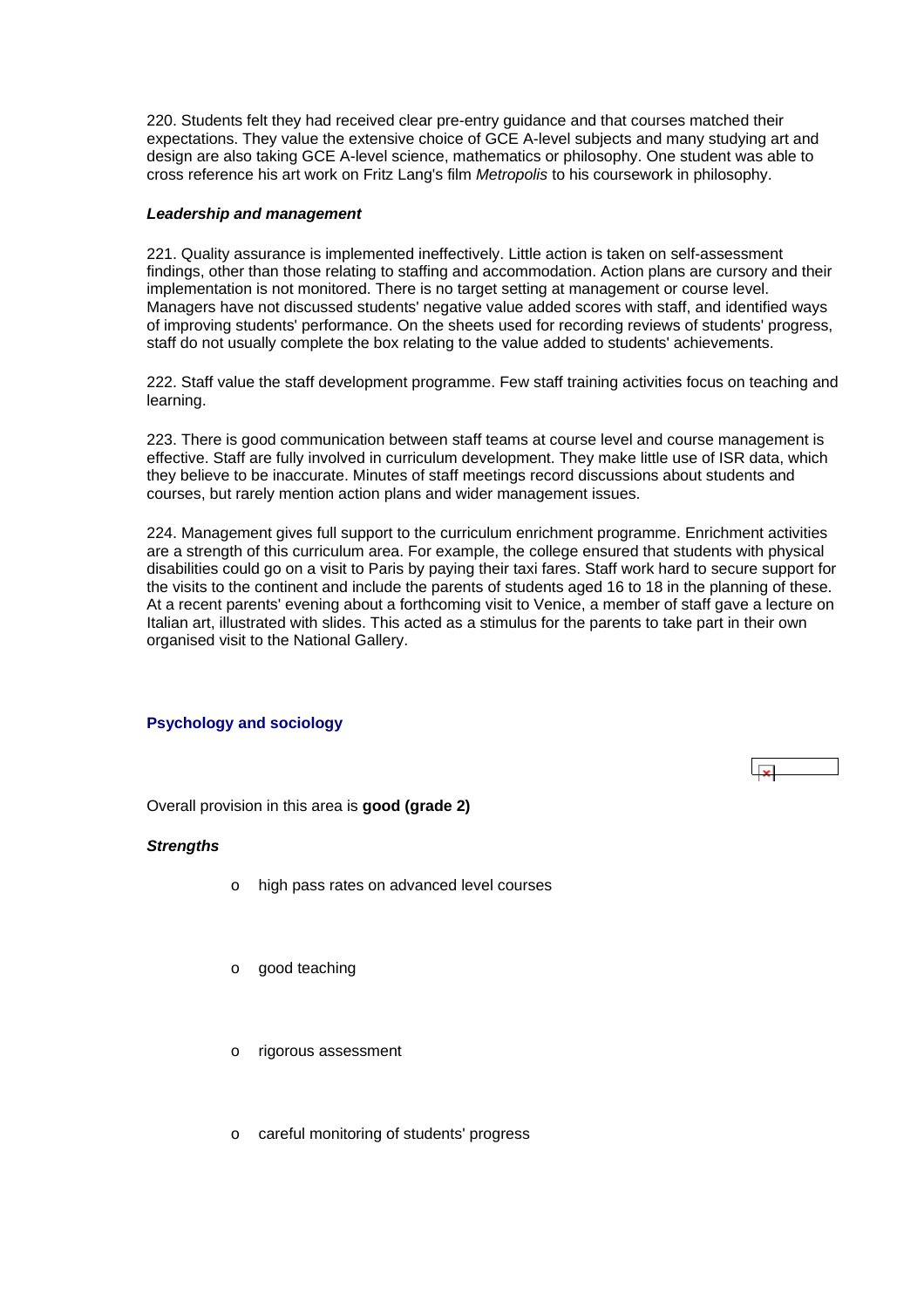- o good support and guidance for students
- o effective leadership and management.

#### *Weaknesses*

- o underachievement in psychology
- insufficient use of ICT in teaching and learning
- some dull and uninspiring classroom accommodation.

## *Scope of provision*

225. The college offers GCE AS and A-level courses in psychology and sociology. GCSE sociology is also offered. Advanced level courses are available on a full-time and part-time basis with day and evening provision. Currently, there are 1,008 enrolments on GCE AS and A2 courses in psychology and sociology, 488 in psychology and 504 in sociology. There are 13 students following a GCSE course in sociology. Most students are aged 16 to 18 and are studying full time. There are 45 adult students on part-time evening courses.

#### *Achievement and standards*

226. Pass rates on GCE AS and A2 courses have been consistently at or above the national averages. The pass rate is particularly high in sociology where students achieve significantly higher grades than those predicted for them on the basis of their achievement in the GCSE. Retention rates on advanced level courses are excellent. Curriculum 2000 syllabuses have been implemented successfully. In psychology, the pass rate on the GCE AS course was 76% and on the GCE A2 course it was 91%. In sociology, the pass rate was 93% on the GCE AS course and 99% on the GCE A2 course. Attendance is satisfactory.

227. Students achieved high standards in lessons. Standards of work in students' files, and students' marked work, were also high. Students are well motivated and, in lessons, most are fully and enthusiastically involved in learning activities. The most able students have good knowledge of theory and bring an appropriate psychological or sociological perspective to the analysis of data and source material.

|  |  | A sample of retention and pass rates in psychology and sociology, 2000 to 2002 |  |
|--|--|--------------------------------------------------------------------------------|--|
|  |  |                                                                                |  |

| Qualification               | Level | <b>Completion year:</b> | 2000 | 2001 | 2002 |
|-----------------------------|-------|-------------------------|------|------|------|
| <b>IGCSE</b> social studies |       | No. of starts           | 30   | 12   | 25   |
|                             |       | % retention             | 53   | 67   | 60   |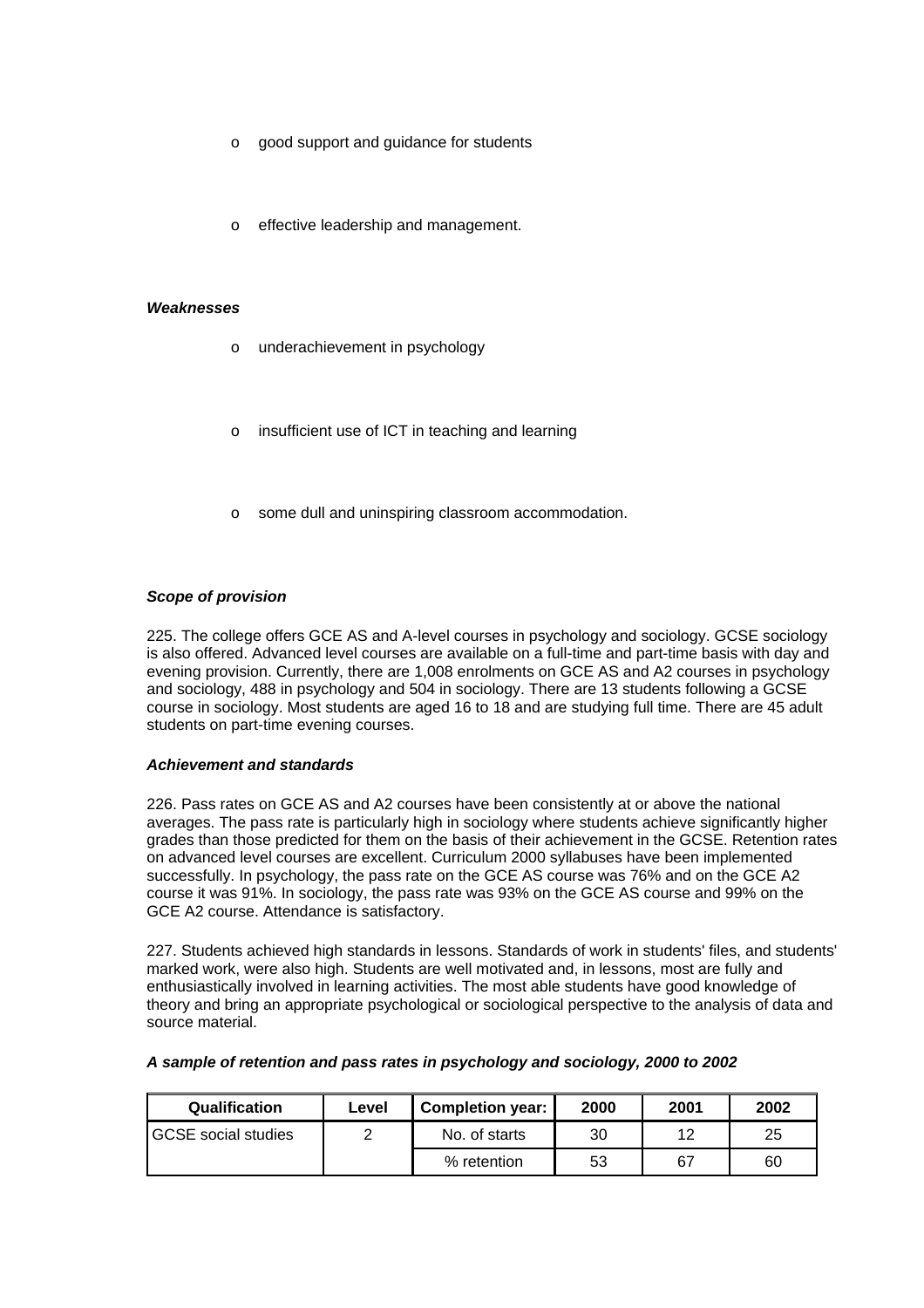|                                  |   | % pass rate   | 56      | 88  | 53  |
|----------------------------------|---|---------------|---------|-----|-----|
| <b>GCE A-level sociology</b>     | 3 | No. of starts | 186     | 184 | 149 |
|                                  |   | % retention   | 81      | 76  | 97  |
|                                  |   | % pass rate   | 90      | 95  | 99  |
| GCE AS psychology                | 3 | No. of starts | $\star$ | 213 | 262 |
|                                  |   | % retention   | $\star$ | 92  | 91  |
|                                  |   | % pass rate   | $\star$ | 89  | 76  |
| <b>GCE AS sociology</b>          | 3 | No. of starts | $\star$ | 243 | 276 |
|                                  |   | % retention   | $\star$ | 84  | 89  |
|                                  |   | % pass rate   | $\star$ | 93  | 93  |
| <b>GCSE</b> psychology           | 3 | No. of starts | 18      | 21  | 30  |
|                                  |   | % retention   | 67      | 62  | 60  |
|                                  |   | % pass rate   | 58      | 38  | 67  |
| <b>GCE A-level</b><br>psychology | 3 | No. of starts | 119     | 130 | 145 |
|                                  |   | % retention   | 75      | 71  | 97  |
|                                  |   | % pass rate   | 91      | 78  | 91  |

*Source: ISR (2000 and 2001), college (2002) \* course did not run*

## *Quality of education and training*

228. In total, 17 lessons in psychology and sociology were observed during the inspection, plus one tutorial. Teaching was good or better in 70% of these lessons. Teachers are well qualified and have regularly updated their subject knowledge. Lessons are well planned and teachers make them interesting for the students. Students are given subject course books and excellent handouts. Schemes of work are detailed and specify how the students will be assessed and what resources are needed. Teachers question the students skilfully to check their understanding, further their learning and help them explore concepts. In some lessons, however, teachers do not ensure that all students are paying close attention and are fully involved in learning tasks which challenge them to use their skills to the full. The needs of individual students are met through additional support and one-to-one sessions with subject teachers and tutors. The social sciences workshop is well resourced and used regularly by students.

229. The majority of students are making good progress and are developing the higher level thinking skills of analysis and evaluation. Students can critically interrogate source material, draw conclusions and support their judgement with evidence from text. In a sociology lesson, students enthusiastically and articulately discussed research which showed that boys were paid more than girls for chores carried out in the home. This led to an interesting discussion raised by one of the students on the significance of cultural differences in research of this kind. Students can use technical language appropriately. Psychology students competently analysed Freud's *Theory of Dreams* making reference to the id, ego and superego and other complex Freudian concepts. Adult students make good progress and clearly enjoy their lessons.

230. Teachers make good use of a wide range of source material. Lessons are enlivened by the use of stimulating video extracts showing key areas of research. There is, however, insufficient use of IT as a teaching and learning aid. Overhead projectors are used regularly to impart information, but not as a means of recording class discussion or developing arguments as the lessons progress. Assessment and monitoring are rigorous and regular. Students are given good feedback on how they may improve their work. Students are set realistic and challenging targets. Students speak highly of their courses and the support they receive at college.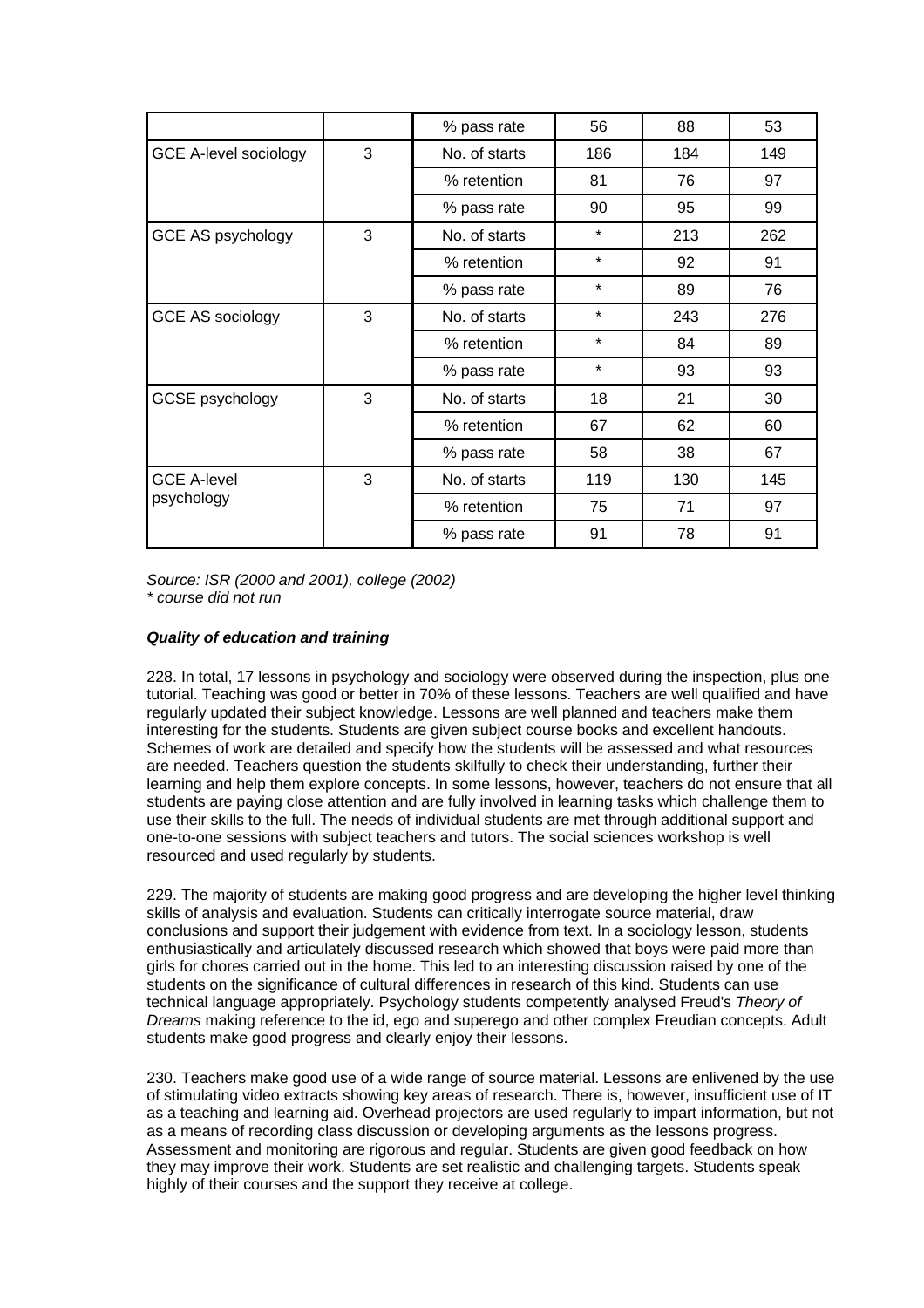#### <span id="page-54-0"></span>*Leadership and management*

231. Leadership and management are effective. Staff work closely together and share good practice. Meetings focus on curricular issues and the raising of attainment. There are rigorous systems of quality assurance for monitoring teaching and learning. The department has identified its strengths and areas for development through critical self-assessment. Action is being taken to address the underachievement of some students on psychology courses.

#### **Humanities**

 $\overline{1}$  x

Overall provision in this area is **good (grade 2)**

#### *Strengths*

- o high pass and retention rates on most courses
- o much good teaching
- o very good feedback from teachers on students' written work
- o good monitoring of students' progress
- o good curriculum management.

#### *Weaknesses*

- o some poor attendance and lack of punctuality
- o insufficient use of ICT by students in lessons
- o lack of challenge for some students.

## *Scope of provision*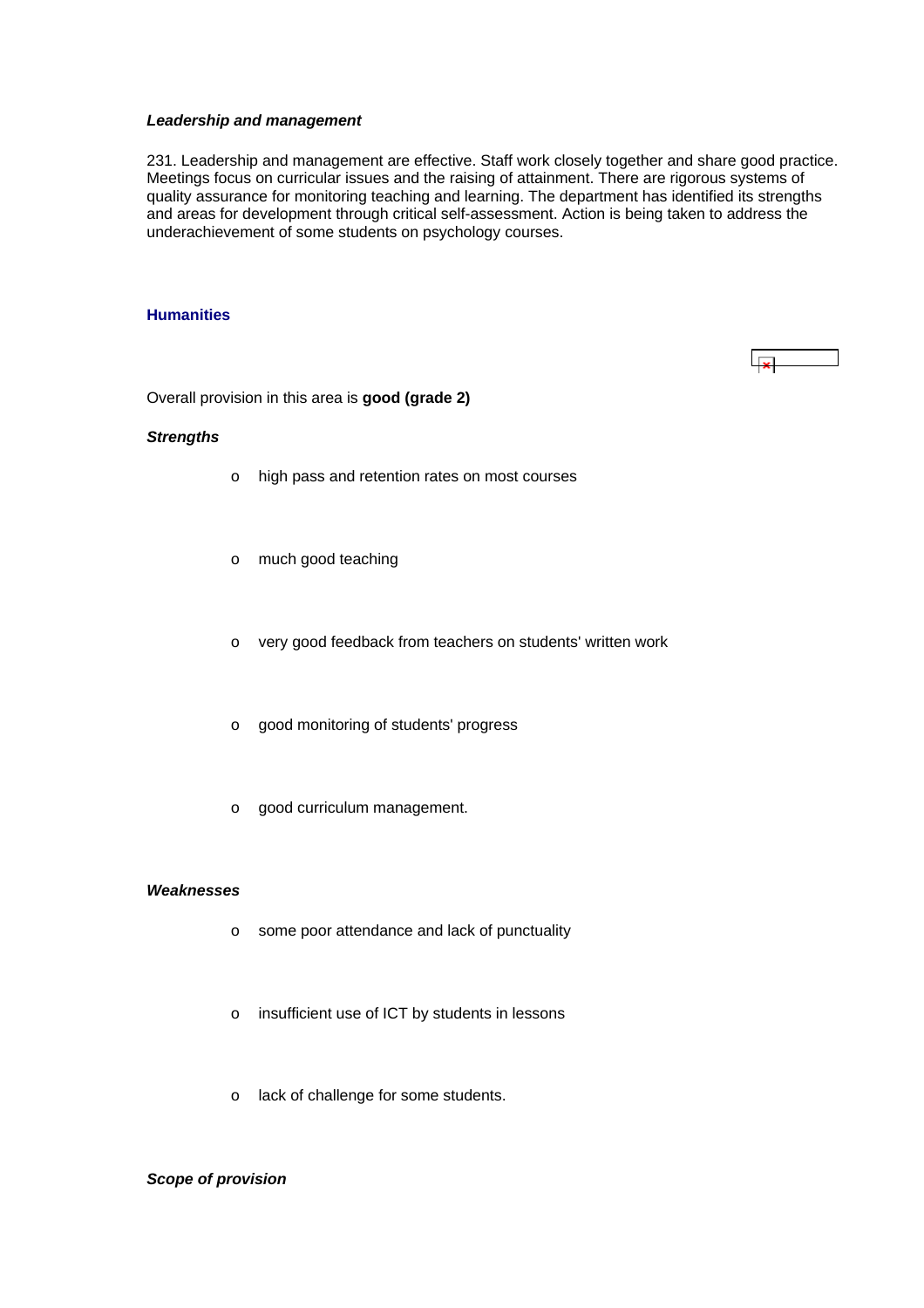232. The humanities department offers a very broad range of courses at GCE AS/A2 level. Several subjects are offered, including archaeology and philosophy, and there are five history courses at GCE AS and A2 levels. In addition, GCE courses in geography, law and classical civilisation are provided by other faculties and were inspected. Total current enrolment on GCE AS/A2 humanities courses is 1,117 students. This total represents a decline of one third on the number of students enrolled in 1998/99, but humanities is still a major area of recruitment.

## *Achievement and standards*

233. Students' retention and pass rates on humanities courses are higher than the national average and have remained high since the last inspection. In some subjects, such as history, classical civilisation and critical thinking, and the pass rates and the proportion of students who gain the top grades of A and B are above the national average. Many students join courses with above average GCSE grades and they make good progress. On some GCE AS courses, such as archaeology, philosophy and critical thinking, students gain higher grades than those they are set as targets. In 2002, students on the GCE A2 religious studies course made outstanding progress from their attainment level on entry and the extent of their progress was the greatest on any course in the college. Many students on the GCE AS courses in geography and law, however, do not obtain the grades predicted for them on the basis of their GCSE scores.

234. In GCE AS history, the retention and pass rates in 2001/02 were 92%. Nearly two-thirds of students achieved high grades of A and B, maintaining a significant upward trend. Re-marking by the examining board in 2002 has led to some grades being raised. Most students on the GCE AS history course had above average GCSE scores and made satisfactory progress.

235. On GCE AS philosophy courses, students' performance has improved significantly over the last three years. Between 1999 and 2002, the retention rate has risen from 54% to 82% and the pass rate from 40% to 86%. All students have obtained high grades.

236. In 2002, the pass rate for GCE AS critical thinking was 96% and 62% of students obtained high grades. Most students performed much better than expected.

237. In 2002, the pass rate for GCE A2 politics was 98%. Of the 41 students entered for the examination, 12 obtained an A grade. This total is more than twice the number of those who obtained an A grade in 2001, and it is well above the national average. In 2002, the pass rate for GCE A2 politics was 95% and of the 56 students entered for the examination, 20 obtained high grades.

238. Although pass rates in GCE AS and A-level geography and law were above the national averages in 2002, some students performed less well than the college had expected. In 2002, the pass rate in GCE AS geography was 81%, compared with 99% in 2001. Many students on the GCE AS geography course did not make the progress expected of them in the light of their GCSE scores on entry. The college had set the target for the proportion of GCE AS geography students with high grades at 46%. In the event, however, only 39% of students received high grades. Some 19% of those entered for the examination were ungraded and staff said they had been taking the wrong course. The pass rate for GCE A2 geography, however, was excellent at 100%. The proportion of students who achieved higher grades was 63%, having risen from 52% in the previous year. There were some outstanding achievements by individual students.

239. Standards of students' work were at least satisfactory and often good. Most students developed good research skills through coursework assignments, analysed complex concepts well, dealt with difficult ideas, and expressed their own views clearly, fluently and in a lively way. Those taking critical thinking, religious studies and philosophy discussed abstract ideas very effectively. Students taking GCE AS politics debated House of Lords reform with vigour. GCE AS archaeology students, in groups, used flipcharts well to brainstorm innovative ideas on how to market the attractions of a churchyard archaeology to the public.

240. Most students produce written work of a high standard and they develop good personal and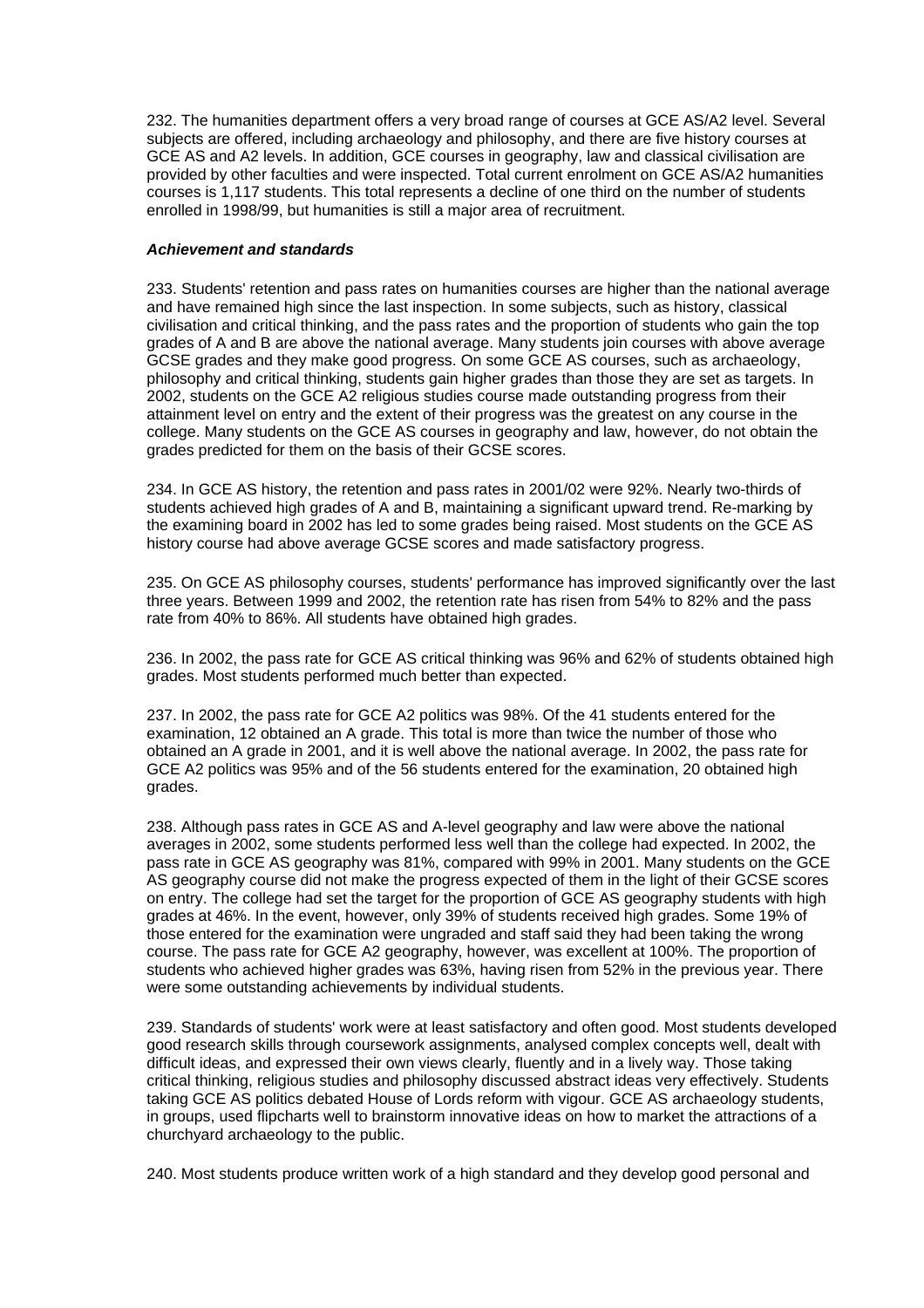study skills. Many use word processing well to present their projects and marshal information effectively from a wide variety of sources, including videos and web sites. They evaluate concepts particularly well. For example, GCE A2 philosophy students contrasted elements that occur in the real world with those in the mind. Geography students evaluated strengths and weaknesses of river management strategies in the Mississippi basin.

| Qualification                   | Level | <b>Completion year:</b> | 2000    | 2001 | 2002 |
|---------------------------------|-------|-------------------------|---------|------|------|
| <b>GCE AS history</b>           | 3     | No. of starts           | $\star$ | 180  | 206  |
|                                 |       | % retention             | $\star$ | 93   | 91   |
|                                 |       | % pass rate             | $\star$ | 97   | 91   |
| GCE A-level/A2 history          | 3     | No. of starts           | 165     | 165  | 148  |
|                                 |       | % retention             | 82      | 76   | 99   |
|                                 |       | % pass rate             | 87      | 92   | 97   |
| <b>GCE A-level/A2</b>           | 3     | No. of starts           | 52      | 53   | 45   |
| philosophy                      |       | % retention             | 67      | 68   | 91   |
|                                 |       | % pass rate             | 74      | 90   | 98   |
| <b>GCE AS critical thinking</b> | 3     | No. of starts           | $\star$ | 48   | 58   |
|                                 |       | % retention             | $\star$ | 90   | 89   |
|                                 |       | % pass rate             | $\star$ | 86   | 96   |
| GCE AS geography                | 3     | No. of starts           | $\star$ | 81   | 101  |
|                                 |       | % retention             | *       | 88   | 90   |
|                                 |       | % pass rate             | $\star$ | 99   | 81   |
| <b>GCE AS law</b>               | 3     | No. of starts           | $\star$ | 123  | 148  |
|                                 |       | % retention             | $\star$ | 88   | 90   |
|                                 |       | % pass rate             | $\star$ | 87   | 73   |

*A sample of retention and pass rates in humanities, 2000 to 2002*

*Source: ISR (2000 and 2001), college (2002) \* course did not run*

## *Quality of education and training*

241. Of the 19 humanities lessons seen, over three quarters were good or better. Staff are exceptionally well qualified and have excellent specialised knowledge, and are able to sustain good relationships with students. In lessons, staff use a variety of appropriate teaching methods, and in most instances they give the students demanding activities. Lesson plans are structured carefully with the aim of ensuring that lessons meet the needs of students of widely differing abilities. Students find many lessons stimulating. Teachers use an extensive video library well. Although the college has a good stock of computers, IT equipment is not always readily available in classrooms and many teachers do not make enough use of ICT in lessons. Several rooms do not contain appropriate subject resources.

242. Teachers assess students' written work thoroughly and regularly, and provide students with lengthy written feedback on how they may improve their work. Teachers of some subjects, however, do not set their students specific improvement targets. Examining board requirements are met well. Marking is closely linked to published marking schemes. In an outstanding GCE A2 archaeology lesson, the students were carrying out demanding projects and were given excellent one-to-one workshop support by the teacher, a professional archaeologist. His well-constructed local case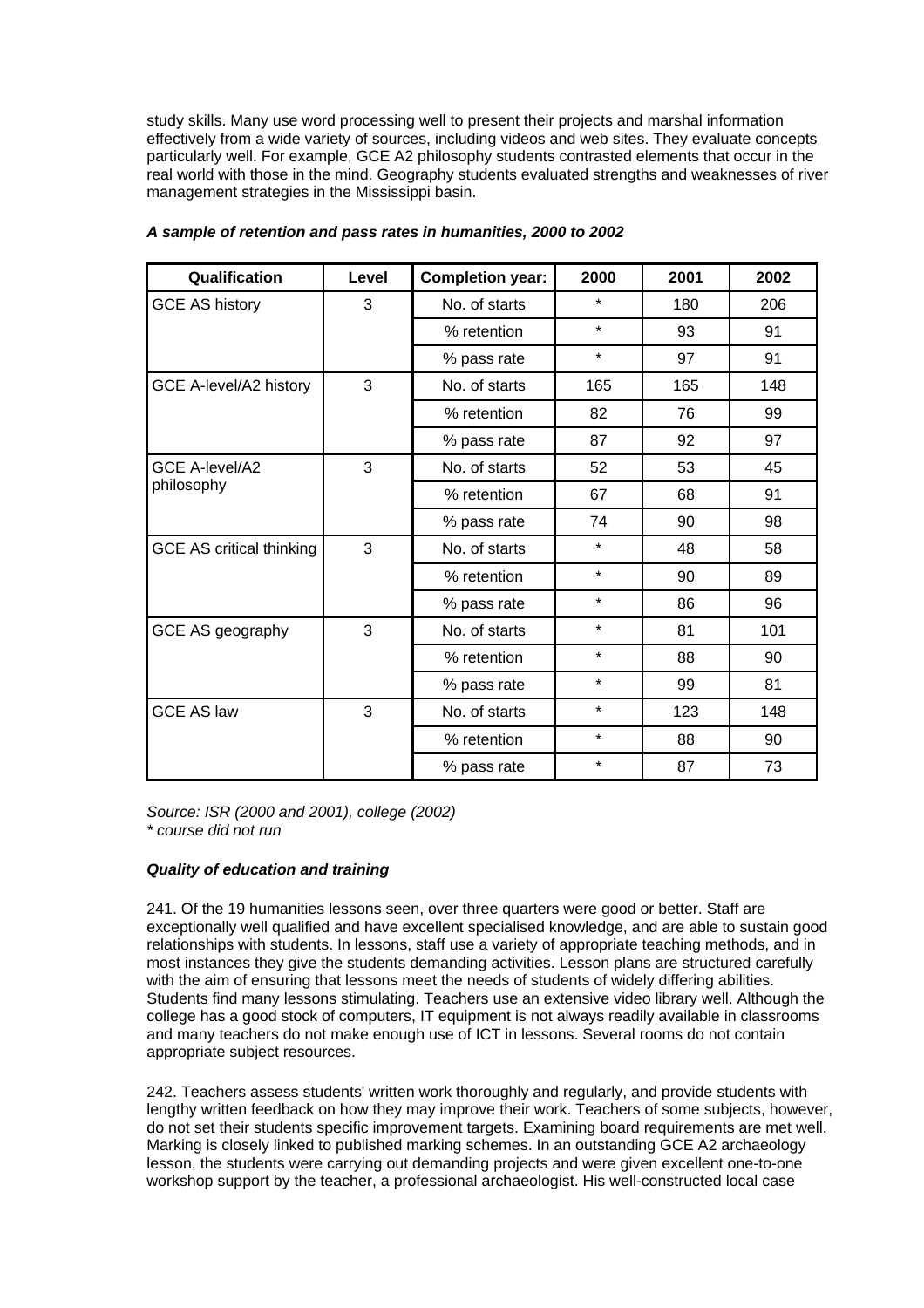<span id="page-57-0"></span>studies, including interpretation of site diagrams, were outstanding. Philosophy tutors have published an effective national journal. The quality of written learning materials and topical handouts in all subjects is excellent. In many lessons, the pace was brisk and purposeful and lively group discussions and debates held the interest and attention of all the students. In some lessons on history and law courses, however, some students were not being challenged to work to the best of their ability. They were reticent in class and did not ask or answer questions of their own initiative. The teacher did not try to find out how much progress these students were making, or check their understanding.

#### *Leadership and management*

243. The separate humanities subjects are well managed. The humanities department's quality improvement process includes informal observations of lessons. Through the lesson observation scheme and the mentoring scheme for new staff, teachers are now able to share good practice. The monitoring of students' attendance and progress through regular reviews is highly effective and retention rates have risen. Staffing is now more stable. Available resources are used well. Students benefit from well-planned field trips and visits. Pass rates have risen and the proportion of students who achieve high grades have increased. GCE A-level course teams meet regularly to deal with operational matters and identify students who are underachieving. There is good informal communication between staff who share a workroom and they form a very cohesive team.

#### **English**

Overall provision in this area is **outstanding (grade 1)**

#### *Strengths*

- o good teaching
- excellent management
- o excellent GCE A-level English language and literature and English literature results

ا جرا

- o excellent retention rates on all courses
- o inclusive curriculum
- o excellent moderation of coursework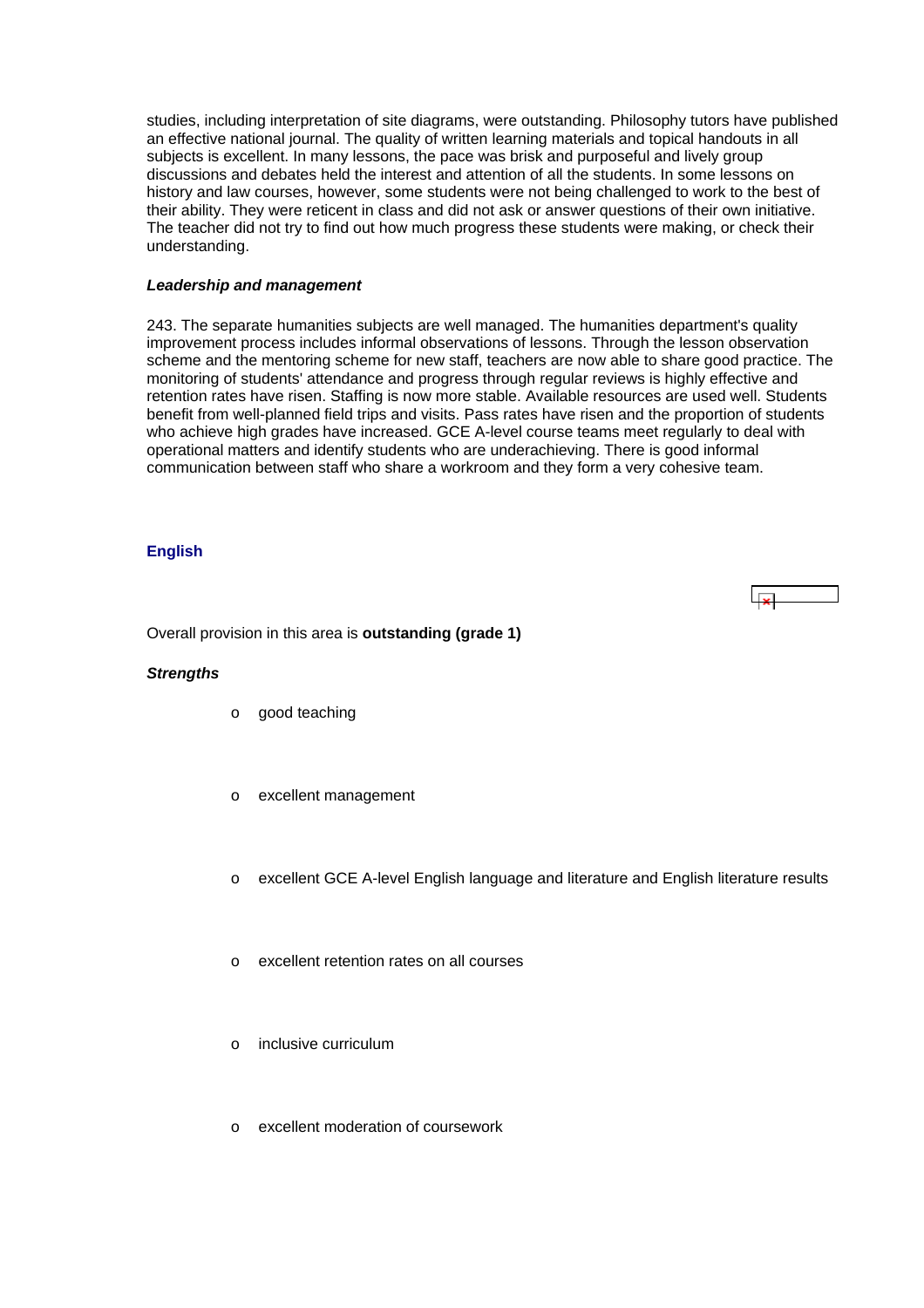o high progression rates to English courses in HE.

#### *Weaknesses*

o lack of punctuality on students' part.

## *Scope of provision*

244. A wide range of English courses is offered and provision is inclusive. The college offers GCE AS and A-level courses in English language, English literature, and English language and literature. Approximately 800 students are currently taking these courses, which include a joint GCE AS/A-level English language and literature evening course for adults. Most students on these courses are aged 16 to 18. A GCSE English course, for students who have already attained grade D or who have achieved certification in the key skill of communication at level 2, recruits some 240 students who are placed on 12 sets. Approximately 20 English literature students are studying for the Advanced Extension Award (AEA) in English.

#### *Achievement and standards*

245. Retention rates on all courses are excellent and for the past three years have been above the national average. In 2002, pass rates on all three GCE AS/A-level English courses were outstanding. For GCE A-level English language and literature, English literature and English language, they were 99%, 97% and 91%, respectively. Of the 800 students who took these examinations, 64% obtained A or B grades.

246. The proportion of students who obtained grade C or above in GCSE English has risen by 50% over the last three years and is now in line with the national average. In 2002, 246 students were entered for GCSE English.

247. Students on the three GCE AS/A-level courses produce excellent coursework. Moderators' reports confirm teachers' marking and commend the internal moderation processes which are skilfully led by the programme manager and the course co-ordinators. In 2002, no marks were altered by the external moderators.

| Qualification                                         | Level | <b>Completion year:</b> | 2000 | 2001 | 2002 |
|-------------------------------------------------------|-------|-------------------------|------|------|------|
| <b>GCSE English</b>                                   | 2     | No. of starts           | 188  | 182  | 246  |
|                                                       |       | % retention             | 77   | 80   | 82   |
|                                                       |       | % pass rate             | 35   | 44   | 53   |
| <b>GCE A-level English</b><br>language and literature | 3     | No. of starts           | 211  | 207  | 195  |
|                                                       |       | % retention             | 86   | 81   | 98   |
|                                                       |       | % pass rate             | 90   | 84   | 99   |
| <b>GCE A-level English</b><br>literature              | 3     | No. of starts           | 137  | 117  | 105  |
|                                                       |       | % retention             | 80   | 79   | 97   |
|                                                       |       | % pass rate             | 97   | 95   | 100  |

## *A sample of retention and pass rates in English, 2000 to 2002*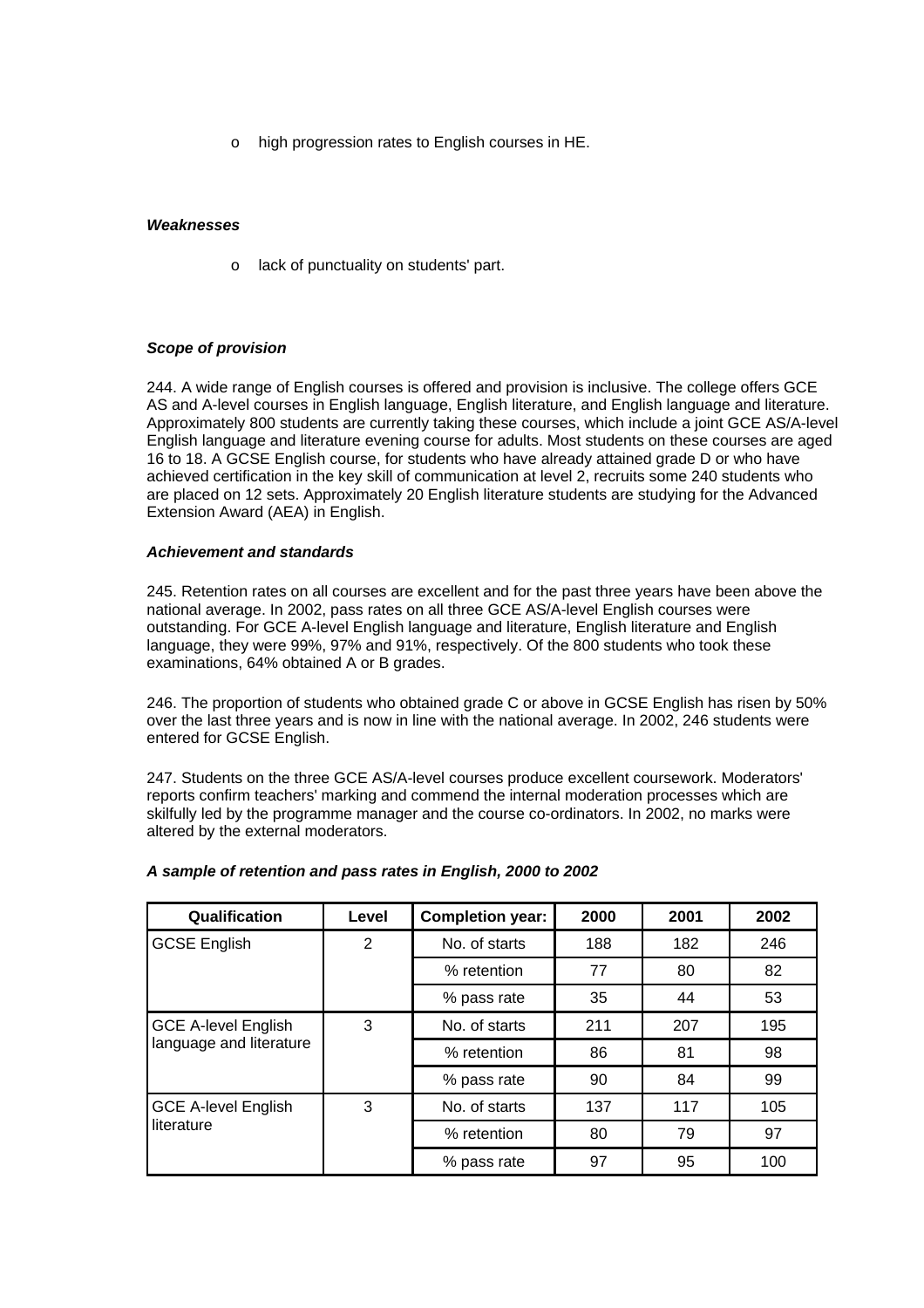| <b>GCE AS English</b>                  | 3 | No. of starts | 22      | 67  | 80  |
|----------------------------------------|---|---------------|---------|-----|-----|
| language                               |   | % retention   | 86      | 94  | 94  |
|                                        |   | % pass rate   | 79      | 86  | 96  |
| <b>GCE AS English</b>                  | 3 | No. of starts | $\star$ | 255 | 254 |
| language and literature                |   | % retention   | $\star$ | 90  | 88  |
|                                        |   | % pass rate   | $\star$ | 95  | 91  |
| <b>GCE AS English</b>                  | 3 | No. of starts | $\star$ | 155 | 126 |
| literature                             |   | % retention   | $\star$ | 96  | 94  |
|                                        |   | % pass rate   | $\star$ | 91  | 96  |
| <b>GCE A-level English</b><br>language | 3 | No. of starts | 62      | 57  | 40  |
|                                        |   | % retention   | 82      | 88  | 98  |
|                                        |   | % pass rate   | 92      | 71  | 97  |

*Source: ISR (2000 and 2001), college (2002) \* course did not run*

## *Quality of education and training*

248. Much teaching is very good and some is outstanding. In a few lessons, teaching was sound but lacked excitement and flair. Teachers are well qualified. They also know their students well and give them much encouragement and support.

249. Most language teachers give the students well-designed handouts that help them understand function, audience and the way, for example, that infants acquire language. Many of these exercises generate keen debate and develop students' confidence and powers of independent judgement. In one first-year lesson, students had to remove the gender bias from certain current terminologies and quickly realised some of the difficulties in trying to neutralise some terms and gain public acceptability for them.

250. In most literature lessons, teachers help students to develop good skills of literary criticism. Students engage in the close reading of a text in order to identify its linguistic features, psychological insights, predominant themes and what makes it `work'. In the few less successful lessons, textual study became a dogged and mechanical process in which the students merely spotted textual features and the teacher failed to help them bring the text to life. In contrast, in some lessons, students gave highly expressive readings of poetry and drama and these helped them to gain imaginative understanding of the texts. In one lesson, first-year students had viewed a recording of Branagh's *Much Ado about Nothing* and had been asked to identify where the production had been edited. Having learnt that certain licence had been taken with the text, they were given the task, in groups, of writing a `missing scene' for the play and presenting it to the rest of the class. The writing had to be in blank verse, employing at least two of the language devices identified in earlier lessons and paying close attention to the idiolect that Shakespeare had given to the characters. The subsequent readings, in blank verse, were fluent and expressive. In another lesson, in which the students were studying *Dr Faustus*, the power and beauty in several extracts were fully revealed and felt both through the precision of the critical analysis and in the presentation of the play as a dramatic event. Students studying Heaney's poem *Strange Fruit* were drawn into it by listening to the poet reading his poem, examining a photograph of the woman's decayed head to which the poem refers and by hearing the song of the same title sung by Billie Holliday.

251. On all courses, teachers encouraged students to develop their reading skills and frequently asked them to read aloud. In some lessons, students were fluent enough to be coaxed into reading more expressively. On all courses, but particularly those at level 3, students learnt to identify and apply a range of necessary specialist terminology to aid their linguistic and literary analysis. Many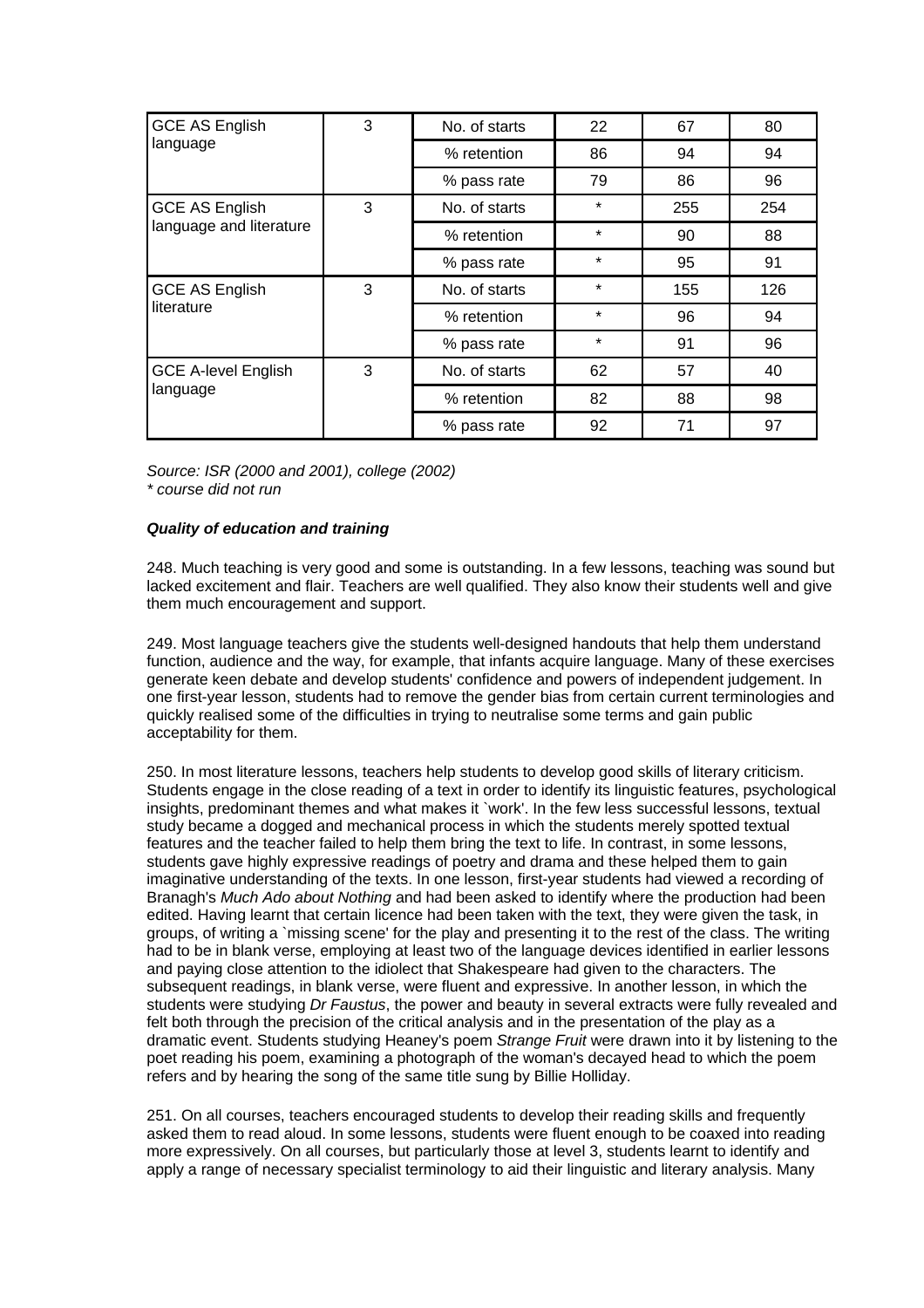students improve their powers of communication and ability to interpret texts. For example, during a lively class discussion about Friel's *Translations*, a student exclaimed enthusiastically that she had just seen the point of the title and proceeded to articulate her realisation of how language can be mistranslated as a means of exerting power. In some instances, however, students' use of imprecise colloquialisms went unchecked. For example, students described Stanley's bullying behaviour in *A Streetcar named Desire* as `stuff' and second-year students were allowed to get away with excessive use of the colloquialism `like'.

252. In most lessons on GCSE courses, students are usually taught well. They learn effectively and become more confident through carrying out bite-sized tasks that help them clarify their language skills. Before reading an article on the Lockerbie air disaster, students watched a brief clip from a video about the M1 air crash in which survivors retold their ordeal. Teachers nearly always explain new or difficult vocabulary to the students. Few students, however, carry dictionaries and some do not even bring pens and paper to lessons. The GCSE course is not entirely suitable for some students whose first language is not English mainly because the cultural nuances and idiomatic usage in the articles and stories are not yet familiar to them.

253. The vast amount of coursework at level 3 is organised and moderated outstandingly well. Staff give generously of their time in helping students prepare their coursework. Homework is set regularly and marked conscientiously using a common assessment scheme. Good and productive use is made of the time after the GCE AS examinations in the summer, and during this period students are taught regularly and kept busy with learning activities.

254. All schemes of work focus clearly on the specifications of the examination syllabus. Teachers, however, not only prepare students well for their examinations but also ensure that their learning extends beyond the boundaries of the examination syllabus. The best teaching at GCE A level and for the AEA is excellent preparation for further study at degree level and a high percentage of level 3 students choose to read English in HE. Students' interest in English studies is extended through a wide range of curriculum enrichment activities, including visits to theatres and Sovereign study courses.

255. In some lessons, teachers pose questions of varying difficulty and direct these skilfully towards those students they think are capable of answering them. Similarly, they give students working in groups appropriate tasks, some of which are more difficult than others. In many lessons, however, the teacher simply directs questions at the whole group, does not check that all students understand them and fails to prompt responses from those students who say nothing. Some lessons, particularly the first lesson of the day, are disrupted by the late arrival of students.

#### *Leadership and management*

256. The management and co-ordination of this large curriculum area are excellent at all levels. The principal manager maintains close contact with the faculty manager and with the course coordinators, all of whom work well together. In the past three years, recruitment to all courses has increased and retention and pass rates have risen.

257. The self-assessment process is effective and well established. Quality assurance of courses is carried out well.

258. The major task of timetabling 28 staff across 58 classes is very effectively managed. Each course is taught by two teachers thus enabling the students to experience different teaching styles and the staff to teach to their strengths. There are effective procedures providing cover for absent staff with the aim of ensuring that students' learning is not adversely affected.

259. The five senior English staff interview all prospective level 3 English students with the aim of ensuring that they choose a syllabus that suits them. During their induction, students are told about the content and structure of their courses and they practise some essential skills, such as making notes and gathering and presenting evidence. Few students need to change their course.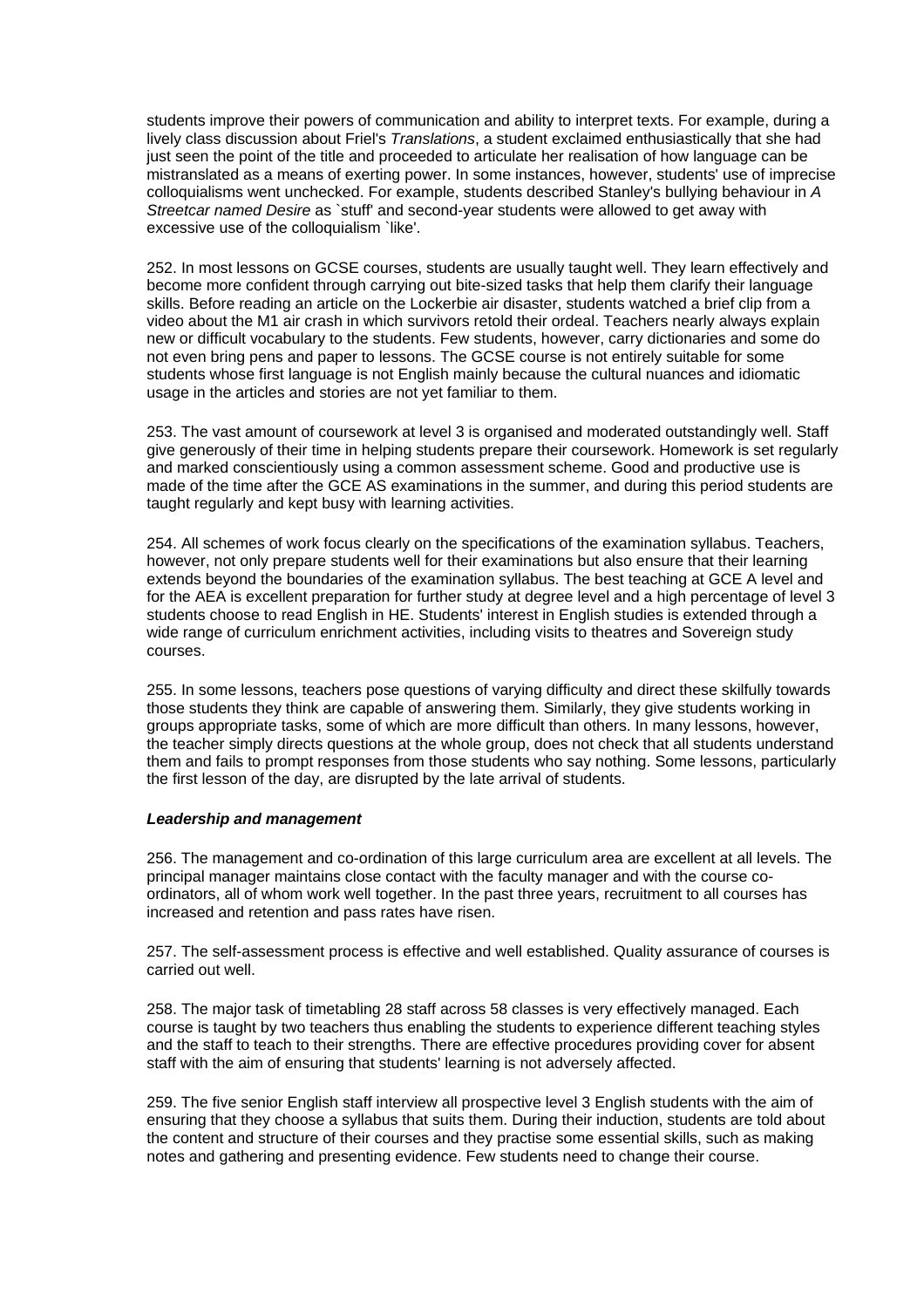<span id="page-61-0"></span>260. There is an effective structure of formal meetings at all levels. Minutes of these meetings record much discussion on issues relating to teaching and learning.

261. Good use is made of the intranet and of management information systems data to monitor performance daily. The centrally collated performance data and findings from teachers' records are taken into account in the formal reviews of students' progress.

262. The major task of marking and moderating the vast amount of level 3 coursework is managed outstandingly well. No marks were changed following external monitoring in 2002 and external verifiers' reports were unfailingly complimentary.

263. Staff work well together in teams and maintain effective and informal communications with one another. Staff rooms and resources rooms are pleasant and well equipped. Staff receive efficient secretarial support.

264. There is a well-established process of lesson observation by line managers. Their grades overall for teaching, learning and assessment are similar to those given by the inspectors. A system has been introduced whereby staff watch one another teach and are mentored by `advanced practitioners', and this is beginning to operate effectively. The training needs of staff are met, especially those relating to the specifications of Curriculum 2000 and standardisation of assessment.

265. Staff maintain excellent communications with the examination boards and with parents of students aged 16 to 18. Some second-year students on GCE courses had to have teachers who were different from those who taught them in their first year and prepared them for the GCE AS examination. Whenever this was the case, staff liaised with the parents of the students concerned and to reassure them that the continuity of their child's learning would be sustained.

266. Schemes of work are satisfactory and are divided into six-week units. They are, however, insufficiently detailed and mainly comprise lists of topics. They are compiled by senior staff rather than the classroom teachers themselves. The schemes of work do not specify clearly the assessment methods to be used and how these relate to the syllabus specifications.

#### **Modern foreign languages**

Overall provision in this area is **outstanding (grade 1)**

#### *Strengths*

- o high retention and pass rates
- o high proportion of A grades
- o very good teaching
- o excellent resources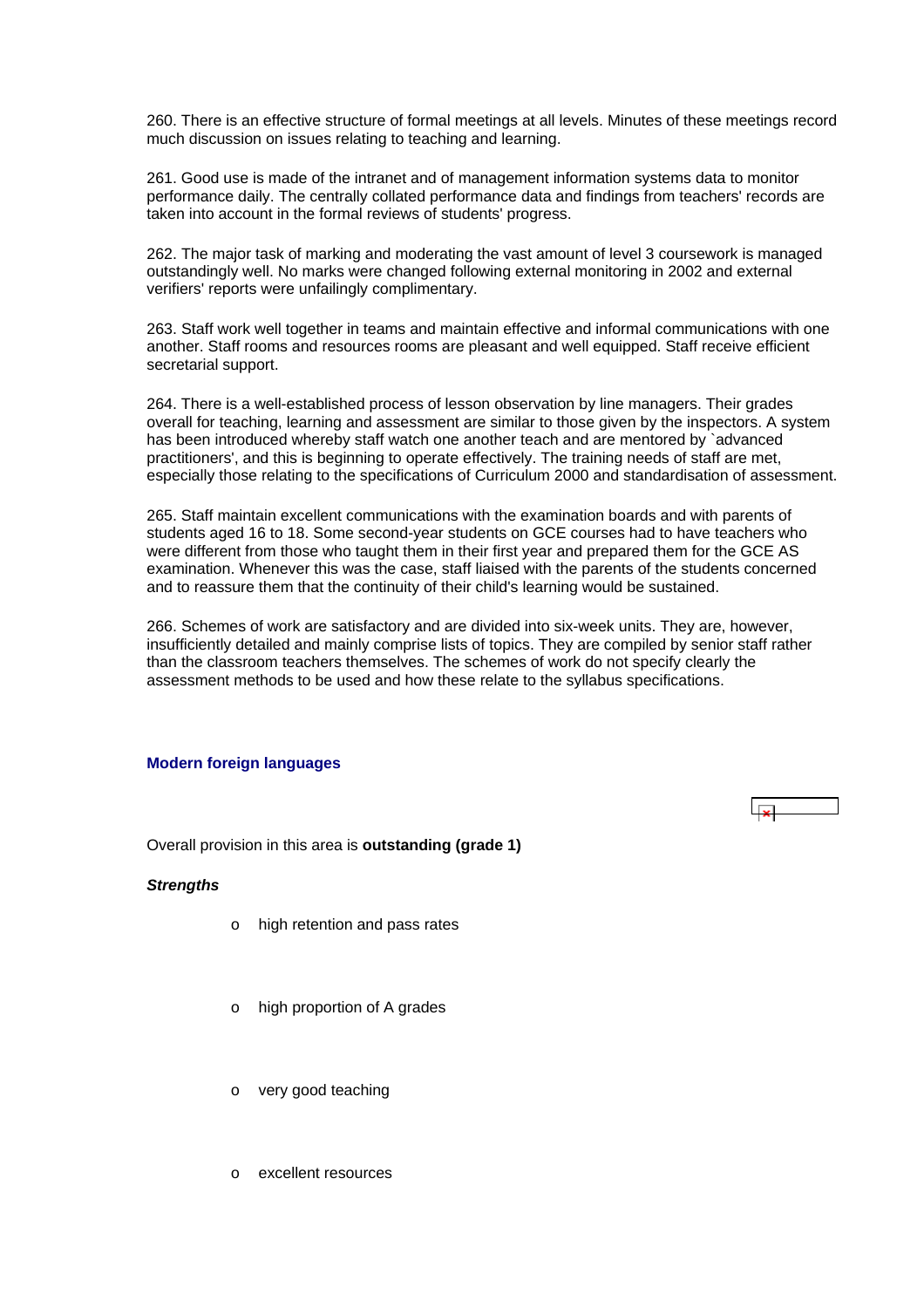- o exemplary monitoring of students' progress
- o excellent assessment practice
- o very good student support
- very good teamwork.

#### *Weaknesses*

o no key weaknesses.

#### *Scope of provision*

267. The college offers a good range of courses at GCE AS and A level. Some 200 students are currently enrolled on French, German, Spanish and Italian courses. The most able also work towards AEA. Many students progress to HE. GCSE courses in Italian and Spanish are offered and there are about 12 students on each. About 50 students on travel and tourism courses take Spanish as an option. There are about 50 students on evening courses in Spanish or Italian. Students come from many London boroughs. An increasing number of refugees and asylum seekers are studying languages. Curriculum enrichment activities include visits to theatres, galleries and participation in various events at universities. In the last two years, study trips to Madrid, Rome, Munich and Paris have taken place.

#### *Achievement and standards*

268. Retention rates across all courses are high. Pass rates are above the national average. Higher grade pass rates on the three GCE A-level courses have remained consistently high in recent years and are substantially higher than the national average. Students on the GCE A-level French course achieved higher grades than those predicted for them on the basis of their GCSE results. The pass rate in GCE AS Italian and the proportion of students who obtained grade C or above in GCSE Italian, were above the national average. Italian was one of the few GCE AS subjects where students achieved grades higher than those predicted for them on the basis of their GCSE grades. Overall pass rates in GCE AS German and Spanish are well above the national average, but in 2002 the pass rate in GCE AS French fell to just above the national average. In the last two years, the proportion of students on the GCSE Spanish courses who obtain grade C or above has fallen below the national average.

269. Students are immersed in the foreign language. Many have developed exceptionally good listening skills and speak the language they are learning willingly and confidently. They benefit from the valuable help they are given by six foreign language assistants. Students' written work in assignments on GCE A2 French courses is of a very high standard, in terms of both content and use of language.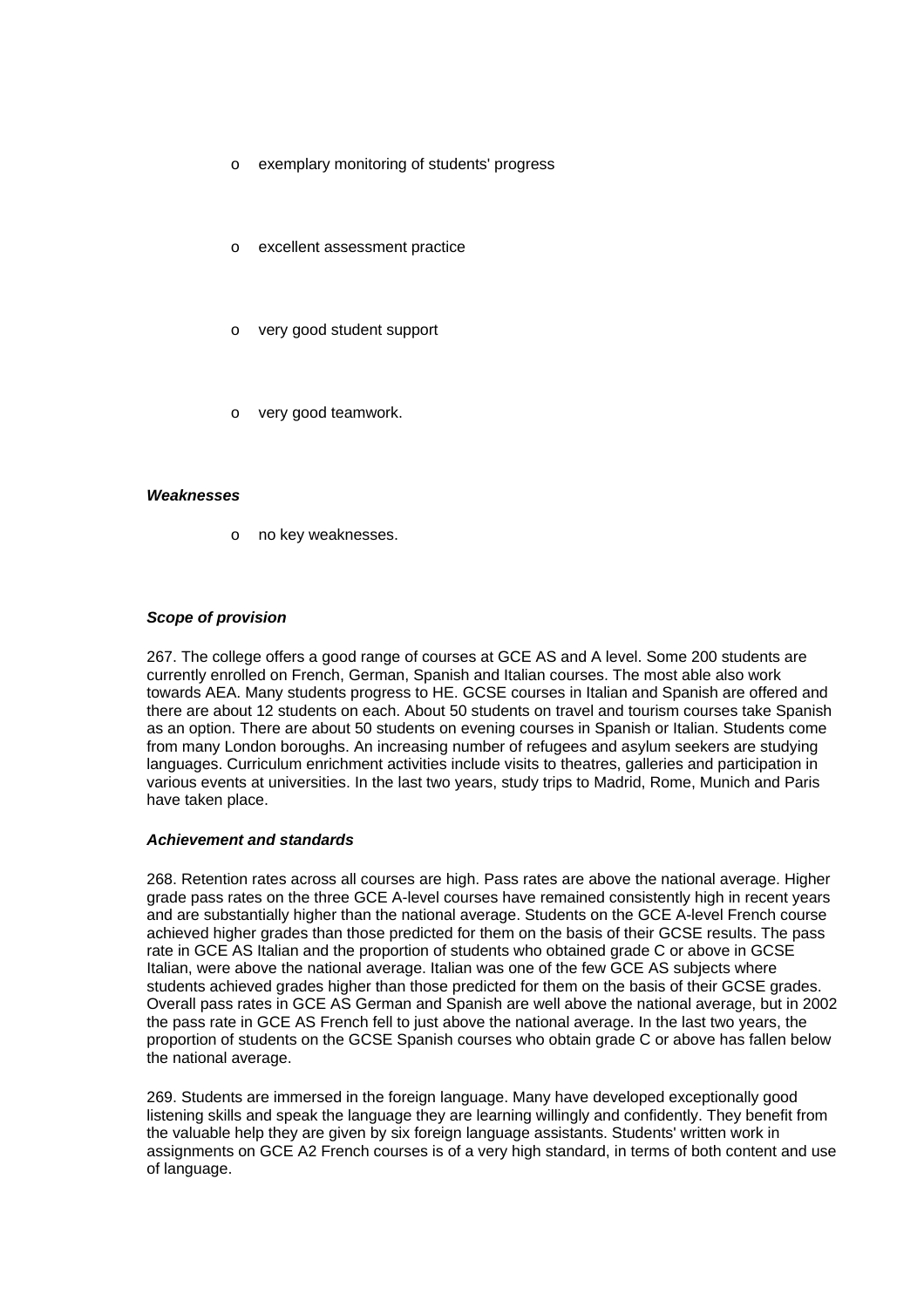| Qualification          | Level | <b>Completion year:</b> | 2000    | 2001 | 2002 |
|------------------------|-------|-------------------------|---------|------|------|
| GCE A-level French (2  | 3     | No. of starts           | 51      | 50   | 45   |
| year)                  |       | % retention             | 76      | 70   | 89   |
|                        |       | % pass rate             | 92      | 94   | 98   |
| GCE A-level German (2  | 3     | No. of starts           | 18      | 32   | 23   |
| year)                  |       | % retention             | 100     | 75   | 100  |
|                        |       | % pass rate             | 87      | 96   | 96   |
| GCE A-level Spanish (2 | 3     | No. of starts           | 18      | 21   | 31   |
| year)                  |       | % retention             | 83      | 67   | 94   |
|                        |       | % pass rate             | 87      | 100  | 90   |
| <b>GCE AS French</b>   | 3     | No. of starts           | $\star$ | 103  | 76   |
|                        |       | % retention             | $\star$ | 86   | 80   |
|                        |       | % pass rate             | $\star$ | 92   | 79   |
| <b>GCE AS German</b>   | 3     | No. of starts           | $\star$ | 32   | 34   |
|                        |       | % retention             | $\star$ | 97   | 91   |
|                        |       | % pass rate             | $\star$ | 90   | 94   |
| <b>GCE AS Spanish</b>  | 3     | No. of starts           | $\star$ | 47   | 31   |
|                        |       | % retention             | $\star$ | 91   | 90   |
|                        |       | % pass rate             | $\star$ | 91   | 86   |

*A sample of retention and pass rates in modern foreign languages, 2000 to 2002*

*Source: ISR (2000 and 2001), college (2002) \* course did not run*

## *Quality of education and training*

270. Teachers work extremely hard to help their students succeed. They plan and organise their lessons with precision. No lesson was unsatisfactory. Nearly all were good and many were very good or outstanding. Learning materials follow a logical order and teachers help students to progress through them systematically, build on their previous learning and establish a sound basis for acquiring new knowledge and furthering their skills. Their lesson plans show they have very detailed knowledge of the strengths and weaknesses of their students. They also monitor progress the students make, particularly when they work in pairs, and are able to give them specific help within and outside lessons. Homework is set regularly and returned promptly. Work is carefully and conscientiously marked and teachers give students numerous pointers on how to improve it. Many lessons proceed at a lively pace and much ground is covered. Students clearly value their teachers and enjoy their lessons in a relaxed, but highly productive atmosphere. Students are absorbed in their work and have good powers of concentration. An attractive feature of the very best lessons is the blend of fun and humour and relentless hard work. In one excellent Italian lesson, students responded well to the verve and enthusiasm of the teacher. They coped well with a veritable deluge of Italian whilst successfully compiling a survey of their own and other people's television viewing habits. In an outstanding French lesson, students took part with enthusiasm in a lively debate trying to differentiate between crime and minor transgressions. The teacher made timely interventions to sustain the discussion and make sure everyone had a chance to contribute to it. Everybody thoroughly enjoyed practising their French by joining in the debate.

271. The department has excellent resources, such as a very well-equipped workshop and two language laboratories. There are six foreign language assistants. They are all thoughtfully deployed.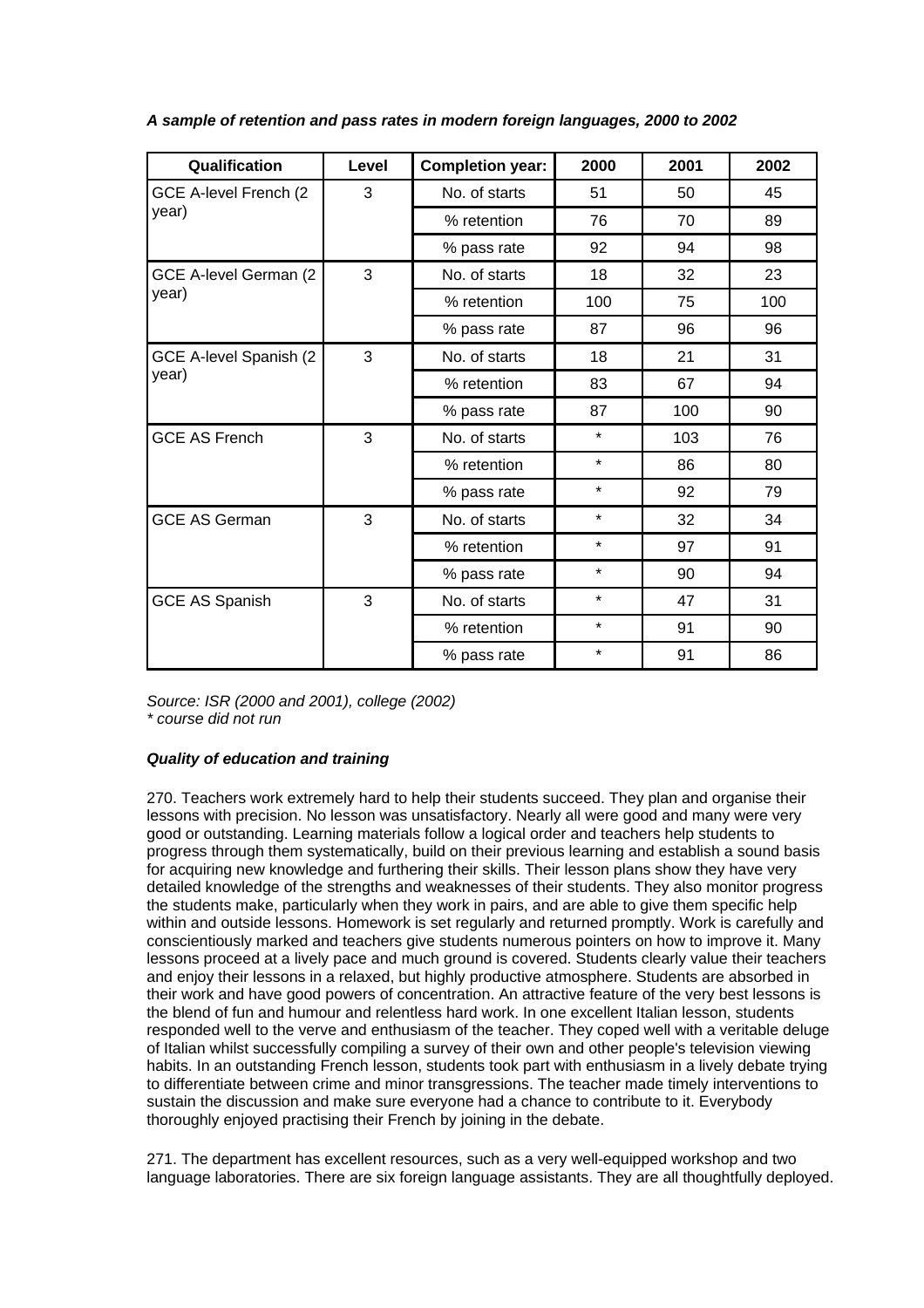<span id="page-64-0"></span>Little use, however, is made of computerised learning packages, satellite television and the Internet.

272. The college is very supportive towards those entrants with a poor educational background who seek admission to courses. A growing number of refugees and asylum seekers have done far better than their teachers thought they would. Several such students have secured places at prestigious universities.

273. Monitoring of students' progress is rigorous. Assessment practices are excellent. Students' learning needs are identified clearly and action is taken to meet them. Individual students of all abilities are given support. Help is available to them from their tutors and in the well-resourced modern foreign languages workshop. The language assistants provide extra help with oral skills if students need this. The most able are fully challenged by undertaking extra, more complex work and preparing for AEA examinations. Help is also available outside lesson time and is particularly effective for non-standard entrants to courses, such as refugees and asylum seekers. Records of reviews of students' progress are maintained, but those that are handwritten are usually detailed and informative whereas those produced by computer are often bland and superficial.

#### *Leadership and management*

274. The department is well organised and well run. There is very good teamwork and all staff work together to improve provision. Their main aims are to ensure the well being and academic advancement of the students. There is a good programme of staff development to help them achieve these aims. By implementing the system whereby staff watch one another's lessons, managers aim to improve provision further. Equality of opportunity is promoted. Most of the foreign language assistants are male and they were appointed because most of the teaching staff and students are female. In the rare cases where pass rates and students' performance fall below target, instant corrective action is taken. When individual students have received inexplicably low examination grades, the college has asked the relevant examining board to reconsider these and, in most instances, they have been raised.

#### **Provision for students with learning difficulties and/or disabilities**

Overall provision in this area is **satisfactory (grade 3)**

#### *Strengths*

- o good teaching on most courses
- o very good support for students
- o effective liaison with external agencies including feeder schools.

#### *Weaknesses*

o insufficient diagnostic assessment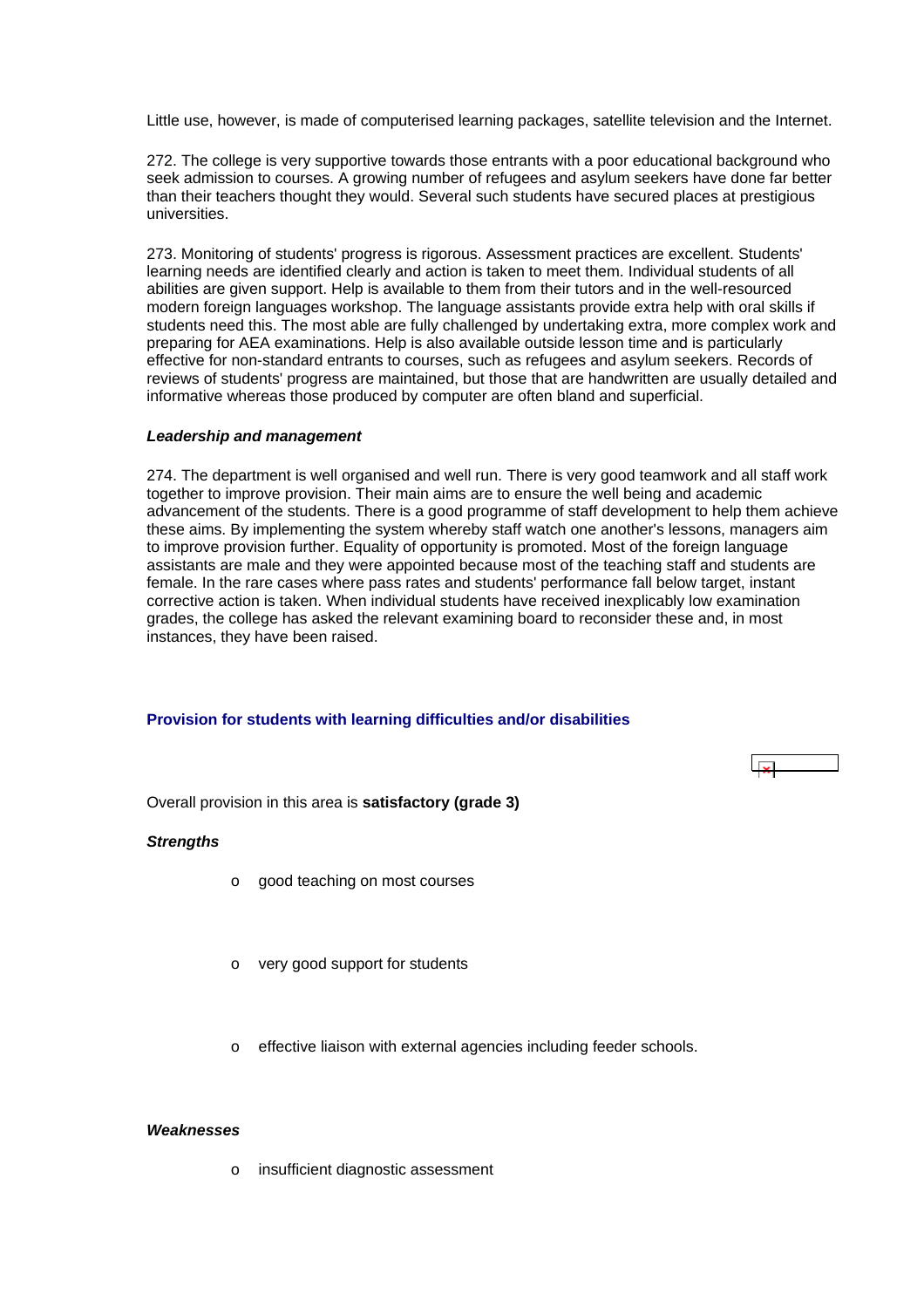- o inadequate individual learning plans
- o insufficient vocational options or progression routes for students with learning difficulties.

#### *Scope of provision*

275. Provision in this curriculum area includes four main courses designed for students with learning difficulties. The FE award is a full-time course for students aged 16 to 18 with moderate learning difficulties. The foundation training entry course is for students with learning difficulties or young people who have underachieved at school. These two courses last one year and between them, they currently have 19 students. The pre-vocational entry course is a full-time course for school leavers with severe learning difficulties and currently has 24 students. This course is up to three years long and students have the option to stay on as a part-time student for a fourth year. The independent living course is for adults aged between 23 and 50 who can follow it either on a full-time or part-time basis. There are currently eight students on this course. Other students with disabilities and/or learning difficulties study on a range of courses across the college. They often receive one-toone support in response to their identified need.

#### *Achievement and standards*

276. Retention rates on most courses are high and students usually achieve the external award they are aiming for. For example, of the 13 students on the FE award course last year, 12 stayed till the end of the course and all were successful. Students are encouraged to study towards a wide range of external awards. Internal verification and moderation on accredited programmes are consistently thorough. Attendance rates in classes during the inspection were high, at 94%. This included an attendance rate of over 90% for some students with emotional or behavioural difficulties who needed significant encouragement and support to get to classes on time. Tutors help students to develop their personal and learning skills and many students make good progress doing so. Arrangements for students to complete work experience are effective on all courses. Students are well prepared for work experience placements by tutors in college.

277. Students do not sample enough learning in vocational areas. This year, 11 students progressed from the foundation training entry course to entry level 3 and level 1 courses in the college. The range of courses students can choose from at entry level and level 1 in the college, however, is narrow. A successful new course in catering has been set up.

278. Students receive insufficient diagnostic assessment of their skills before they start their course. Students are set good targets for behaviour and personal development. The targets they are set for their performance as students are vague and their lack of precision makes it difficult for staff to measure students' progress towards achieving them.

| <b>Qualification</b>                    | Level | <b>Completion year:</b> | 2000 | 2001 | 2002    |
|-----------------------------------------|-------|-------------------------|------|------|---------|
| <b>Entry vocational skills</b><br>award | entry | No. of starts           | 12   | 11   | $\star$ |
|                                         |       | % retention             | 75   | 73   | $\star$ |
|                                         |       | % pass rate             | 78   | 88   | $\star$ |

#### *A sample of retention and pass rates in provision for students with learning difficulties and/or disabilities, 2000 to 2002*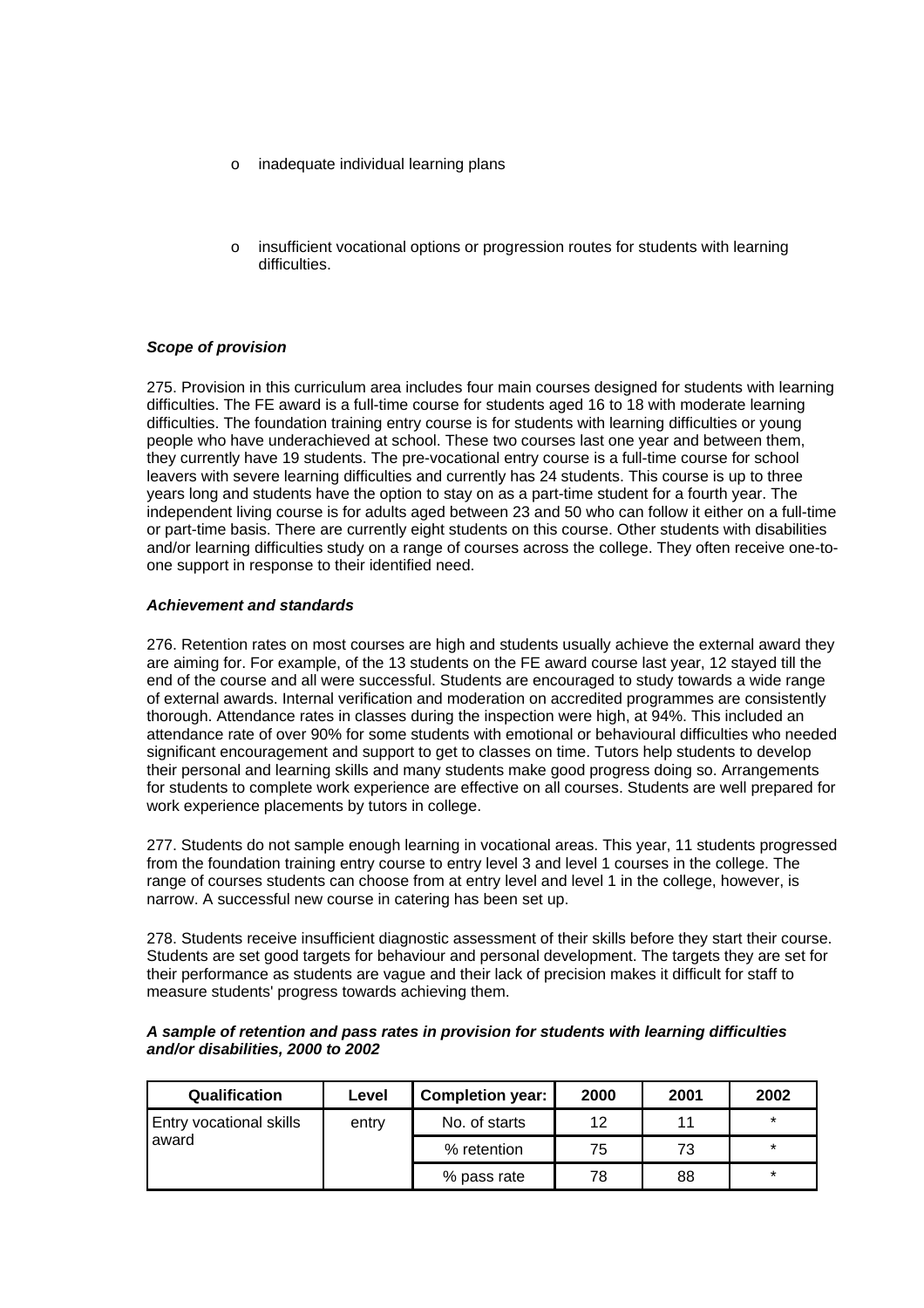<span id="page-66-0"></span>

| Entry vocational skills                         | entry | No. of starts | 24  | 15  | $12 \overline{ }$ |
|-------------------------------------------------|-------|---------------|-----|-----|-------------------|
| certificate                                     |       | % retention   | 75  | 67  | 42                |
|                                                 |       | % pass rate   | 0   | 0   | 0                 |
| <b>Award Scheme</b>                             | entry | No. of starts | 8   | 8   | 13                |
| Development and<br><b>Accreditation Network</b> |       | % retention   | 88  | 100 | 92                |
| FE award (Level Up)                             |       | % pass rate   | 100 | 88  | 100               |
| Independent living                              | entry | No. of starts | 6   | 13  | 11                |
|                                                 |       | % retention   | 100 | 46  | 91                |
|                                                 |       | % pass rate   | 83  | 67  | 9b                |
| Open college network                            | entry | No. of starts | 21  | 39  | $\star$           |
|                                                 |       | % retention   | 95  | 100 | $\star$           |
|                                                 |       | % pass rate   | 75  | 92  | $\star$           |
| City and Guilds 3330                            | entry | No. of starts | 13  | 15  | 6                 |
| preliminary cookery                             |       | % retention   | 100 | 100 | 100               |
|                                                 |       | % pass rate   | 77  | 40  | 0                 |

*Source: ISR (2000 and 2001), college (2002)*

*\* course did not run*

## *Quality of education and training*

279. The majority of the teaching is good or better and the activities in lessons are well planned. Most teachers use appropriate teaching methods, including role play and group work to develop students' interpersonal skills and to strengthen students' learning. Working relationships between students and staff are productive. Tutors motivate students and make them want to learn. They challenge the students to give of their best and show what they can do. For example, in two excellent lessons, students prepared and served food in a café rehearsing a range of literacy, numeracy and practical skills. Each student concentrated on completing specific tasks related to his or her learning targets. Many lessons, however, were not as well planned as these. Many lesson plans did not identify what the students were intended to learn. The individual learning plans for most students do not contain targets that are sufficiently specific or demanding. Targets in learning plans are not short-term and are not reviewed frequently enough in the light of students' progress. The learning plans for a small number of adults with severe learning difficulties are good.

## *Leadership and management*

280. Courses in the curriculum area are well organised. There is a clear development plan for fulltime and link courses which takes account of local circumstances. Clear information and good support are provided for staff working in the area who function well as a team. The recording and management of student data on the college system are poor. Data on retention and pass rates for most courses were inaccurate. Course leaders did not agree with the data on the printouts produced through the college's management information system. In the main, self-assessment and action planning to improve provision are carried out well. The self-assessment process, however, had failed to identify significant weaknesses relating to the initial diagnostic assessment of students and the lack of specific targets in individual learning plans.

**Part D: College data**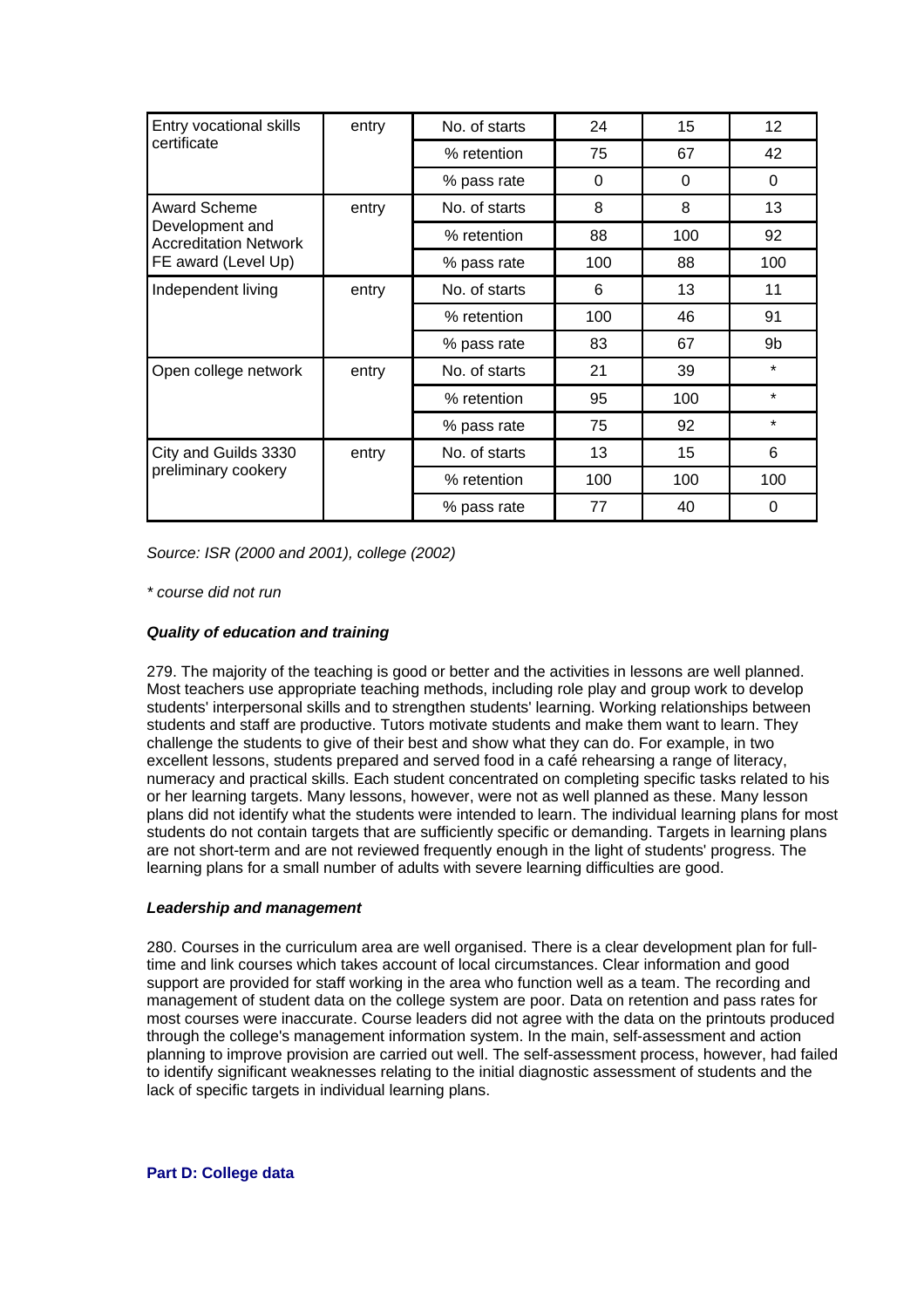# <span id="page-67-0"></span>**Table 1: Enrolments by level of study and age**

| Level        | $16 - 18$ | $19+$ |  |
|--------------|-----------|-------|--|
|              | 8         | 38    |  |
| $\mathbf{2}$ | 18        | 18    |  |
| 3            | 70        | 13    |  |
| 4/5          | 0         |       |  |
| Other        |           | 30    |  |
| <b>Total</b> | 100       | 100   |  |

*Source: provided by the college in 2002*

# **Table 2: Enrolments by curriculum area and age**

| <b>Curriculum area</b>                                  | $16 - 18$ | $19+$ | Total               |
|---------------------------------------------------------|-----------|-------|---------------------|
|                                                         | No.       | No.   | <b>Enrolments %</b> |
| Science and mathematics                                 | 2,200     | 86    | 12                  |
| Land-based provision                                    | 0         | 0     | 0                   |
| Construction                                            | 206       | 149   | $\overline{2}$      |
| Engineering, technology and<br>manufacture              | 344       | 492   | 5                   |
| Business administration,<br>management and professional | 796       | 905   | 10                  |
| Information and communication<br>technology             | 661       | 817   | 9                   |
| Retailing, customer service and<br>transportation       | 0         | 0     | 0                   |
| Hospitality, sports, leisure and travel                 | 936       | 795   | 10                  |
| Hairdressing and beauty therapy                         | 0         | 0     | 0                   |
| Health, social care and public<br>services              | 284       | 539   | 5                   |
| Visual and performing arts and<br>media                 | 1,598     | 95    | 10                  |
| <b>Humanities</b>                                       | 2,212     | 143   | 13                  |
| English, languages and<br>communication                 | 1,478     | 52    | 12                  |
| Foundation programmes                                   | 152       | 2,000 | 12                  |

 $\overline{1}$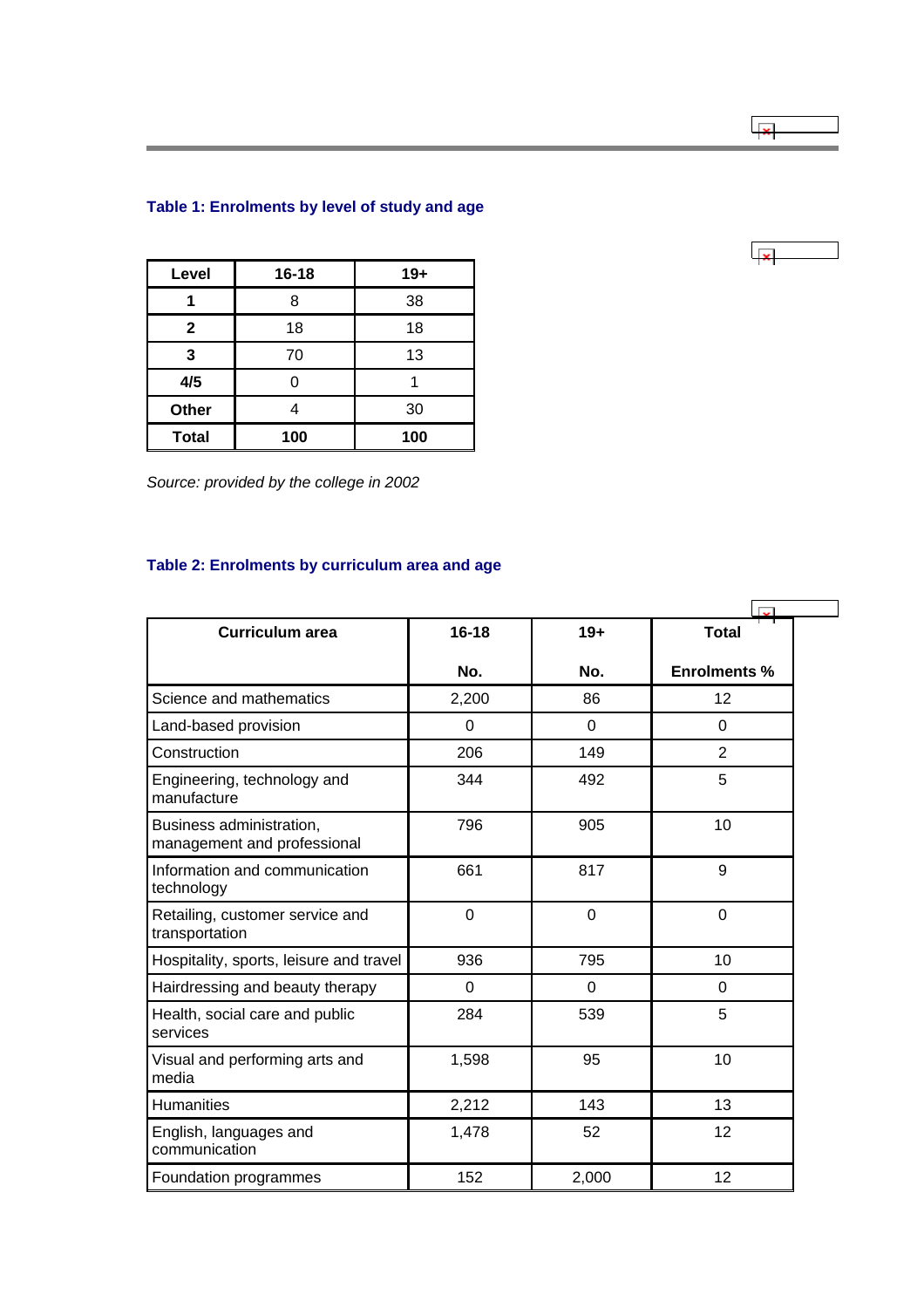<span id="page-68-0"></span>

| J,867<br>.073,<br>100<br>Total |  |
|--------------------------------|--|
|--------------------------------|--|

*Source: provided by the college in 2002*

## **Table 3: Retention and achievement**

| <b>Level (Long</b> | <b>Completion year</b><br><b>Retention and</b> |           |         |         |       |      |      |
|--------------------|------------------------------------------------|-----------|---------|---------|-------|------|------|
| Courses)           | pass rate                                      | $16 - 18$ |         |         | $19+$ |      |      |
|                    |                                                | 1999      | 2000    | 2001    | 1999  | 2000 | 2001 |
| $\mathbf{1}$       | Starters excluding<br>transfers                | 1,806     | 991     | 463     | 480   | 449  | 431  |
|                    | Retention rate (%)                             | 94        | 91      | 82      | 85    | 89   | 80   |
|                    | National average<br>(%)                        | 80        | 80      | 79      | 78    | 78   | 78   |
|                    | Pass rate (%)                                  | 68        | 51      | 65      | 40    | 49   | 54   |
|                    | National average<br>(%)                        | 59        | 65      | 68      | 60    | 66   | 68   |
| $\mathbf{2}$       | Starters excluding<br>transfers                | 1,719     | 1,661   | 1,374   | 544   | 394  | 406  |
|                    | Retention rate (%)                             | 78        | 80      | 80      | 86    | 82   | 83   |
|                    | National average<br>(% )                       | 76        | 76      | 76      | 79    | 79   | 78   |
|                    | Pass rate (%)                                  | 77        | 79      | 82      | 44    | 33   | 29   |
|                    | National average<br>(% )                       | 65        | 66      | 69      | 62    | 65   | 69   |
| 3                  | Starters excluding<br>transfers                | 4,157     | 4,427   | 7,872   | 543   | 347  | 484  |
|                    | Retention rate (%)                             | 90        | 78      | 82      | 83    | 85   | 83   |
|                    | National average<br>(%)                        | 75        | 76      | 77      | 78    | 78   | 78   |
|                    | Pass rate (%)                                  | 84        | 85      | 88      | 39    | 57   | 60   |
|                    | National average<br>(% )                       | 72        | 74      | 76      | 62    | 66   | 69   |
| н                  | Starters excluding<br>transfers                | *         | $\star$ | *       | 134   | 115  | 97   |
|                    | Retention rate (%)                             | $\star$   | $\star$ | $\star$ | 92    | 82   | 87   |
|                    | National average<br>(% )                       | 83        | 79      | 82      | 84    | 81   | 84   |
|                    | Pass rate (%)                                  | $\star$   | $\star$ | $\star$ | 44    | 46   | 46   |
|                    | National average<br>(% )                       | 64        | 66      | 55      | 56    | 56   | 53   |